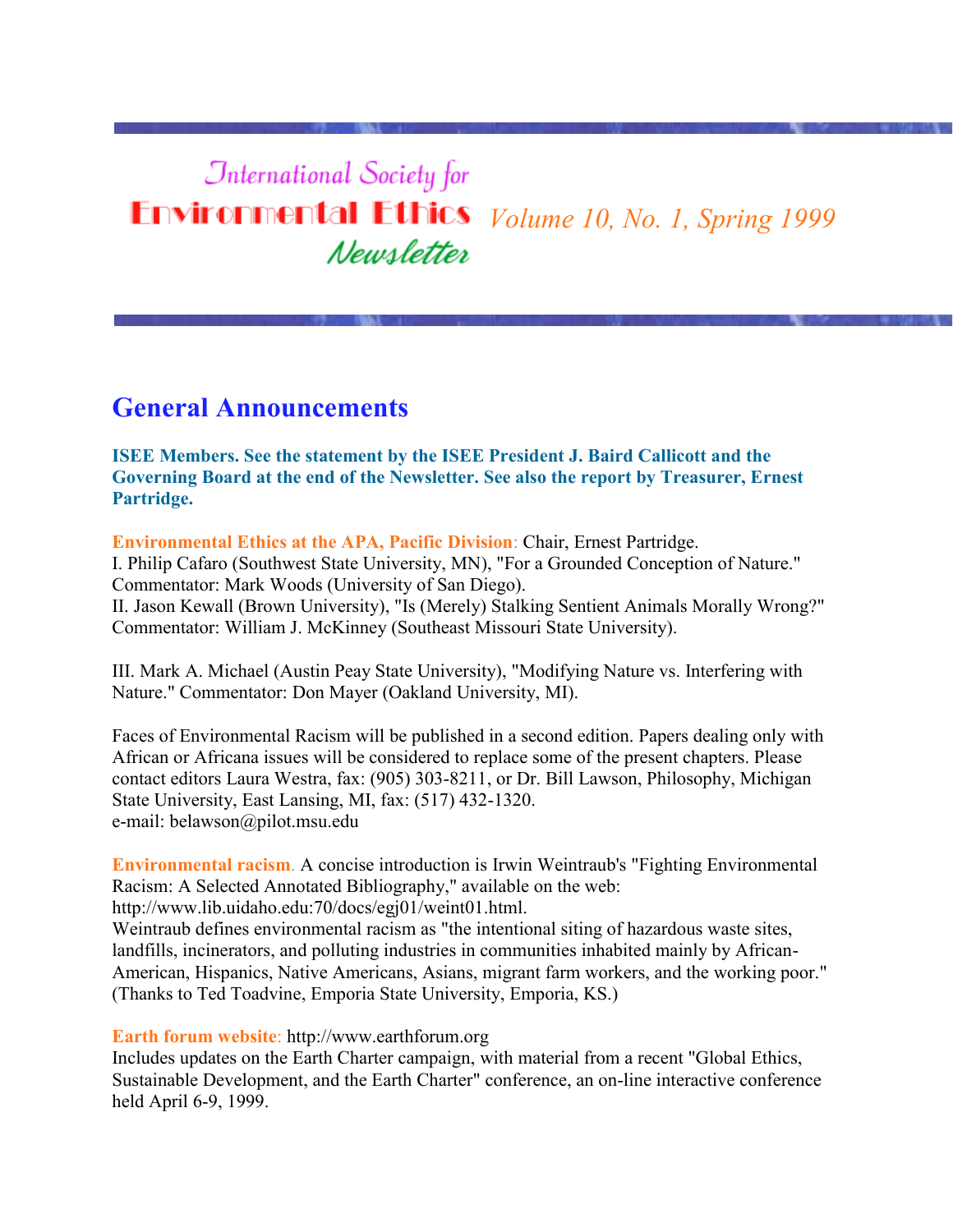#### **Wilderness Society website**: http://www.wilderness.org

Wilderness areas, public lands, the land ethic, Earth Day, alerts. Laura Westra, Secretary, ISEE, is the new book review editor for the Journal of Ecosystem Health, edited by David Rapport, University of Guelph, Guelph, Ontario, Canada. Fax (905) 303-8211.

**The Student Conservation Association** remains one of the best places to explore career options in environmental conservation, ethics, and policy. Several hundred summer and fall volunteer internship positions. Address: Student Conservation Association, Inc., P. O. Box 550, Charlestown, NH 03606-0550. 603/543-1700. Web: www.sca-inc.org.

**Freud on nature and culture**. "Nature ... destroys us--coldly, cruelly, relentlessly. ... It was precisely because of these dangers with which nature threatens us that we came together and created civilization. ... For the principal task of civilization, its actual raison d'être, is to defend us against nature.

We all know that in many ways civilization does this fairly well already, and clearly as time goes on it will do it much better. But no one is under the illusion that nature has already been vanquished; and few dare hope that she will ever be entirely subjected to man. There are the elements, which seem to mock at all human control: the earth, which quakes and is torn apart and buries all human life and its works; water, which deluges and draws everything in a turmoil; storms, which blow everything before them; there are diseases, which we have only recently recognised as attacks by other organisms; and finally there is the painful riddle of death, against which no medicine has yet been found, nor probably will be. With these forces nature rises up against us, majestic, cruel and inexorable, she brings to our mind once more our weakness and helplessness, which we though to escape through the work of civilization" (Sigmund Freud, The Future of an Illusion [New York: W. W. Norton, 1961], p. 19). So much for ecosystemic life support and harmony with nature. John Muir had already founded the Sierra Club; Freud was not a charter member.

**1999 Earth Day and environmental justice**. The National Council of Churches is circulating materials for use in local churches, this year on the theme of consumerism. "Both efficiency and sufficiency must guide us. While efficiency is about how to do things right, sufficiency is about how to do the right things." "Instead of worshipping God, we are worshipping our own creations in a way that is destroying the rest of God's creation." Contact NCC, 475 Riverside Drive, Room 812, New York, NY 10114-0050.

# **Master Environmental Ethics Bibliography**

**Annual Update of ISEE Bibliography**. The ISEE Bibliography website bibliography has been updated to include all 1998 entries. There are 7,700 entries, about 800 added for 1998. Entries for 1999 are to be found in the quarterly newsletters and will be merged into the website bibliography in February of 2000. Access via Internet from the ISEE World Wide Web Site at: http://www.cep.unt.edu/ISEE.html

The site has a search engine, by name and keyword. Files and search results can be e-mailed to your local e-mail address. The preceding require only ordinary website and e-mail capacities. The bibliography has also been placed in PDF files at the same website. This requires an Adobe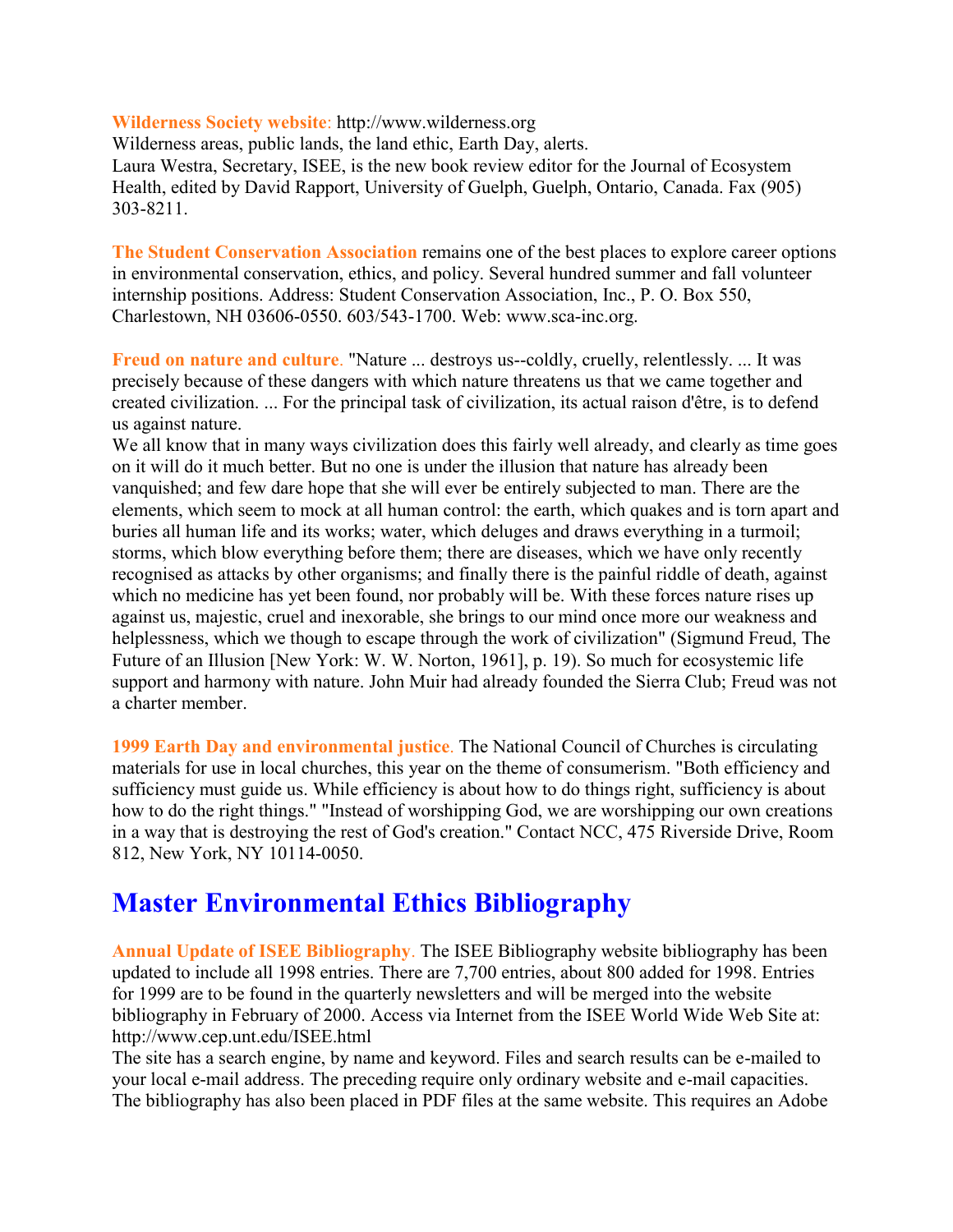Acrobat Reader, with which the three files (A-F, G-O, and P-Z) can be downloaded to your local computer. With a PDF brower, the files can be read on line, though this requires a fast computer for convenience.

This bibliography is also available on disk in DOS WordPerfect 5.1 format (which can be easily converted to other formats), on three 3 1/2 disks. On disk, the bibliography is in three parts, A-F, G-O and P-Z. The bibliography can be searched for key words. The disks contain foreign diacritical marks, underlining, and special characters that disappear when the text is stripped for the main website address (though these do remain in the PDF files, if you can read those). Copies of these disks are available from most of the ISEE contact persons throughout the world (see their names and addresses below) and at selected other locations. Disks are also available from the compiler: Holmes Rolston, III, Department of Philosophy, Colorado State University, Fort Collins, CO 80523, USA. Tel: 970-491-6315 (office); Fax: 970-491-4900; Email: rolston@lamar.colostate.edu Send \$5 to Rolston.

### **New Appointments in Environmental Ethics**

**Colorado State University** announces the appointment of **Philip J. Cafaro** as assistant professor, specializing in environmental ethics. Dr. Cafaro was previously in the Department of Philosophy, Southwest State University, Marshall, Minnesota. He completed his Ph.D. dissertation at Boston University in 1997, Thoreau's Vision of a Good Life in Nature: Towards an Environmental Virtue Ethics. Earlier he completed a master's degree in environmental history at the University of Georgia. He is an honors graduate of the University of Chicago, with a thesis on Kant and freedom. Dr. Cafaro is an associate and co-author with Richard Primack in his texts on conservation biology, especially Essentials of Conservation Biology, and they together are contributors to the forthcoming Encyclopedia of Biodiversity (Harcourt Brace). Dr. Cafaro has particular interests in wilderness conservation, represented in such publications as "For Indian Wilderness," Terra Nova 3(No. 3, 1998):53-59 and "For a Grounded Conception of Wilderness and More Wilderness on the Ground," presented at the Pacific APA and in press. He has also worked as an interpretive naturalist in national parks and forests in Washington, Oregon, New Mexico, and Montana.

**The University of North Texas** announces the appointment of **Irene J. Klaver** as associate professor, specializing in ecofeminism and environmental ethics. Dr. Klaver has been most recently at California State University, Stanislaus. She completed a Ph.D. at the State University of New York, Stony Book, Indeterminacy in Place (environmental ethics and epistemology and the sense of place), 1996, under Edward Casey. She is Dutch and studied in the U.S. under a Fulbright grant. She taught at Montana State University, Billings for two years, followed by work in environmental policy conducted for the government of the Netherlands. She has publications in both Dutch and English.

**The University of South Carolina** announces the appointment of **Christopher J. Preston** as assistant professor, specializing in environmental ethics. Dr. Preston has most recently been visiting professor at the University of Montana. Earlier he taught at Prince William Sound Community College, Alaska, where he was crew member and captain of a fishing vessel. He completed his Ph.D. at the University of Oregon, Epistemology and Environment: The Greening of Belief, 1998. He earlier completed a master's degree at Colorado State University. He is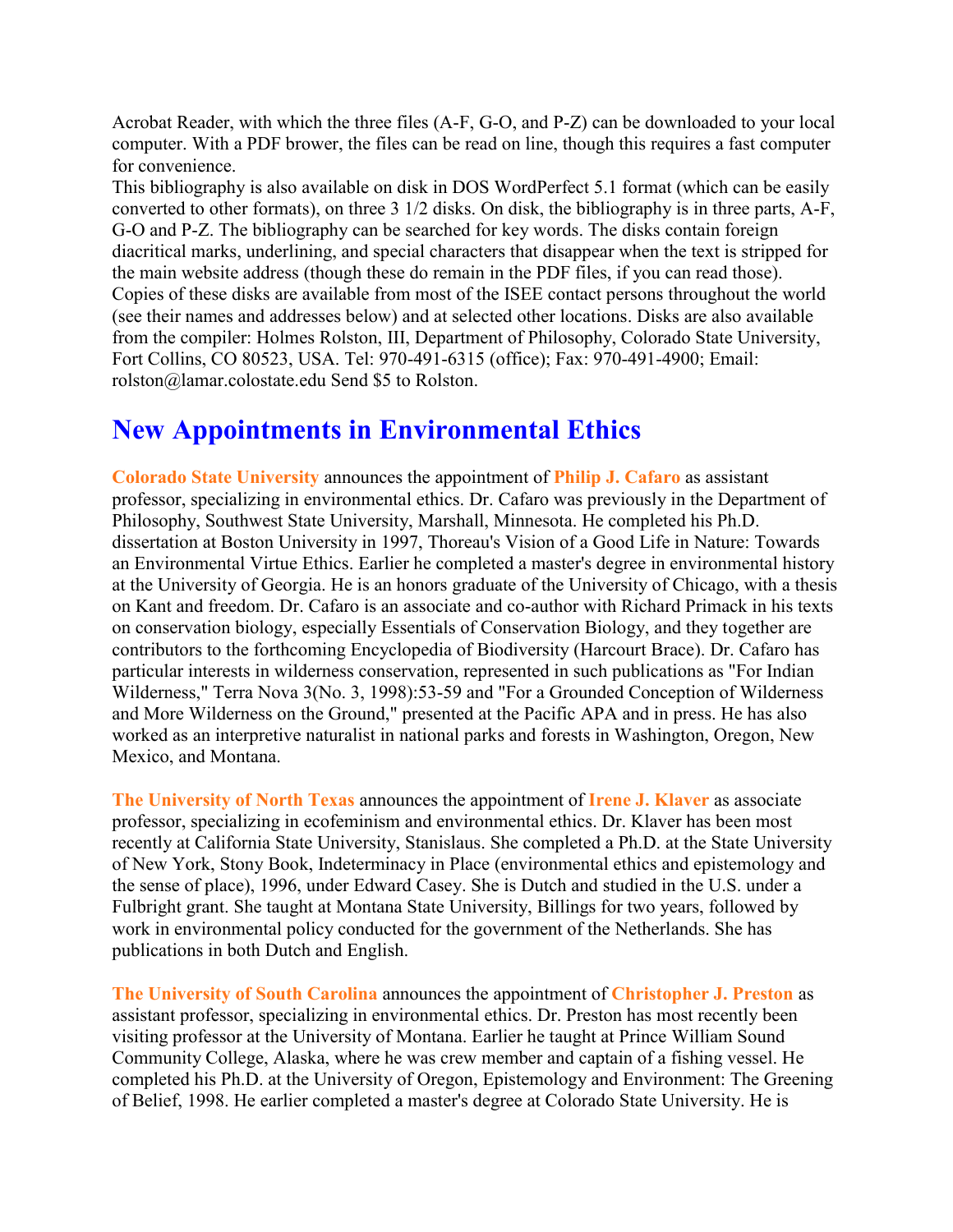English and a graduate of the University of Durham. His publications include "Epistemology and Intrinsic Values: Norton and Callicott's Critiques of Rolston," Environmental Ethics 20(1998):409-428; "The Deep Ecology Movement and Natural Resource Industries: Some Lessons from a Fishing Boat," The Trumpeter 13(no. 4, Fall 1996):167-172; "Epistemology and Environment: The Importance of Place in the Construction of Knowledge," Ethics and the Environment, forthcoming.

**Tufts University School of Veterinary Medicine** announces the appointment of **Paul Waldau** as assistant professor in the Department of Environmental and Population Health, with area of specialization animal welfare. Waldau, who has a J.D. degree, recently completed a D. Phil. at Oxford University, a technical study of early Christian and Buddhist views of animals, emphasizing original languages and using interdisciplinary sources. The dissertation is now in press with Scholars Press and the American Academy of Religion. He is an organizer of the "Religion and Animals" conference at Harvard University, May 20-23, 1999.

# **Recent articles and books**

--Dower, Nigel, World Ethics - The New Agenda. Edinburgh: University of Edinburgh Press, 1998. As world citizens we have duties that are global in scope and the relations between states should be governed by this cosmopolitan ethic. Dower (a) explores the nature of world ethics, by identifying the different ways of thinking about ethics which underlie both the rejection of world ethics and the endorsement of it; (b) defends a normative cosmopolitan theory that steers a middle way ("solidarity with diversity") between traditional objectivism and a modern "liberal" paradigm; (c) applies the theory to war and peace, world poverty, the environment and the United Nations.

Chapters: 1. Introduction

- 2. World Ethics an Ethical Taxonomy
- 3. International and Global Scepticism
- 4. Internationalism and Communitarianism
- 5. Cosmopolitan Theories
- 6. Cosmopolitanism and Community

Part II: Application

- 7. Peace and War
- 8. Aid, Trade and Development

9. The Environment

10. Which Way Forward? Globalisation, Global Governance and Global Ethics

Dower is Senior Lecturer in the Department of Philosophy, University of Aberdeen and has been active in the International Development Ethics Association.

--Attfield, Robin, The Ethics of the Global Environment. Edinburgh: Edinburgh University Press, 1999.

- 1. Nature and the Global Environment
- 2. Global Ethics and Environmental Ethics
- 3. Trustees of the Planet
- 4. The Threat of Extinction
- 5. Global Resources and Climate Change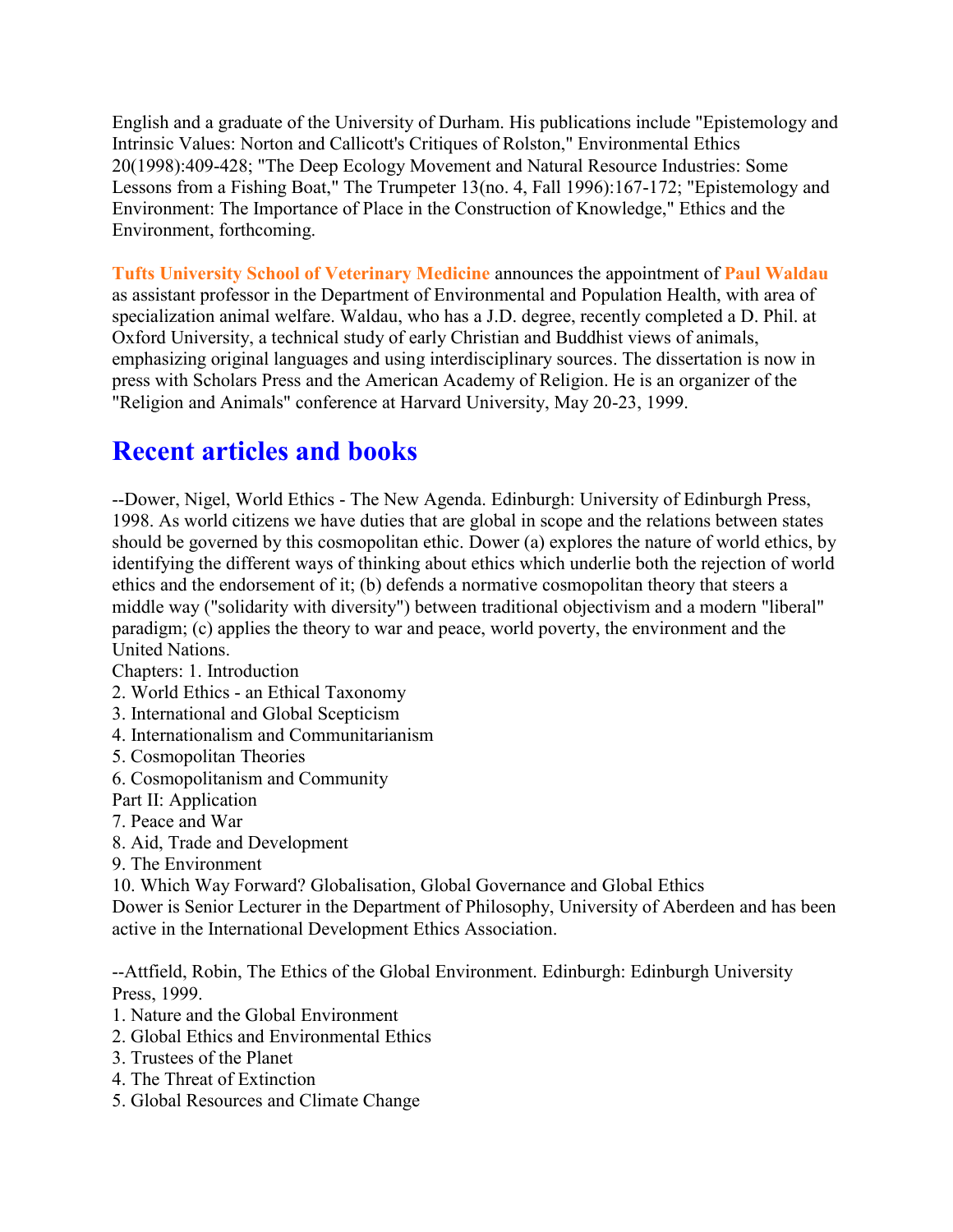6. Sustainable Development

- 7. Population and Poverty
- 8. Biodiversity and Preservation
- 9. Environmental Justice and World Order
- 10. Sustainability: Perspectives and Principles

11. World Citizenship in a Precarious World

Attfield is in philosophy, University of Wales, Cardiff, and known in environmental ethics since the publication of his The Ethics of Environmental Concern, 1983 (2nd ed. 1993).

--Pojman, Louis P., Global Environmental Ethics. Mountain View, CA: Mayfield Publishing Co., 2000. (!) 393 pages.

- 1. The Environment: A Global Perspective
- 2. What is Ethics?
- 3. Ethical Relativism: Who's to Judge What's Right and Wrong?
- 4. Egoism, Self-Interest, Altruism
- 5. Classical Ethical Theories and the Problem of Future Generations
- 6. The Historical Roots of Our Ecological Crisis (Anthropocentrism)
- 7. Animal Rights: Sentience as Significant
- 8. Does Nature Have Objective Value?
- 9. Ecocentric Holism: The Land Ethic
- 10. Contemporary Environmental Philosophy: Biocentric Egalitarianism
- 11. Population: General Considerations
- 12. Population and World Hunger
- 13. Air Pollution, the Greenhouse Effect, and Ozone Depletion
- 14. Water Pollution, Pesticides, and Hazardous Wastes
- 15. Energy: The Ethics of Power
- 16. Preservation of Wilderness and Species
- 17. Economics, Ethics, and the Environment
- 18. The Challenge of the Future: From Dysfunctional to Sustainable Society

There is also a test bank to accompany this text, prepared by E. R. Klein, Flagler College.

Pojman teaches philosophy at the United States Military Academy, West Point.

--Carter, Alan, A Radical Green Political Theory. London: Routledge, 1999. 409 pp. ISBN 0- 415-20309-0. The first systematic, comprehensive environmental political philosophy, exposing the relationships between the ever-worsening environmental crises, the nature of the prevailing economic structures and the role of the modern state. The combination of these factors is driving humanity towards destruction. After analyzing authoritarian, reformist, Marxist and anarchist approaches to the environmental problem, Carter argues that only the most radical of political practices can prevent an ecological catastrophe. A detailed analysis of social relationships, power, the state, anarchism, and Third World development. Sample sections: The need for a green political theory. Eco-authoritarianism. Eco-reformism. Marxism as a basis for green political theory. Individualism or collectivism? Re-thinking the state. Development or underdevelopment. The state and nature. Radical green values: feminist, socialist and anarchist. The coherence of green political thought. A duty of radical disobedience. Carter is in philosophy, Heythrop College, University of London.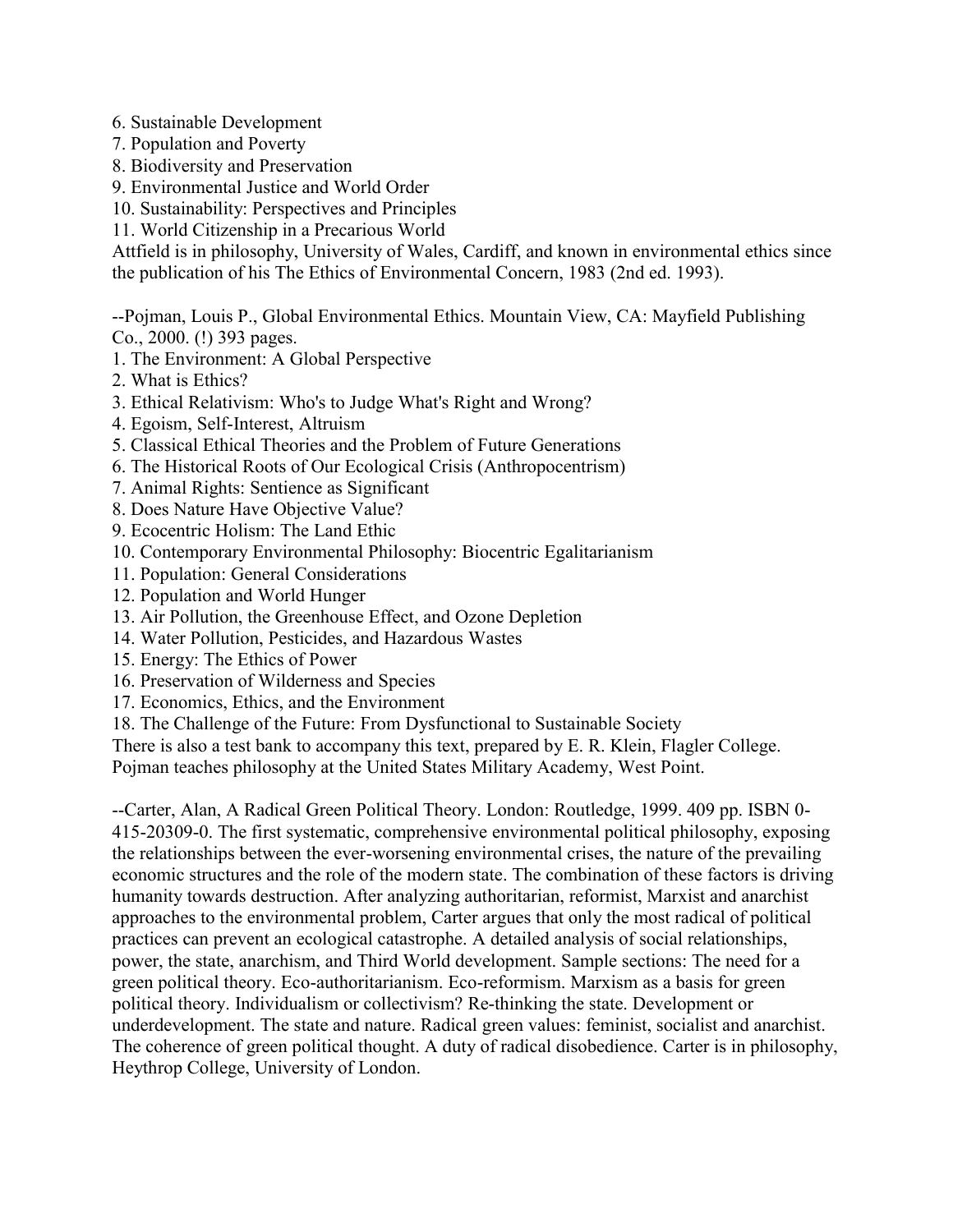--Krebs, Angelika, Ethics of Nature: A Map. Berlin/New York: Walter de Gruyter. Perspectives of Analytical Philosophy. 1999. 176 pages. paperback: US\$ 36.00, DM 58,-. ISBN 3-11-015830- 2, hardcover: US\$ 96,00, DM 148,-. ISBN 3-11-015829-9. An inquiry into the value of nature: Is nature's value only instrumental value for human beings or does nature also have intrinsic value? It answers this question, first, by clarifying basic concepts such as "nature," "intrinsic value," and "epistemic" versus "moral" anthropocentrism. Second, it develops a critical taxonomy or "map" of thirteen arguments for the conservation of nature and defends the moral intrinsic value of sentient animals, but not of nonsentient nature. The book refers to an extensive range of publications, in the English and German languages, and also draws on texts, philosophical and literary, that lie outside the recent professional controversies. An effort is made to frame the arguments in a concise, simple, and unladen language. Moral philosopher Bernard Williams of Oxford provides a guest foreword. Krebs is in the faculty of philosophy, University of Frankfurt, Germany.

--Palmer, Clare, Environmental Ethics. Santa Barbara, California: ABC-CLIO, 1997 (P. O. Box 1911, Santa Barbara, CA 93116-1911; 800/368-6868; 805/968-1911. Fax: 805/685-9685. Email: sales@abc-clio.com). 192 pages. Hardback only, \$ 55.00, includes shipping. This book is back in print, and, though the price went up \$ 10.00 from the previous \$ 45.00, is still an excellent resource for libraries that have students doing introductory research and writing papers on environmental ethics.

--What is Environmental Ethics? (a one-chapter introduction)

--Chronology (1650, Descartes, to 1996, founding of the most recent journal in the field, Ethics and the Environment)

--Biographical Sketches (historically important figures, such as John Muir; contemporary contributors, such as J. Baird Callicott)

--Major Issues in Environmental Ethics (such as, agriculture, deforestation, genetic engineering, population, tourism, wilderness). An A-Z section.

--Environmental Ethics and Environmental Law

--Codes of Practice in Environmental Ethics (such as Volkswagen's Environmental Policy, IBM Corporate Environmental Policy)

--Annotated Directory of Organizations with an interest in environmental ethics

--Selected Print Resources, extended bibliography

--Selected Media and Non-print Resources, including videos, CD-Roms and internet sites).

It is worth your while to bug your librarian to get this. Palmer is in the Department of Religious Studies, University of Stirling, Scotland. Earlier announced in v.9,#3, but it sold out, now reprinted.

Tallacchini, Mariachiara, ed., Etiche della terra: Antologia di filosofia dell' ambiente. Milan: Vita e Pensiera, 1998. 372 pages. An Italian anthology on environmental ethics. Contains:

--Barr, James, "Uomo e natura. La controversia ecologica e l'Antico Testamento (Man and Nature: The Ecological Controversy in the Old Testament)," 1972.

--Barbour, Ian G., "Ambienta e uomo (Environment and Man)," 1978.

--Attfield, Robin, "Gli atteggiamenti cristiani verso la natura (Christian Attitudes toward Nature," 1983.

--Leopold, Aldo, "L'etica della terra (The Land Ethic)," 1949.

--Naess, Arne, "Il movimento ecologico: ecologia superficiale ed ecologia profonda. Una sintes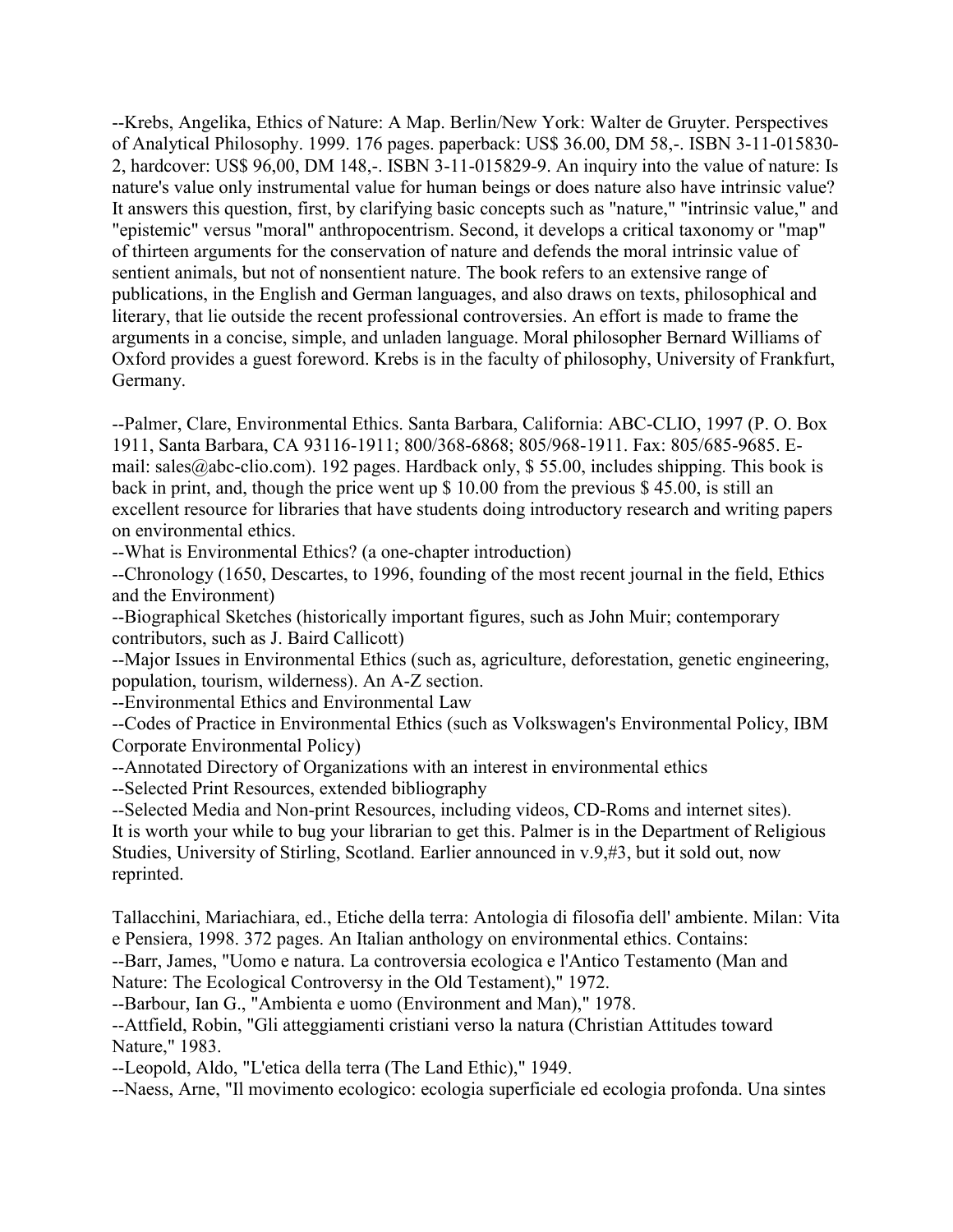(The Shallow and the Deep, Long-Range Ecology Movement)," 1973.

--Rolston, Holmes III, "Esiste un'etica ecologica? (Is There an Ecological Ethic?)," 1975. --Sagoff, Mark, "La preservazione dell'ambiente naturale (On Preserving the Natural

Environment)," 1974.

--Murdy, W.H., "L'antropocentrismo: una versione moderna (Anthropocentrism: A Modern Version)," 1975.

--Callicott, J. Baird, "La liberazione animale: una questione triangolare (Animal Liberation: A Triangular Affair)," 1980.

--Nuyen, A. Tuan, "Un'etica antropocentrica per gli animali e la natura (An Anthropocentric Ethic towards Animals and Nature)," 1981.

--Callicott, J. Baird, "Teoria non-antropocentrica del valore ed etica ambientale (Nonanthropocentric Value Theory and Environmental Ethics)," 1984.

--Sober, Elliot, "Problemi filosofici dell'ambientalismo (Philosophical Problems for Environmentalism)," 1986.

--Brown, Montague, "Il diritto naturale e l'ambiente (Natural Law and the Environment)," (1990).

--Rodman, John, "Quattro forme di coscienza ecologica. Una rivistazione (Four Forms of Ecological Consciousness Reconsidered)," 1976.

--Wenz, Peter S., "Il pluralismo morale: minimo, moderato ed estremo (Minimal, Moderate, and Extreme Pluralism)," 1993.

--Ost, Francois, "Il giusto `milieu'. Una concezione dialettica del rapporto uomo-natura (Le juste milieu. Pour une approche dialectique du rapport homme-nature)," 1993.

Tallacchini is a researcher in philosophy of law at the University of Florence, Italy.

--Wynn, Mark, "Natural Theology in an Ecological Mode," Faith and Philosophy 16(1999):27- 42. The possibility of an alliance between natural theologians and environmental ethicists. Both uphold the goodness of the natural world. The work of Holmes Rolston III can contribute towards the natural theologian's treatment of two issues: the nature and extent of the world's goodness, and the reasons why we may fail to register its goodness fully. The holism and the non-anthropocentrism of Rolston's seminal work throw new light on the values in nature, and on the multiple achievements that are presupposed in any informed appreciation of its goodness. Rolston's work offers a way of broadening traditional philosophical discussions of the problem of evil, in a way that takes account of disvalues which are independent of any hurt done to human beings, and draws attention to the multiple achievements--conceptual, experiential, and (broadly speaking) moral--which are presupposed in any informed response to these issues. Wynn is at the Australian Catholic University, Everton Park (Brisbane).

Kwiatkowska, Teresa, ed. Humanismo y naturaleza (Humanism and Nature), Plaza y Valdez, UAM-I, Mexico, 1999, 232 pp, ISBN: 968-856-672-1. Contains the following: --Francisco Pinon G., "Los origenes de la eticidad. Hombre, Naturaleza y universo en la filosofia griega. (The origins of the ethicity. Human being, Nature and the Universe in Greek

philosophy)"

--Blanca Garcia M., "Un bestiario de Indias: los grabados de Prodigios (The Bestiary of Indies: the pictures of Prodigies)"

--Teresa Kwiatkowska, "Nueva armonia: cultura y naturaleza en la prosa de F. Schiller (New Harmony: culture and nature in the prose of F. Schiller)"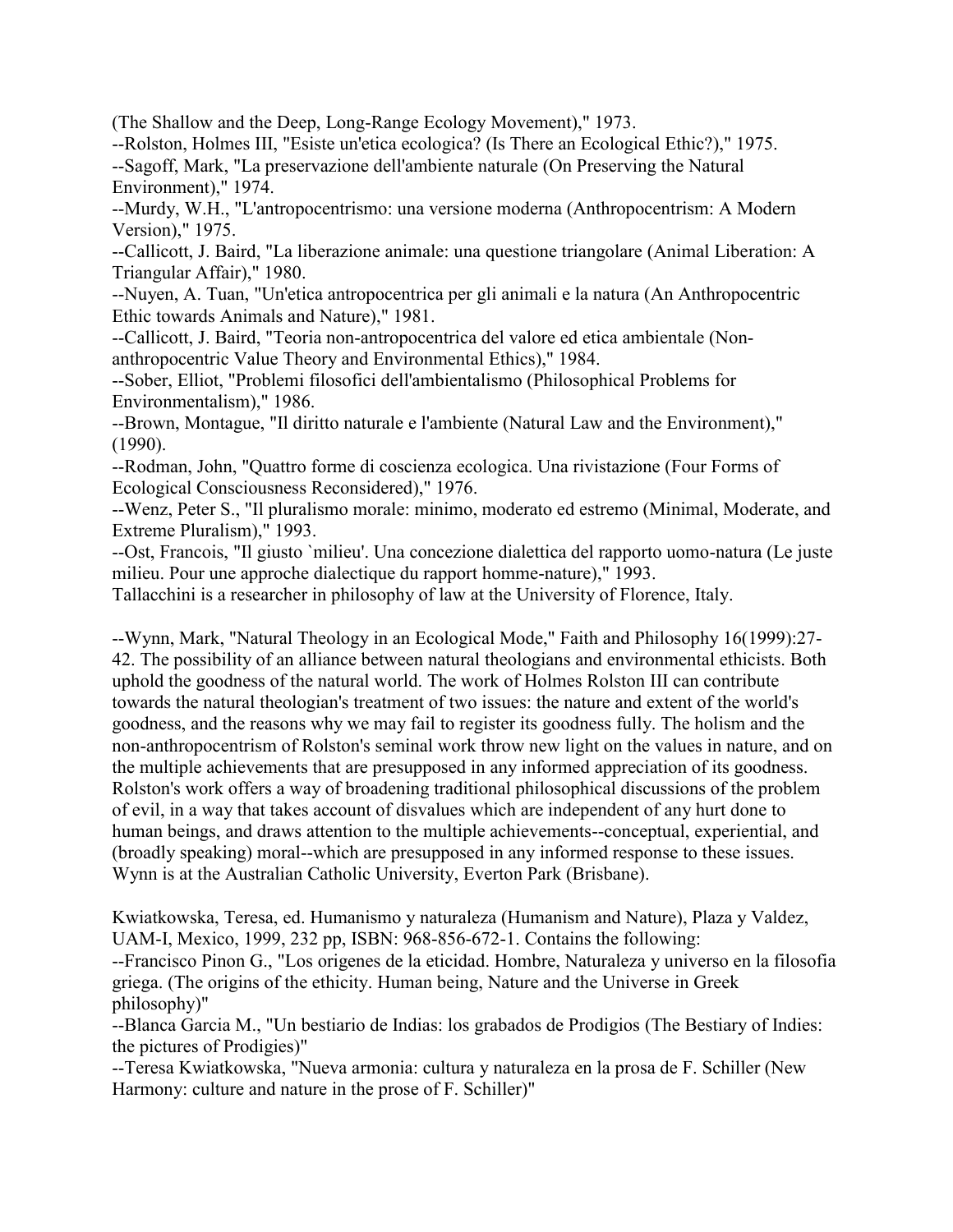--Leonardo Tyrtania, "Ecologia de la mente (Ecology of mind)"

--Jorge Martinez C., "Ecologia y evolucion (Ecology and Evolution)"

--Miguel Angel Sobrino, "Ecologia y bioetica (Ecology and Bioethics)"

--Juan Maria Parent J., "Defensa del ambiente: algunas referencias eticas (Defending the environment: some ethical reflexions)"

--Jorge Issa, "Razon de ser de la etica ambiental, (The reason to be of nvironmental ethics)" -- Teresa Kwiatkowska, Jorge Issa, "Etica ambiental, ecologia y naturaleza (Environmetal ethics, ecology and nature)"

--Ricardo Lopez Wilchis, "Pasado, presente y futuro de la etica ambiental (Past, present and future of the environmental ethics)"

--Ball, Ian, Goodall, Margaret, Palmer, Clare, and Reader, John, eds., The Earth Beneath: A Critical Guide to Green Theology. London: SPCK, 1992. Sample articles, Grove White, Robin, "Human Identity and Environmental Crisis"; Palmer, Clare, "Stewardship: A Case Study in Environmental Ethics"; Carter, "Teilhard de Chardin: An Ecological Spirituality"; Goodall, Margaret and Reader, John, "Why Matthew Fox Fails to Change the World."

--Donnelley, Strachan, ed., "Nature, Polis, Ethics: Chicago Regional Planning," The Hastings Center Report 28 (no. 6, Nov.-Dec. 1998):supplement. Contains:

--Donnelley, Strachan, "Civic Responsibility and the Future of the Chicago Region"

--Adelmann, Gerald W., "Reworking the Landscape, Chicago Style"

--Heltne, Paul, "Basic Concepts of Ecology and Evolutionary Biology" (with reference to the Chicago region)

--Engel, Joan Gibb, "Who Are Democratic Ecological Citizens?"

--Engel, J. Ronald, "The Faith of Democratic Ecological Citizenship"

Articles are products of a four-year symposium of ethicists and Chicago civic leaders on longterm responsibilities to humans and nature in the Chicago metropolitan region. The key ethical concept proposed is that of "democratic ecological citizenship" understood within an evolutionary and ecological conceptual framework.

--Freyfogle, Eric T., Bounded People, Boundless Lands: Envisioning a New Land Ethic. Washington, DC: Island Press, 1998. 207 pages. A philosophical examination of personal responsibility and the dominion of humans beings over Earth. Private property rights, responsible land ownership, the rights of wildlife, ecological health, presented in the context of contemporary events and legal cases. "On the eve of the new century, Americans are much in need of a more poetic sense of the land, a sense of its organic wholeness and beauty; its inner motion and energy, its subtle music and spirituality. To tend the land wisely is not just to use it efficiently; it is to recognize the land's sacredness and show it due respect.

When the land is rigidly divided, physically and in the hearts of people, it becomes harder for people to experience the sense of boundlessness Aldo Leopold felt ... before human-created boundaries reasserted their potent influence. ... A sense of boundlessness needs to undergird a new land ethic. ... The time must come when landowners concern themselves not just with a single parcel of land but with the landscape that includes it" (pp. 173-174). Freyfogle teaches law at the University of Illinois, Urbana-Champaign.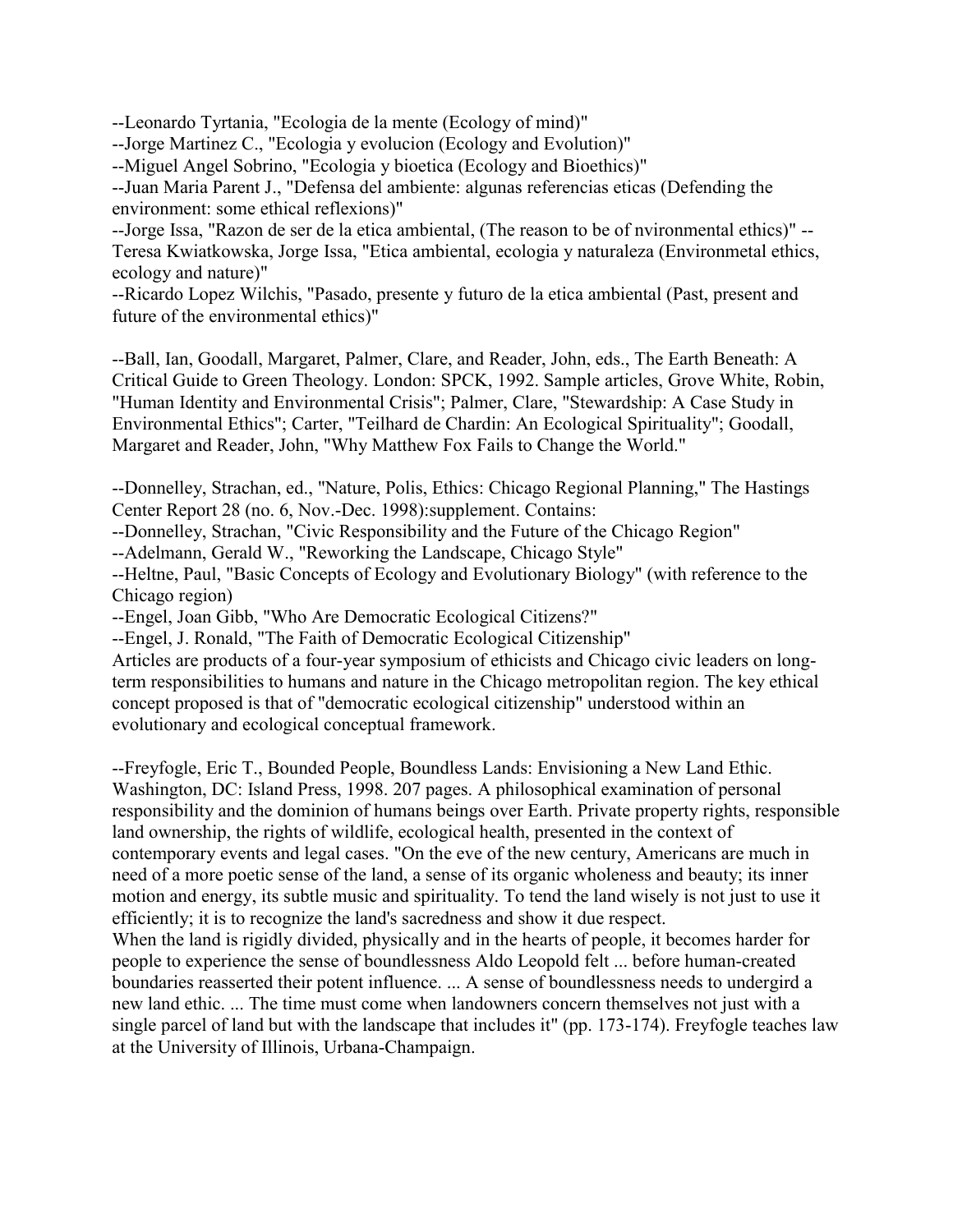--Petrinovich, Lewis, Darwinian Dominion: Animal Welfare and Human Interests. Cambridge, MA: MIT Press, 1998. 448 pages. Humans have a set of cognitive abilities, developing from a suite of emotional attachments, that make them unique among species. Although other animals can think, suffer, and have needs, the interests of members of the human species should triumph over comparable interests of members of other species. Animal liberation, morality and animal research, the eating of animals, keeping animals in zoos and as pets, the importance of biodiversity. The main issues and principles governing the resolution of animal/human interactions and tradeoffs.

--Luper, Steven, and Brown, Curtis, eds., The Moral Life, 2nd. ed. Orlando, FL: Harcourt Brace, 1999. Part VII is Interspecies Issues, mostly dealing with the status of animals. Kant, "Duties toward Animals"; Singer, from Animal Liberation; Cigman, "Interest Criterion of Standing"; Goodpaster, from "On Being Morally Conserable"; and Rollin, "Environmental Ethics and International Justice."

--Lappé, Frances Moore, Collins, Joseph, and Rosset, Peter, World Hunger: Twelve Myths, 2nd ed. New York: Grove Press, 1999. \$ 11.00. The twelve myths:

- 1. Not enough food to go around.
- 2. Nature's to blame for famine.
- 3. Too many people.
- 4. The environment vs. more food?
- 5. The green revolution is the answer.
- 6. We need large farms.
- 7. The free market can end world hunger.
- 8. Free trade is the answer.
- 9. Too hungry to fight for their rights.
- 10. More U.S. aid will help the hungry.
- 11. We benefit from their poverty.
- 12. Curtail freedom to end hunger?

--Light, Andrew, and Smith, Jonathan M., eds. Philosophy and Geography III: Philosophies of Place. Lanham, Maryland: Rowman and Littlefield, 1998. 309 pp. Contents include:

--Malpas, Jeff, "Finding Place: Spatiality, Locality, and Subjectivity."

--Dickinson, James, "In Its Place: Site and Meaning in Richard Serra's Public Sculpture."

--Mandoki, Katya, "Sites of Symbolic Density: A Relativistic Approach to Experienced Space."

--Schnell, Izhak, "Transformations in the Myth of the Inner Valleys as a Zionist Place."

--Norton, Bryan, and Hannon, Bruce, "Democracy and Sense of Place Values in Environmental Policy."

--Howard, Ian, "From the Inside Out: The Farm as Place."

--Glidden, David, "Commonplaces."

--Wasserman, David, Womersley, Mick, and Gottlieb, Sara, "Can a Sense of Place Be Preserved?"

--Caragata, Lea, "New Meanings of Place: The Place of the Poor and the Loss of Place as a Center of Mediation."

--Brey, Philip, "Space-Shaping Technologies and the Geographical Disembedding of Place."

--Maskit, Jonathan, "Something Wild? Deleuze and Guattari and the Impossibility of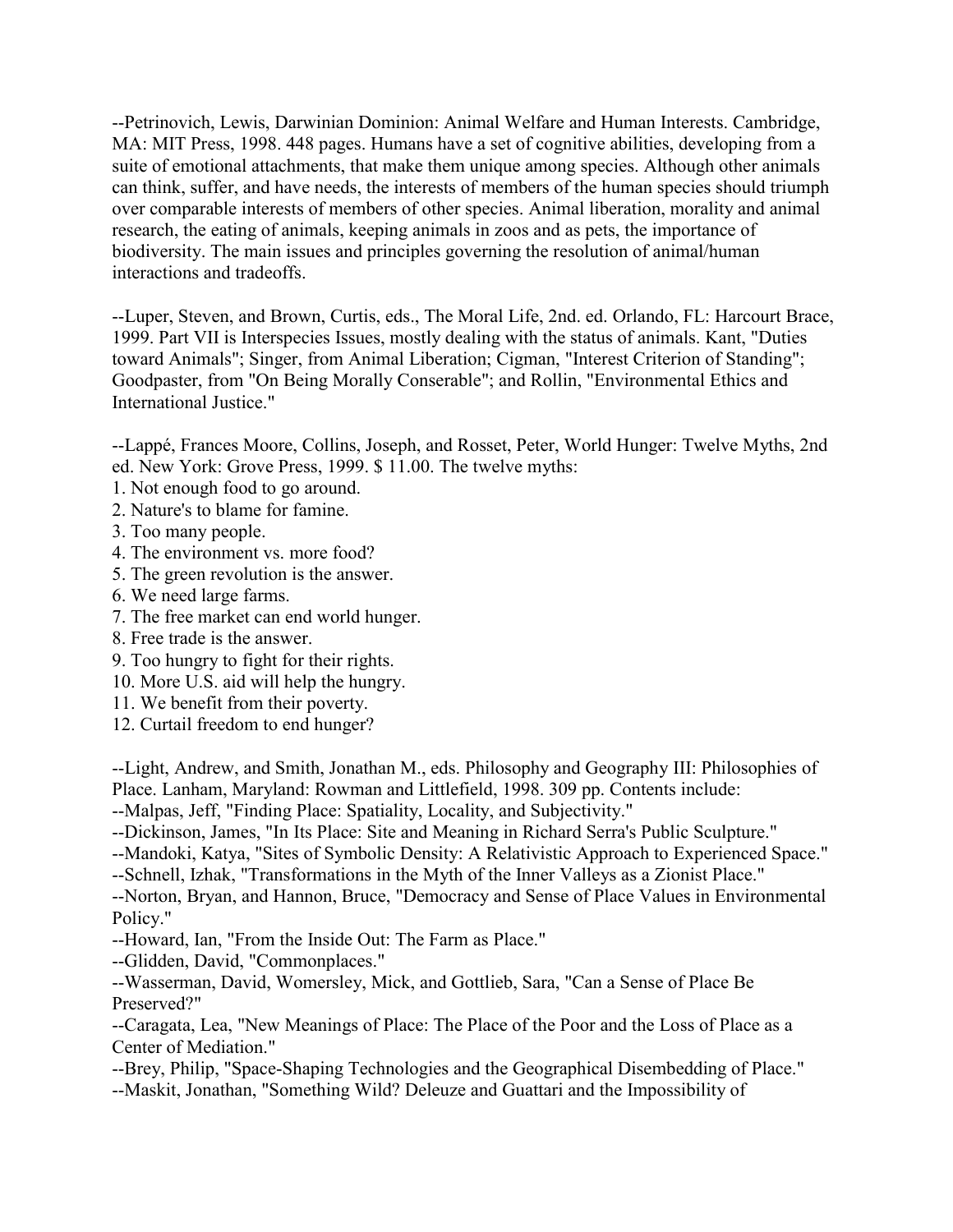Wilderness." --Rolston, Holmes III, "Down to Earth: Persons in Place in Natural History."

--ORourke (O'Rourke), Annie, "Caring-About Virtual Pets: An Ethical Interpretation of Tamagotchi," Animal Issues (University of Sydney, Australia) 2, no. 1, 1998.

--Albrecht, Glenn, "Thinking Like an Ecosystem: The Ethics of the Relocation, Rehabilitation and Release of Wildlife," Animal Issues (University of Sydney, Australia) 2, no. 1, 1998.

--Mahoney, Denis, "Towards a Better Press for Animals," Animal Issues (University of Sydney, Australia) 2, no. 1, 1998.

--Sutcliffe, Felicity, Review Essay of Frans de Waal, Good Natured. Animal Issues (University of Sydney, Australia) 2, no. 1, 1998.

--Scott, Peter, "Blessing and Curse: `The Natural' as a Theological Concept," Modern Believing 38 (no. 4, 1997):15-23. Liberal humanism has lost any sustained sense of human naturalness. Modernism tries to escape the limitations and context of our natural origins. Christianity has been accused of originating this escape from nature. In view of this Christians need, and liberal humanism needs, a recovery of the naturalness in human life. But theologically there are good reasons for both accepting and rejecting the natural as a theological concept. A recovery in theological method of our natural context is important as a part of the affirmation of human flourishing. The task of natural theology is to deny restrictive and false accounts of naturalness. But natural theology cannot succeed without Christology. A viable concept of the natural always begins from God's self-disclosure in Christ. Natural theology never escapes Christological control. Scott teaches theology at Cheltenham and Gloucester College of Higher Education, UK.

--Scott, Peter, "Types of Ecotheology," Ecotheology 4(1998):8-19. Provincialist (or confessional) ecotheologies draw heavily on Christian doctrinal resources. Secularist (or reconstructive) ecotheologies reinterpret Christianity in terms of new, worldly knowledge. Both can be either modernizing or anti-modernizing, yielding a four-fold typology. This typology can identify the doctrinal resources employed, the importance invested in the core doctrines of Christianity, the issue of "natural theology," the metaphysical issue of the relation between humanity and nature, and the hermeneutical significance of the context of modernity for the interpretation of nature. The typology is applied to various contemporary ecotheologians. Oelschlaeger's typology is found inadequate. Scott teaches theology at Cheltenham and Gloucester College of Higher Education, UK.

--Francione, Gary L., Introduction to Animal Rights: Your Child or the Dog? Philadelphia: Temple University Press, 1999. 264 pages. There is a great inconsistency between what people say they believe about animals and how they act toward animals. Laws designed to protect animals regularly fail to do so. Everyone--human and non-human--has the right not to be treated as a means to an end. Francione is in law and philosophy at Rutgers University Law School.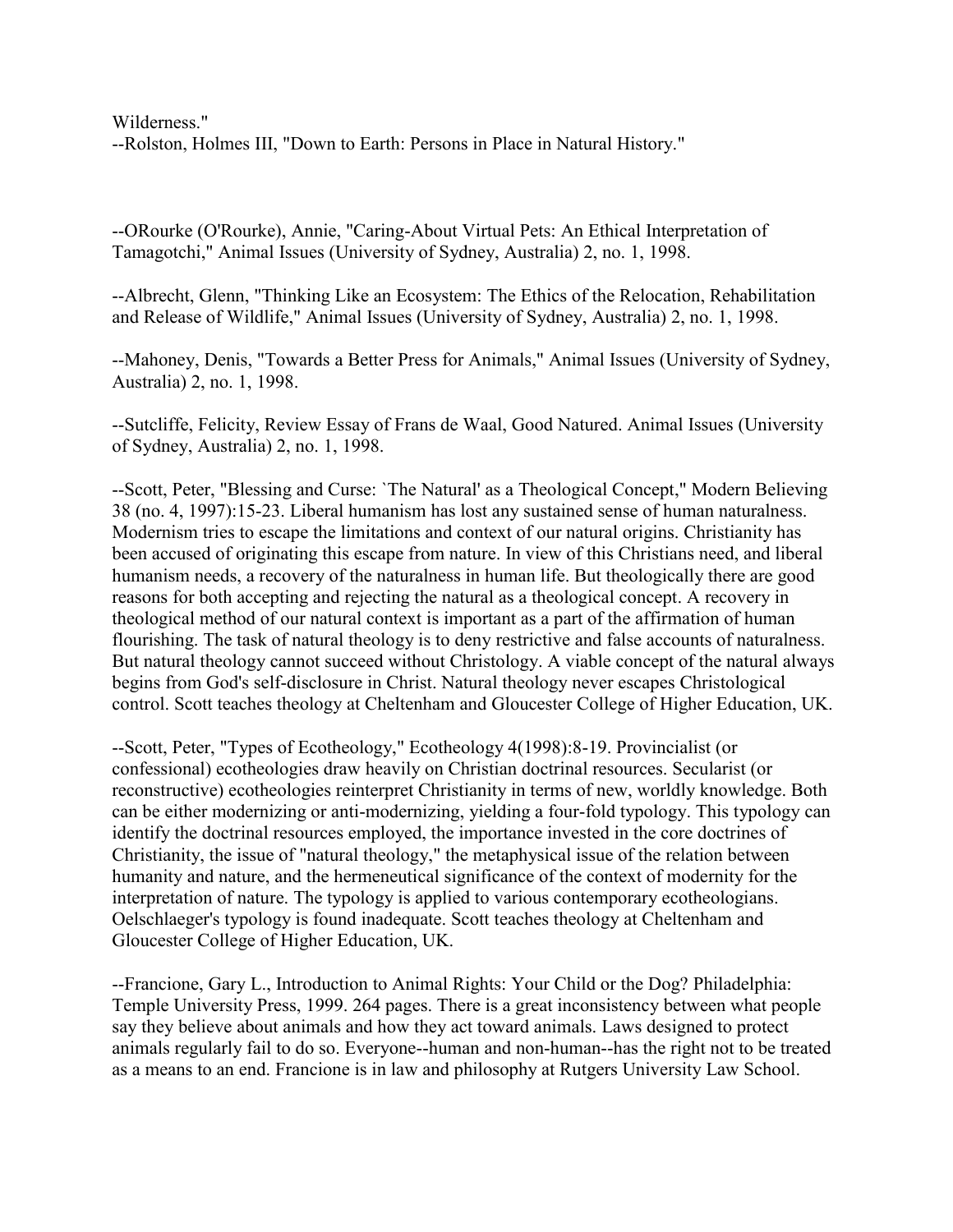--Fox, Michael Allen, Deep Vegetarianism. Philadelphia: Temple University Press, 1999. A vegetarian diet is related to our larger worldview and to our comprehensive code of ethics. Good health, suffering, environmental impacts of meat production, the meaning of food, world hunger, religion and spirituality, ideologies, including feminism, human nature, humans as carnivores- the vegetarian issue is linked with many other issues that figure in our view of life. Fox is in philosophy, Queen's University, Kingston, Ontario, and was once an outspoken advocate for animal expermentation.

--Odum, Eugene, Ecological Vignettes: Ecological Approaches to Dealing with Human Predicaments. Amsterdam, The Netherlands: Harwood Academic Publishers, 1998. 1. What we learn from ecology about growth. 2. What we learn from ecology about energy. 3. What we learn from ecology about organization. 4. What we learn from ecology about change. (There are checks and balances but no equilibria in nature). 5. What we learn from ecology about behavior. 6. What we learn from ecology about diversity. 7. Human ecology: What we don't learn from nature. (Money is a very incomplete measure of wealth.) 8. Bottom lines. An introductory section followed by twenty-six essays, some co-authored, a few by other authors, mostly previous published. Sample: "How to prosper in a world of limited resources: Lessons from coral reefs and forests on poor soils." Odum is with the University of Georgia Institute of Ecology. This and Frank Golley's A Primer for Ecological Literacy (Yale University Press), see previous newsletter, offer two of the most famous ecologists at the University of Georgia in a philosophical turn of mind. This worth getting in your college or university library and it might not show up there through the usual purchasing channels.

--Bhagat, Shantilal P., Your Health and the Environment: A Christian Perspective. A Study/Action Guide for Congregations. New York: Eco-Justice Working Group, National Council of Churches of Christ in the U.S.A, 1998. 65 pages. (Copies from Environmental Justice Resources, National Council of Churches, P O. Box 968, Elkhart, IN 46515). Biblical and theological perspectives on health. Living with high-risk synthetic chemicals. Drinking water. Air pollution. Food contamination. Cancer. Children's health and the environment. Women's health and the environment. Environmental racism and health. Healing ourselves and the Earth. Bhagat is in the Church of the Brethren, active in National Council eco-justice concerns, with wide experience in the UN and overseas.

--Wackernagel, Mathis, Our Ecological Footprint: Reducing Human Impact on the Earth. Gabriola Island, BC: New Society Publishers, 1996. 160 pages.

--Warner, Joan, et al., "The Atlantic Century?" Business Week, February 8, 1999, pp. 64-67, and related stories. Once again, the U.S. and Europe are the twin drivers of the world economy. Experts once predicted that the opening world markets would be global; capitalism would open up into a unified system, enriching all nations. But not so. North America and Europe are the global anchors of prosperity and stability, while the rest of the world struggles in economic limbo. Europe is emerging as an equal to the United States, especially with the euro, the common currency, and a market (\$ 6.5 trillion, 9,100 listed companies) nearly the size of the U.S. market (\$ 8 trillion, 9,900 listed companies). The euro will soon become the equal of the dollar. But while North America and Europe increasingly look like twin pillars of global growth, the former stars of the world economy are in a tailspin. Japan is no longer a growth engine for Asia; China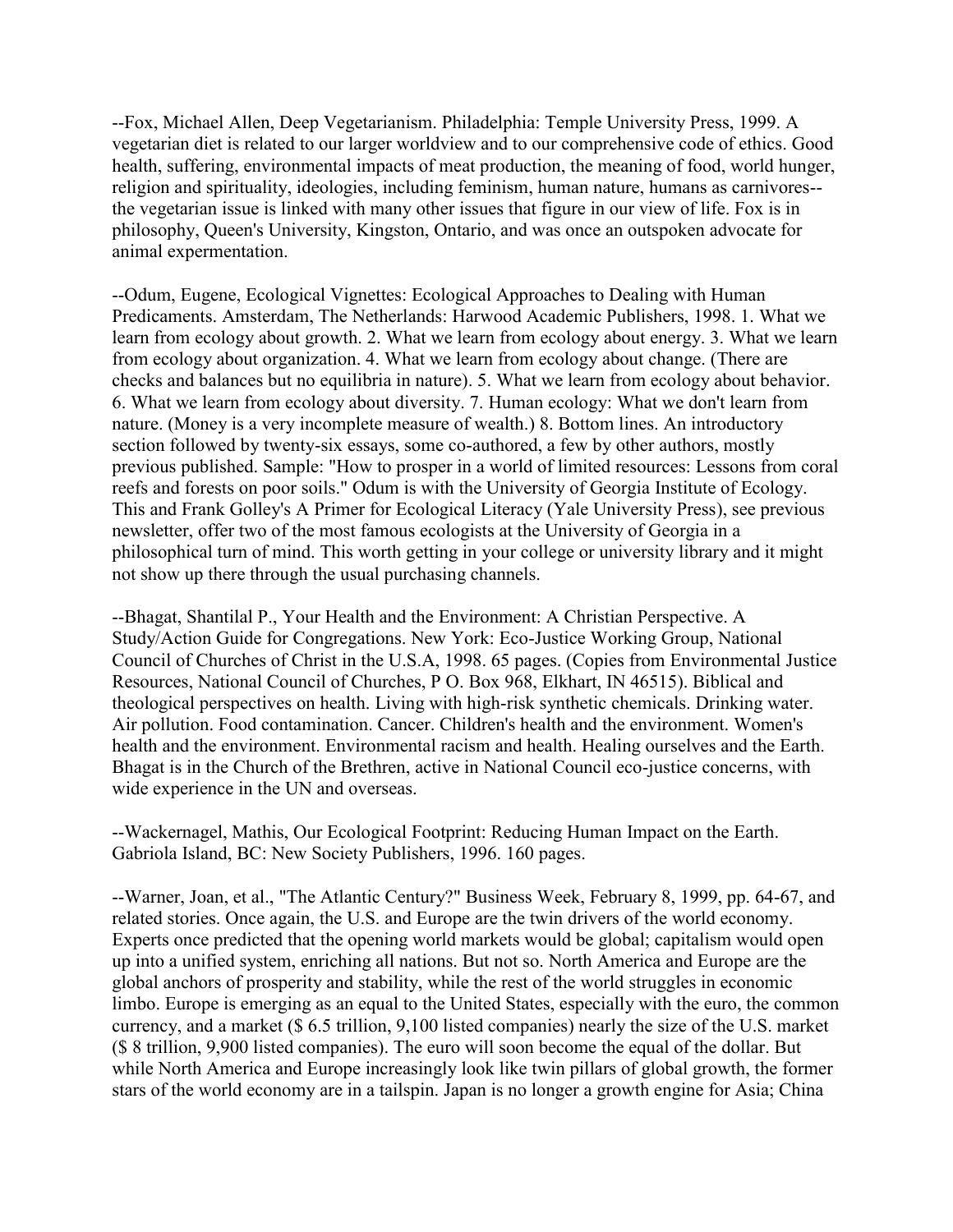is more self-obsessed and protectionist. Nor does it seem that North America and Europe need the rest of the world for growth, so much as was once thought. The new divide between the haves and the have nots could be self-perpetuating; the rich will get richer and the poor poorer.

--Stokes, Samuel N., Watson, A. Elizabeth, and Mastram, Shelley S., Saving America's Countryside, 2nd ed. (National Trust for Historic Preservation) Baltimore: John Hopkins University Press, 1989, 1997. Rural Communities, landscapes, and their conservation.

--Cox, C. Barry, and Moore, Peter D., Biogeography: An Ecological and Evolutionary Approach, 5th ed. Cambridge MA: Blackwell Scientific Publishers, 1973-1993. Biodiversity in natural history, humans impacts on biodiversity, and biodiversity science in the interest of conservation and human wellbeing and survival.

--Anderson, Bob, Beartooth Country: Montana's Absaroka and Beartooth Mountains. Helena, MT: Montana Geographic Series # 7, rev. ed., American and World Geographic Publishing Co., (P. O. Box 5630, Helena, MT 59604), 1994. Anderson was the first executive director of the Greater Yellowstone Coalition and influential in forming the Absaroka-Beartooth Wilderness east of Yellowstone National Park.

--Worster, Donald, Under Western Skies: Nature and History in the American West. NY: Oxford University Press, 1992. Worster teaches environmental history, University of Kansas.

--Dunsmore, Roger, Earth's Mind. Albuquerque, NM: University of New Mexico Press, 1997. Thirteen essays on Native American literature. Mind is something larger and more pervasive in nature than the Western tradition has usually considered and this suggests respect for nature and Earth's mind as central to survival and conveys the essential wildness of mind. Dunsmore teaches in the Liberal Studies Department, University of Montana.

--Catton, Theodore, Inhabited Wilderness: Indians, Eskimos, and Natural Parks in Alaska. Albuquerque: University of New Mexico Press, 1997. Focus in Glacier Bay, Denali, and Gates of the Arctic. The Alaska National Interest Lands Conservation Act in 1980 set aside ten national parks, nine of which allow Alaska natives, whites included, "customary and traditional" subsistence use. Catton is a historian for the Historical Research Associates, Missoula, MT.

--Casey, Edward. The Fate of Place: A Philosophical History. Berkeley: University of California Press, 1997. 495 pp. \$45 cloth, \$19.95 paper. A philosophical history of the evolving conceptualizations of place and space in Western thought, an interpretation that is acutely sensitive to silences, absences, and missed opportunities in the complex history of approaches to space and place.

--Coates, Peter. Nature: Western Attitudes Since Ancient Times. Berkeley: University of California Press, 1998. 256 pp. \$29.95 cloth. Theories of nature from the Classical and Christian eras to the Enlightenment and Romanticism and up to modern times. Coates emphasizes religion and ethics, science, technology economics, gender, and ethnicity.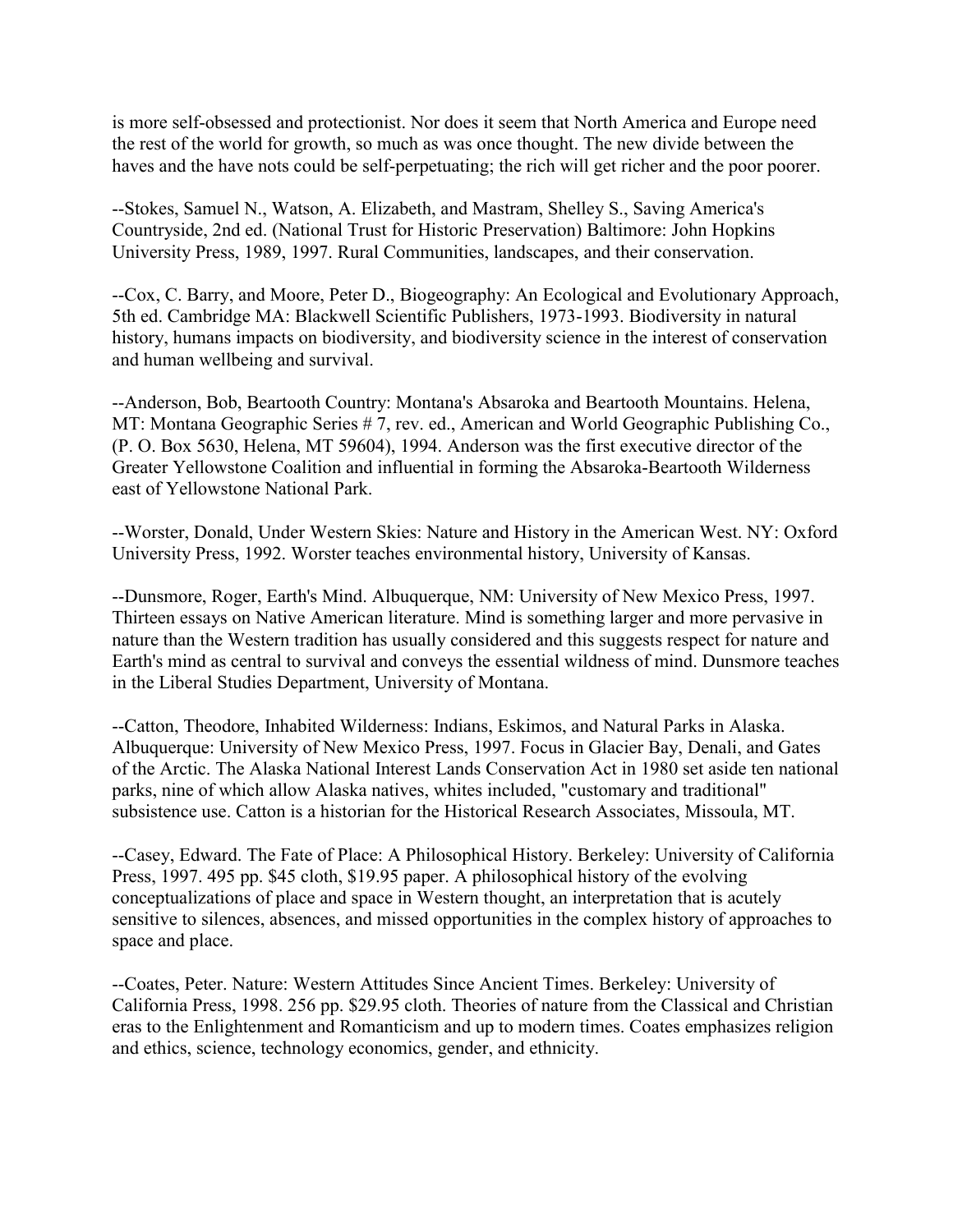--Philander, S. George. Is the Temperature Rising? The Uncertain Science of Global Warming. Princeton: Princeton University Press, 1998. 240 pp. \$29.95. The basics of the Earth's climate and weather. The relationship between scientific knowledge and public affairs. Philander teaches geosciences at Princeton.

--Camacho, David, ed. Environmental Injustices, Political Struggles: Race, Class, and the Environment. Durham, NC: Duke University Press, 1998. 232 pp. \$17.95. The environment, public policy, and civil rights, race and ethnicity, urban and regional planning.

--Guruswamy, Lakshman D., and McNeely, Jeffrey A., eds. Protection of Global Biodiversity: Converging Strategies. Durham: Duke University Press, 1998. 440 pp. \$23.95. The magnitude of the problem and the obstacles to its solutions.

--Gottlieb, Roger, "The Transcendence of Justice and the Justice of Transcendence: Mysticism, Deep Ecology, and Political Life," Journal of the American Academy of Religion 67(1999):149- 166. The search for some wisdom that transcends the perils and pains of ordinary existence is "mysticism," at the heart of the world's religions. A danger is that this search can become merely aesthetic or serve as a spiritual by-pass of the moral and the political. In our own social setting our collective violence towards the environment has led to a return--on something approaching a mass scale--of a mysticism that takes the earth and all its life as an ultimate truth. From the heart of the spiritual impulse and the memories of countless generations in which forest and grassland, bird and wolf and salmon were our home and family and intimate enemy, comes Deep Ecology. The Deep Ecology of which I speak here is not the version presented in the technical language of philosophical ethics, where debates about varieties of intrinsic as opposed to instrumental value take place. Rather I speak of a passionate, spiritually oriented, mystical communion with the earth and its many beings, a recognition of kinship with those beings that requires no more philosophical justification than does the connection we feel with our parents, pets, or lovers. As such, Deep Ecology is a spiritual philosophy; and the deepest experiences that animate its adherents are profoundly mystical.

Deep Ecology has been criticized by emphasizing wilderness while forgetting toxic dumps, for love of trees and lack of concern for children. These criticisms have helped move Deep Ecology towards an understanding that environmentalism needs to embrace the concerns of environmental justice: an awareness of any resistance to the unfair distribution of responsibility for and suffering from humanity's attacks on the environment. Can we really love nature if these things escape our vision?

Gottlieb teaches philosophy at Worcester Polytechnic Institute, Worcester, MA.

--Shand, Hope, "Terminator Seeds: Monsanto Moves to Tighten Its Grip on Global Agriculture," Multinational Monitor, November 1998, pp. 13-16. Seeds that work once and produce plants that produce only sterile seeds, forcing farmers worldwide to return to Monsanto to purchase new seeds each season. Critics call them terminator seeds; Monsanto says it is a "technology protection system." Such seeds are some time off but under development. Monsanto, now the world's largest seed company, says farmers will not buy such seeds unless it is to their advantage; they will just continue to use the old ones. Farmers have been saving seeds for next year for 12,000 years, selecting for better crops. Various hybrids have been in use for many decades that are sterile, although the hybrids have increased vigor and crop yield. Critics say the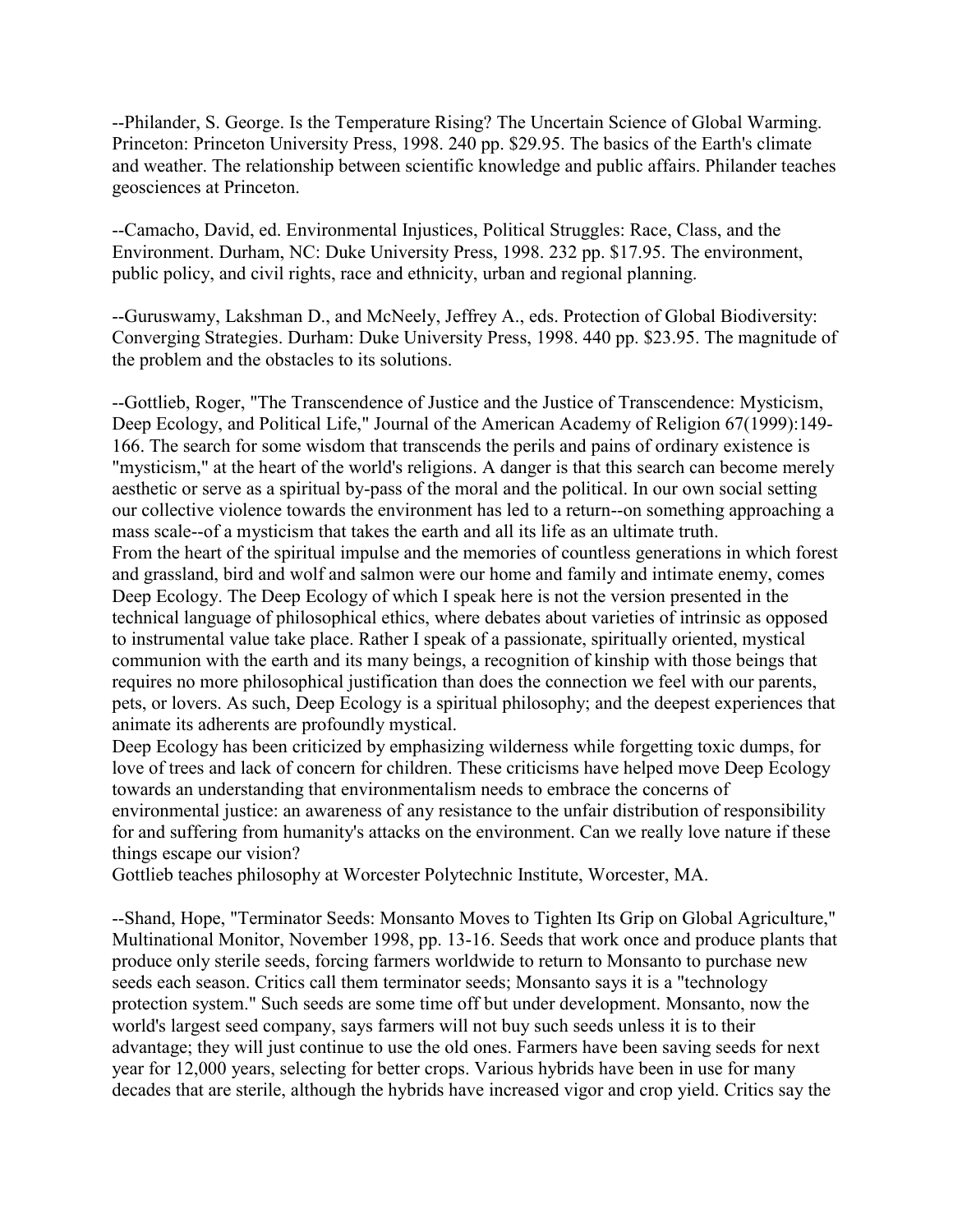farmers will get hooked on the terminator seeds. Others worry about environmental spillover. Monsanto now advertises Monsanto's Law: The ability to identify and use genetic information is doubling every 12 to 24 months--analogously to Moore's law (predicted in 1965) that the computing power of computer chips would double every 18-24 months.

--Cross, Frank B., "The Subtle Vices Behind Environmental Values," Duke Environmental Law and Policy Forum 8(1997):151- . The apparent virtues of environmentalism may obscure a darker underside. Public perceptions of risks associated with the environment are often mistaken and should not be relied on for risk regulation. Public perceptions are selfish and people act in their own self interest, not in community interest. Democracy does not compel reliance on public perceptions.

--Lane, John and Thurmond, Gerald, eds. The Woods Stretched for Miles: New Nature Writing from the South. Athens, GA: University of Georgia Press, 1999. 256 pp. \$40 cloth, \$16.95 paper. Essays about southern landscapes and nature from eighteen writers with geographic or ancestral ties to the region.

--Soos, Frank. Bamboo Fly Rod Suite. Athens, GA: University of Georgia Press, 1999. 80 pp. \$18.95. Living simply and well with reflections on fishing and the geography of grace.

--Williams, Philip Lee. Crossing Wildcat Ridge: A Memoir of Nature and Healing. Athens, GA: University of Georgia Press, 1999. 240 pp. \$24.95. A counterpoint between Williams' open-heart surgery and contemplative essays on the natural world.

--Lines, William J., Taming the Great South Land: A History of the Conquest of Nature in Australia. Athens, GA: University of Georgia Press, 1999. 384 pp. \$18.95. Australia's history from the continent's geological origins, natural development, and earliest native cultures to its present-day state of population and economic overgrowth at the expense of the fragile environmental balance.

--Mooney, Edward F., ed. Wilderness and the Heart: Henry Bugbee's Philosophy of Place, Presence, and Memory. Athens, GA: University of Georgia Press, 1999. 296 pp. \$45 cloth, \$19.95 paper. Sixteen essayists trace Bugbee's explorations of thought, emotion, and the need for a sense of place attuned to wilderness. Existential philosophy, religion, and environmental studies.

--Baillie, J., and Groombridge, B., eds. 1996 IUCN Red List of Threatened Animals. Gland, Switzerland: IUCN, 1996.

--IUCN - The World Conservation Union. IUCN Red List Categories. Gland, Switzerland: IUCN, 1994.

--May, R. "Conservation: Dealing With Extinction," Pages 48-62 in Imagine Tomorrow's World, Gland: Switzerland, IUCN, 1998.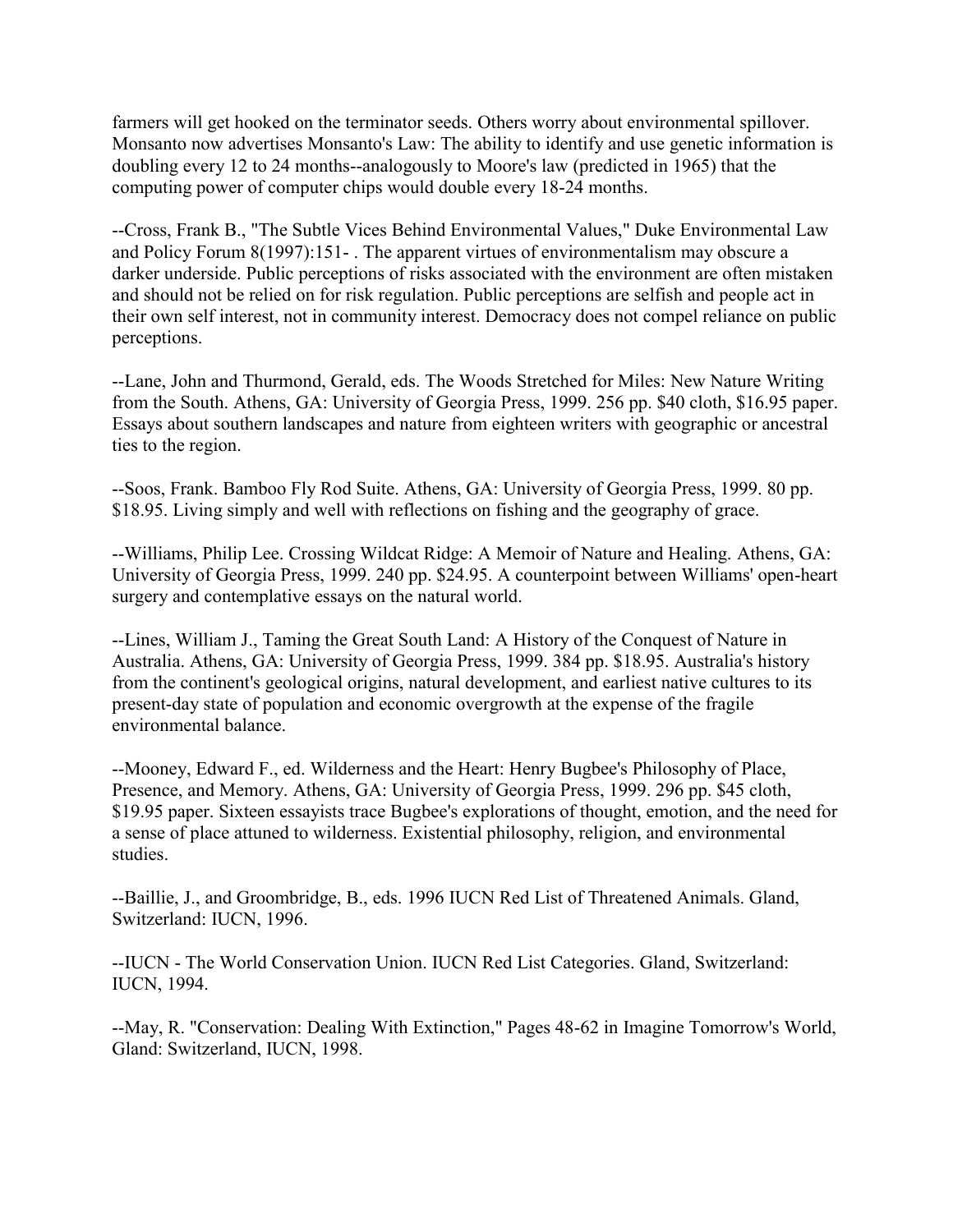--Oates, J. F., and the IUCN/SSC Primate Specialist Group. Status Survey and Conservation Action Plan, revised edition. Gland: Switzerland, IUCN, 1996.

--Oldfield, S., Lusty, C., and MacKinven, A., eds. The World List of Threatened Trees. Cambridge, U.K.: World Conservation Press, 1998.

--Prescott-Allen, R., and Prescott-Allen, C., eds. Assessing the Sustainability of Uses of Wild Species. Gland, Switzerland: IUCN Species Survival Commission, 1996.

--Rabb, G. B., and Sullivan, T. A., "Coordinating Conservation: Global Networking for Species Survival," Biodiversity and Conservation 1995(4):536-543.

--Walter, K. S., and Gillett, H. J., eds. 1997 IUCN Red List of Threatened Plants. Gland, Switzerland and Cambridge, U.K.: IUCN - The World Conservation Union, 1998.

--Torrance, John R., ed. The Concept of Nature. Oxford: Oxford University Press, 1992. 186 pp. Originally the Herbert Spencer lectures at Oxford University, in 1989. Contents include:

--Lloyd, Geoffrey E. R., "Greek Antiquity: The Invention of Nature," pages 1-24.

--Murray, Alexander, "Nature and Man in the Middle Ages," pages 25-62.

--Westfall, Richard S. "The Scientific Revolution of the Seventeenth Century: The Construction of a New World View," pages 63-93.

--Sober, Elliott R., "Darwin's Nature," pages 94-116.

--Penrose, Roger, "The Modern Physicist's View of Nature," pages 117-166.

--May, Robert M., "The Modern Biologist's View of Nature," pages 167-182. "I believe that we should cherish and conserve diversity primarily for the ethical reason that we now recognize we are no more, though no less, than a part of it" (p. 182).

--Kerr, Richard A., "Big El Niños Ride the Back of Slower Climate Change," Science 283(1999):1108-1109. After two El Niños of the century in fifteen years, climate researchers are finding explanations in long-term climate change. Global warming seems to intensify the El Niños.

--Foster, David R., Thoreau's Country: Journey through a Transformed Landscape. Cambridge: Harvard University Press, 1999. Thoreau had to hunt for some wildness on a largely transformed, agrarian landscape. But already New England farmers were being outcompeted by Mid-West farmers and many fields were being abandoned, and Thoreau's journals are full of observations of returning wildness. One observation is that farmers let cattle continue to graze on disused fields, and this may have accelerated the growth of pines over hardwoods, although pines do naturally return first to open fields. The returned forest in New England may be a peculiarly New England product. Foster is director of the Harvard Forest.

--Cohen, Jon, "Researchers Urged Not to Inject Virulent HIV Strain into Chimps," Science 283(1999):1090-1091. Previous HIV injections produce infections but do not make the chimps sick; newer strains do, and provide (some say) more realistic models of the human disease. A coalition of prominent AIDS researchers and primatologists (including Jane Goodall) have urged researchers not to use such strains "from both a scientific and an ethical standpoint." One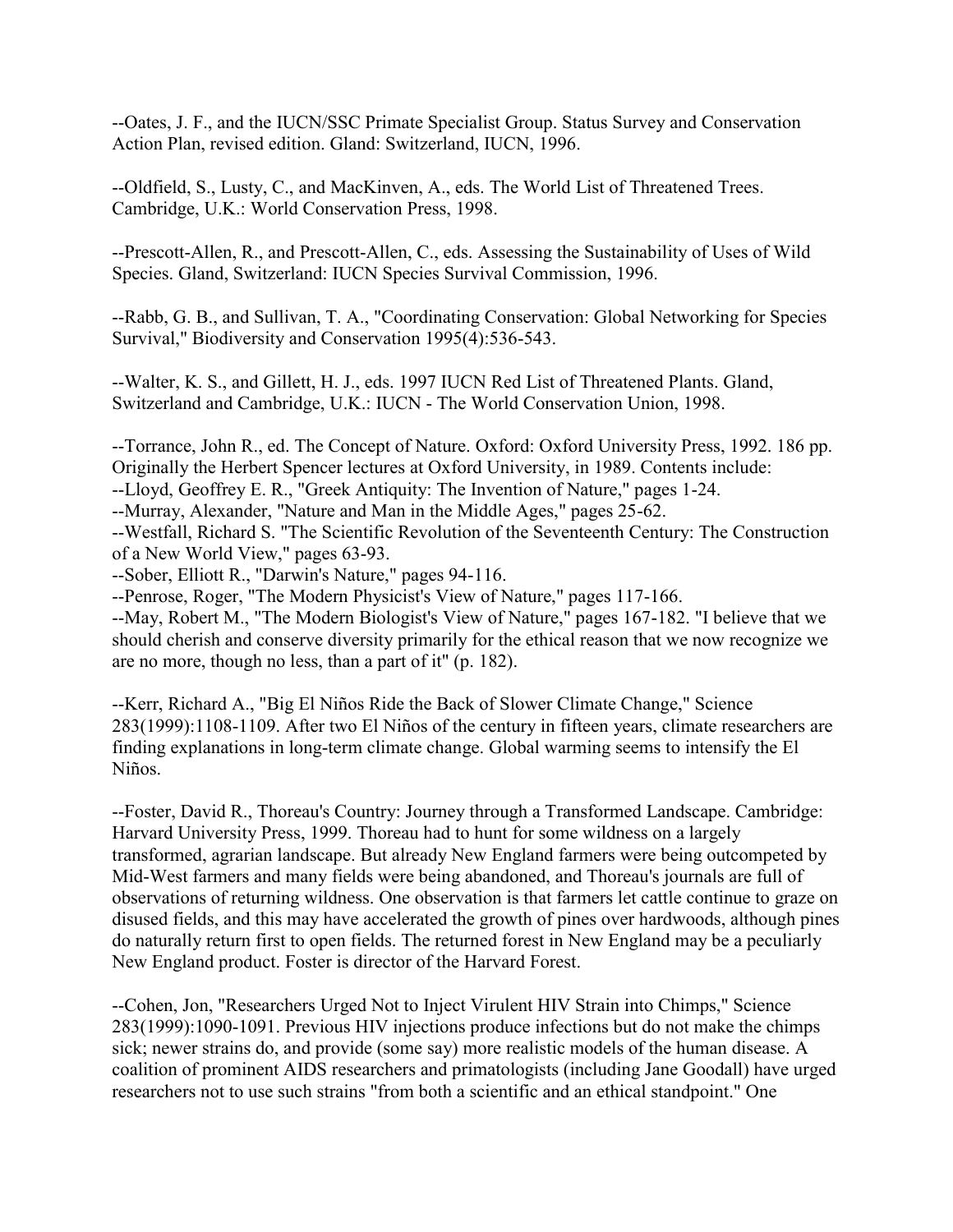researcher says, "The prospect of causing a rapidly progressive and fatal disease in this nearhuman species is abhorrent." With text of the letter of protect, p. 1117.

--Bruce, Donald, and Bruce, Ann, eds., Engineering Genesis: The Ethics of Genetic Engineering in Non-human Species. London: Earthscan Publications, 1998. 337 pages. £12.99. A study by the Working Group of the Society, Religion and Technology Project, Church of Scotland. Chapter 1. Explaining Genetic Engineering and its Uses. Chapter 2. Case Studies. Chapter 3. Ethics under the Microscope. Chapter 4. Genetic Engineering and Animal Welfare. Chapter 5. Animal Ethics and Human Benefit. Chapter 6. Transgenic Food. Chapter 7. Letting Out the Genie: Environmental Risk and Regulation. Chapter 8. Patenting Life. Chapter 9. Genetic Engineering and Developing Countries. Chapter 10. The Social Context of Genetic Engineering. Chapter 11. Final Reflections. Donald Bruce is the Scientific Director, Society, Religion and Technology Project, Church of Scotland, Edinburgh. Ann Bruce was formerly an animal breeding specialist in the agricultural industry. Other contributors include: Michael Northcott, in Christian ethics, University of Edinburgh; Mike Appleby, lecturer in animal welfare, University of Edinburgh.

--Bekoff, Marc, "Jinxed Lynx? Some Very Difficult Questions with Few Simple Answers," Boulder (Colorado) Daily Camera, January 24, 1999. The Division of Wildlife released lynx in the Colorado San Juan Mountains in habitat from which they had become extinct, bringing trapped lynx from Canada for release. There is an expected starvation rate of 50% for the released lynx. Bekoff has serious reservations whether the project is well planned, justified in terms of the animal stress and suffering, and involves too much human dominion over nature, and may be "faking nature." Bekoff is a biologist, University of Colorado, Boulder. The article is on website:

http://www.bouldernews.com/opinion/columnists/mark.html

--Lloyd, Jillian, "When Saving a Species Proves To Be Hard on the Animals," Christian Science Monitor, Mar 11, 1999, p. 2. Loss of two lynxes in Colorado of five released in the San Jian Mountains raises questions about reintroduction efforts. "At the heart of the dispute is a troublesome question: Is it ethical to sacrifice the lives of individual animals to the larger goal of reviving a species?" George Byrne, Colorado biologist says, "There's no cookbook on this. We're only the second place ... to do a lynx reintroduction." A reintroduction in the Adirondack Mountains of New York failed after most of the lynx were hit by cars. A Defenders of Wildlife advocate, Nina Fascione: "Our position is very firm that it's a tragedy when an animal gets killed. But the overall good of the conservation of the species is the most important thing."

--Alexander, David E., and Fairbridge, Rhodes W., eds., Encyclopedia of Environmental Science. Hingham, MA: Kluwer Academic Publishers, 1999. With entries on environmental ethics, environmental aesthetics, wilderness.

--Humphrey, Caroline and Sneath, David, The End of Nomadism: Society, State and the Environment in Inner Asia. Cambridge, UK: Whitehorse Press, 1999. The vast steppe regions of Inner Asia, although divided by political boundaries, is historically dominated by Mongol culture, Buddhist shamanist religion and an economy phased on mobile pastoralism. Now, as its constituent states--China, Russia and Mongolia--adapt to market conditions, this long-standing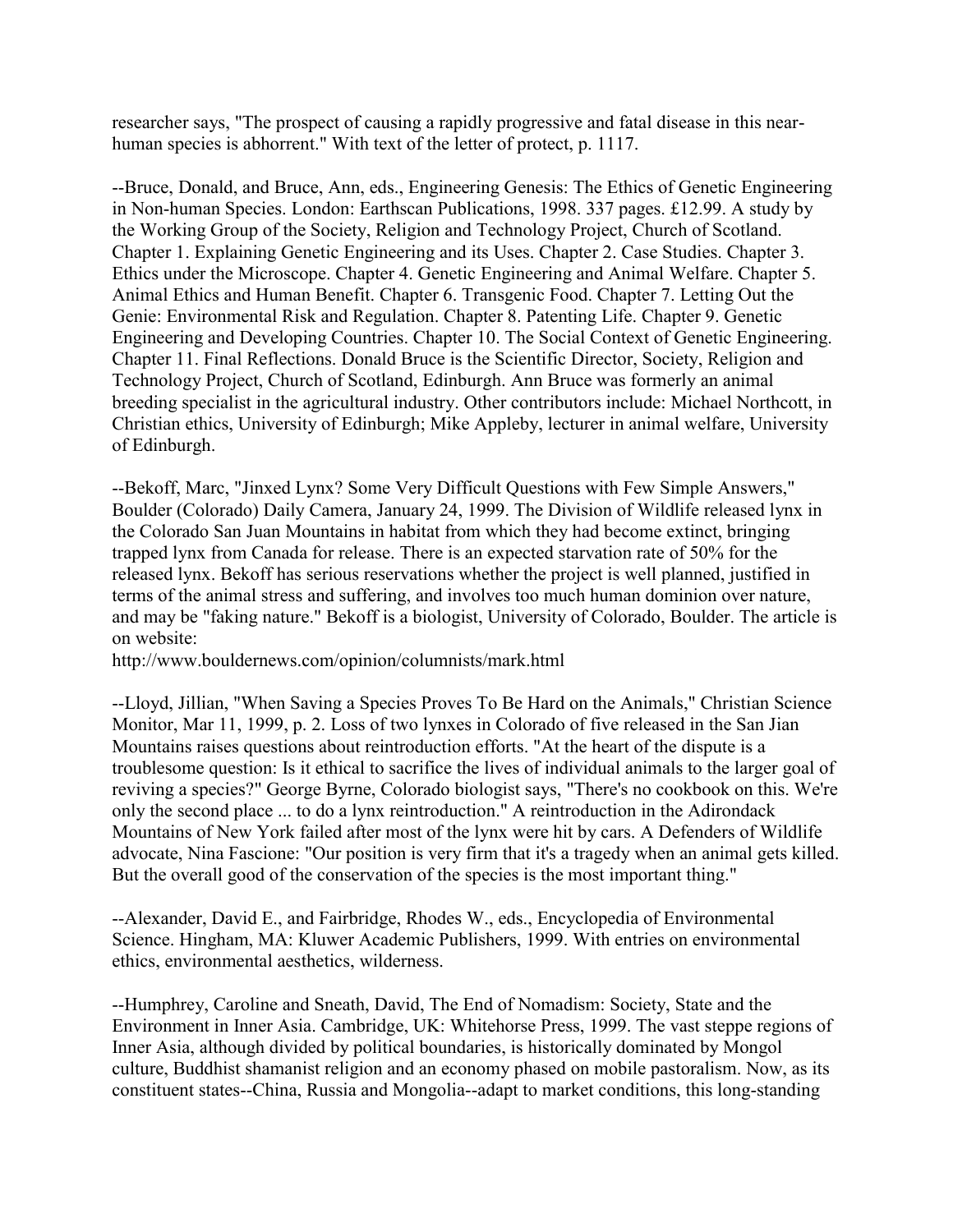cultural-economic zone faces more radical change than at any age in its past. In most areas, the result has been a steep decline in herd mobility, often accompanied by degradation of pasture land. Humphrey is a social anthropologist at Cambridge University. Sneath is a lecturer at Oxford University.

--Humphrey, Caroline and Sneath, David, eds., Culture and Environment in Inner Asia. Vol. 1. The Pastoral Economy and the Environment. Vol. 2. Society and Culture. Cambridge, UK: Whitehorse Press, 1996.

--Bohlen, Steven R., et al, Geology for a Changing World: A Science Strategy for the Geological Division of the U.S. Geological Survey, 2000-2010. Washington, DC: U. S. Geological Survey Circular 1172, 1998. Seven goals, the main thrust of which is that geological research needs to be directed toward solving social environmental problems (such as anticipating the results of climate variability, educating the nation about energy and mineral resources, or mitigating environmental hazards). Bohlen, Associate Chief Geologist for Science, headed the Science Strategy Team for the Geological Division of the U.S. Geological Survey.

--Rolston, Holmes, III, "Zi ran di jiazhi uu jiazhi di benzhi (Value in Nature and the Nature of Value," Zi Ran Bian Lun Fa Yet Jiu (Studies in Dialectics of Nature) 15(no. 2, February, 1999):42-46. ISSN 1000-8934. Translated by Liu Er. The editor of Dialectics of Nature is Ma Huidi, Institute of Philosophy, Chinese Academy of Social Sciences, Beijing. "Dialectics of Nature" in China means about what philosophy of science means in the West. (China)

--Yu, Mouchang, "Shengtai zhexue yu kechixu fazhan (Ecological Philosophy and Sustainable Development)," Zi Ran Bian Lun Fa Yet Jiu (Studies in Dialectics of Nature) 15(no. 2, February, 1999): 47-50. ISSN 1000-8934. (China).

--Lei, Yi, "Shenceng shengtai xue: yizhong jijin di huanjing zhuyi (Deep Ecology: A Radical Environmentalism)," Zi Ran Bian Lun Fa Yet Jiu (Studies in Dialectics of Nature) 15(no. 2, February, 1999):51-55. ISSN 1000-8934. With discussion of Arne Naess, Bill Devall and George Sessions, Richard Sylvan and David Bennett, Michael Zimmerman, and Warwick Fox. (China). --She, Zhengrong, "Tuoshan shengtai lunlixue di wenhua jing yu (Extend the Domain of Ecological Ethics)," Zi Ran Bian Lun Fa Yet Jiu (Studies in Dialectics of Nature) 15(no. 2, February, 1999):56-60. ISSN 1000-8934. (China).

--Kirn, Andrej, "Nekoliko temeljnih dilema eloloske etike (Some Basic Dilemmas of Ecological Ethics)," Socijalna Ekologija (Zagreb, Croatia) 7(No. 3, 1998):257-270. In Croatian. The relationship between nature and society directly determines the possibility of establishing an ecological ethics. The relation to nature has always implied also the relation towards men and inversely. An "efficient" use of nature begins with submitting of a man by another man. Contemporary processes of technological and ecological globalization do not dissolve this historical relation between man and nature, but elevate it on a higher level and give it a new form. There have been three important historical socioecological transformations: the paleolithic, the neolithic and the industrial. Mankind is now entering a fourth post-industrial and postmodern period, which transcends the traditional opposition between nature and society leading towards a complete dissolution of society within nature (naturalism), and inversely - towards the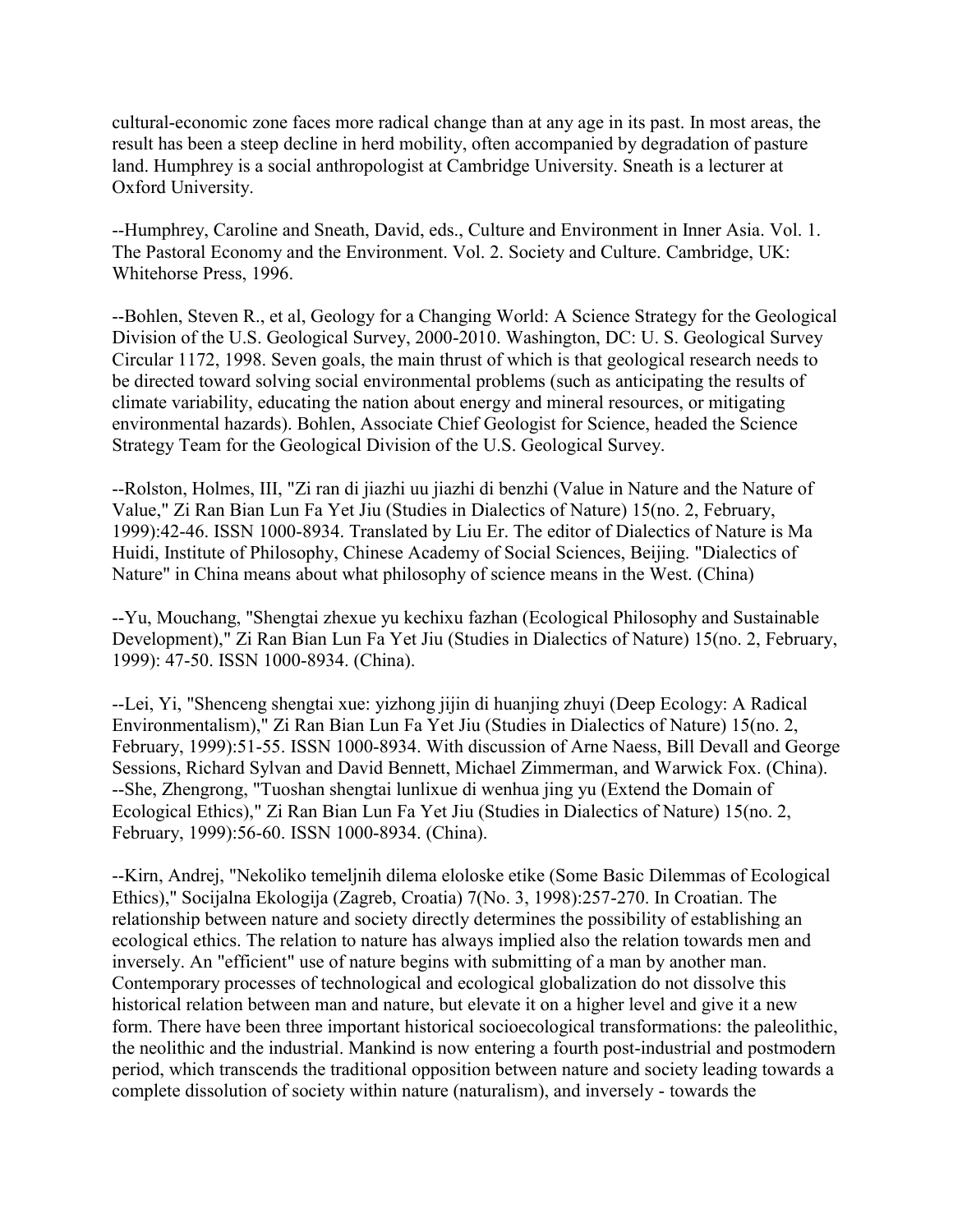dissolution of nature within society (social constructivism of nature). A complete naturalization the social excludes and makes ecological ethics impossible. The intrinsic ecological ethics can be conceived both instrumentally and anthopocentrically. The predominance of anthopocentricity has begun with modernism and enlightenment, as man started to be understood even more as a subject - as a basis of the all being. Discussion of Callicott, Oelschlaeger, Harlow, Roderick Nash, Paul Taylor, and others. Key words: anthropocentricity, anthropocentrism, intrinsic and instrumental ecological ethics, nature, society. Kirn is in the Faculty of Social Sciences, Ljubljana.

--Bird, E. A. R., "The Social Construction of Nature: Theoretical Approaches in the History of Environmental Problems," Environmental Review 11(no. 4, 1987):255-264.

--Ford, Andrew. Modeling the Environment: An Introduction to System Dynamics Modeling of Environmental Systems. Covelo, CA: Island Press, 1999. 480 pp. \$70 cloth, \$40 paper. Basic concepts of modeling using system dynamics; the design and application patterns of dynamic behavior; exercises for students.

--Cortner, Hanna J., Moote, Margaret A. The Politics of Ecosystem Management. Covelo, CA: Island Press, 1999. 224 pp. \$50 cloth, \$25 paper. The sweeping and profound changes that will be required of the American governance system--its political philosophy, institutions, notions of citizenship, and politics, as well as its resource management practices--if the shift to ecosystem management is to be realized.

--Environmental Careers Organization. The Complete Guide to Environmental Careers in the 21st Century. Covelo, CA: Island Press, 1999. 280 pp. \$39.95 cloth. \$17.95 paper. The entire spectrum of environmental career fields. Individual chapters provide an "at a glance" summary of a field; discuss its history and background along with current issues and trends. Specific career opportunities and their educational requirements; salary ranges by type of employer, level of experience, and responsibility.

--Thornemiller (Thorne-Miller), Boyce. The Living Ocean: Understanding and Protecting Marine Biodiversity: Second Edition. Covelo, CA: Island Press, 1999. 200 pp. \$29.95 cloth, \$17.95 paper. Marine biodiversity and how it can be protected.

--Johnson, K. Norman, Swanson, Frederick, Herring, Margaret, Greene, Sarah, eds. Bioregional Assessments: Science at the Crossroads of Management and Policy. Covelo, CA: Island Press, 1999. 385 pp. \$65 cloth, \$32.50 paper. A new approach to environmental management and policymaking that gives science and scientists a crucial role in the policymaking process. Synthesizes the knowledge from many regions by examining the assessment process and detailing a series of case studies from around the country.

--Karr, James R., Chu, Ellen W. Restoring Life in Running Waters: Better Biological Monitoring. Covelo, CA: Island Press, 1999. 200 pp. \$29.95. 37 premises and 7 myths that explore the theory and practice of biological monitoring and the use of multimetric indexes.

--Baydack, Richard K., Campa, Henry III, Haufler, Jonathan B., eds. Practical Approaches to the Conservation of Biological Diversity. Covelo, CA: Island Press, 1999. 320 pp. \$65 cloth, \$35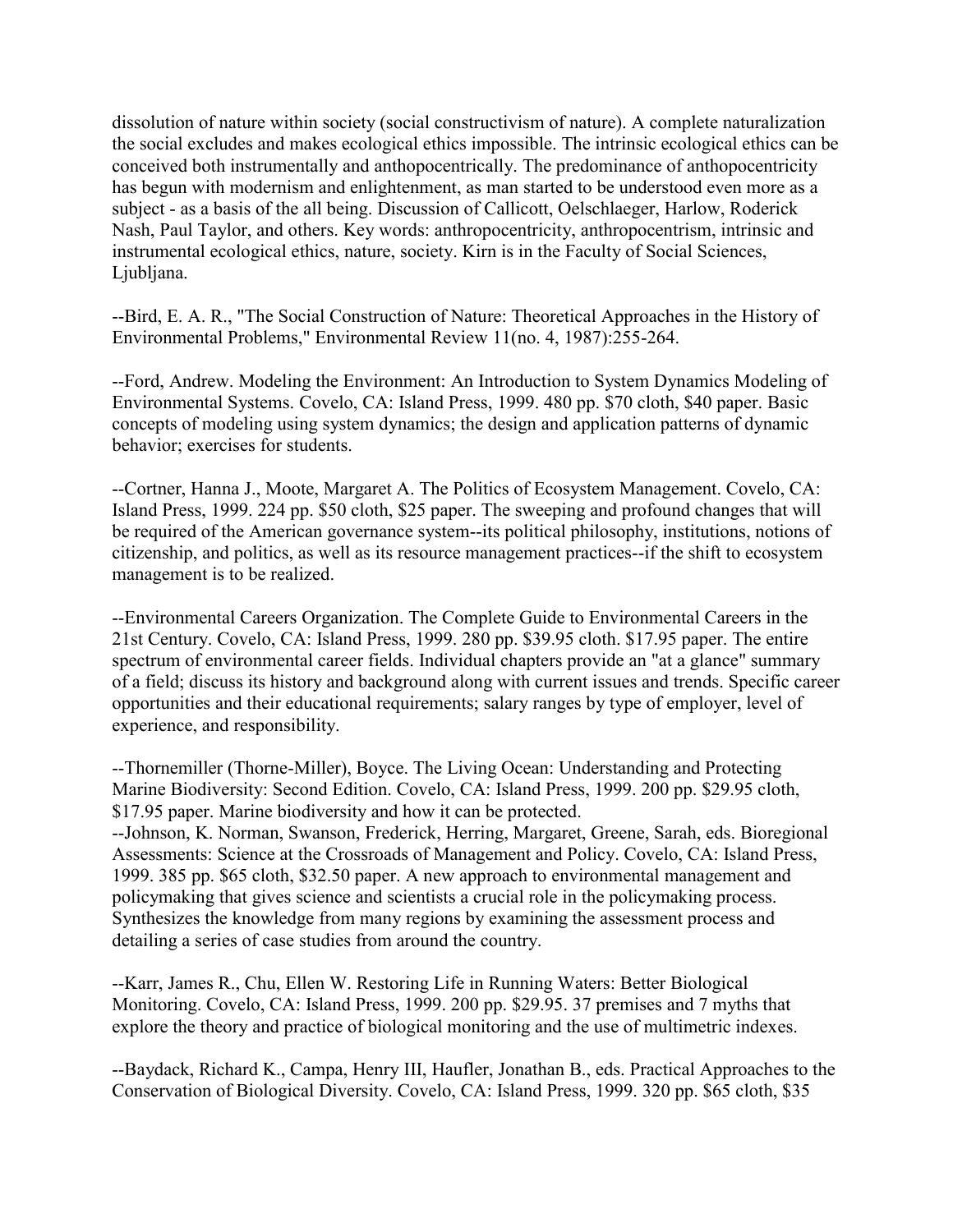paper. Typical real-world constraints, criticisms, and related management problems; alternative solutions and options for managers. Future directions and innovations in biodiversity conservation.

--Bosselman, Fred P., Peterson, Craig A., McCarthy, Claire. Managing Tourism Growth: Issues and Applications. Covelo, CA: Island Press, 1999. 420 pp. \$40. Alternative legal and regulatory measures, management techniques, and incentives that target tourism growth at all levels: the quality of development, its amount and rate of growth, the locations in which it takes place.

--Honey, Martha. Ecotourism and Sustainable Development: Who Owns Paradise? Covelo, CA: Island Press, 1999. 350 pp. \$50 cloth, \$25 paper. The evolution and principles of ecotourism, where profits go, and the mechanics and politics of the tourist industry as a whole. The case studies highlight the economic and cultural impacts of tourism development on indigenous populations as well as ecosystems. Current thinking and policies of environmental groups and how political situations, human rights records, and natural resource management influence travel decisions.

--Ewing, Susan, and Grossman, Elizabeth, eds., Shadow Cat: Encountering the American Mountain Lion. Seattle, WA: Sasquatch Books, 1999. \$ 16.

--James, George A., ed., Ethical Perspectives on Environmental Issues in India. New Delhi: APH Publishing Corporation, 1998. ISBN 81-7648-050-9. A. P. H. Publishing Corporation, 5 Ansari Road, Darya Ganj, New Delhi 110 002, India. Available in the U.S. through South Asia Books, P.O. Box 502, Columbia, MO 65205. James is in philosophy at the University of North Texas.

--Sassen, Saskia, Globalization and Its Discontents: Essays on the New Mobility of People and Money. New York: New Press, 1998. 288 pages. \$ 25. Although money and people are more mobile than ever in the globalized economy, the money is really gathered in a rather few cities around the world, and the people who migrate are from developing countries in which rich countries have invested or which with they have had colonial or military dealings. These immigrants, legal and undocumented, commonly enter casual, low-skilled jobs in the U.S., Europe, or Japan in such cities, keeping wages low and providing services to the global cities, feeding a pattern of inequitable income distribution. The process of high-income "gentrification" in such global cities has been made possible by the ready supply of low income workers, especially female workers. Globalization erodes the power of national governments to regulate such developments, but this is too passively accepted. National governments may have more power than they think when they recognize how attached the transnational corporations are to a relatively few cities, where taxes and regulations may be easier to administer, and corporations have less power than supposed to flee somewhere else.

--Goldman, Michael, "`Customs in common': The Epistemic World of the Commons Scholars," Theory and Society 26(1997):1-37. Despite the fact that the famous model of natural resource use espoused by biologist Garrett Hardin, the "tragedy of the commons," has been thoroughly debunked by social scientists of most stripes, the model's assumptions--e.g. that selfish individuals using a common pool resource will overconsume to the detriment of all--have not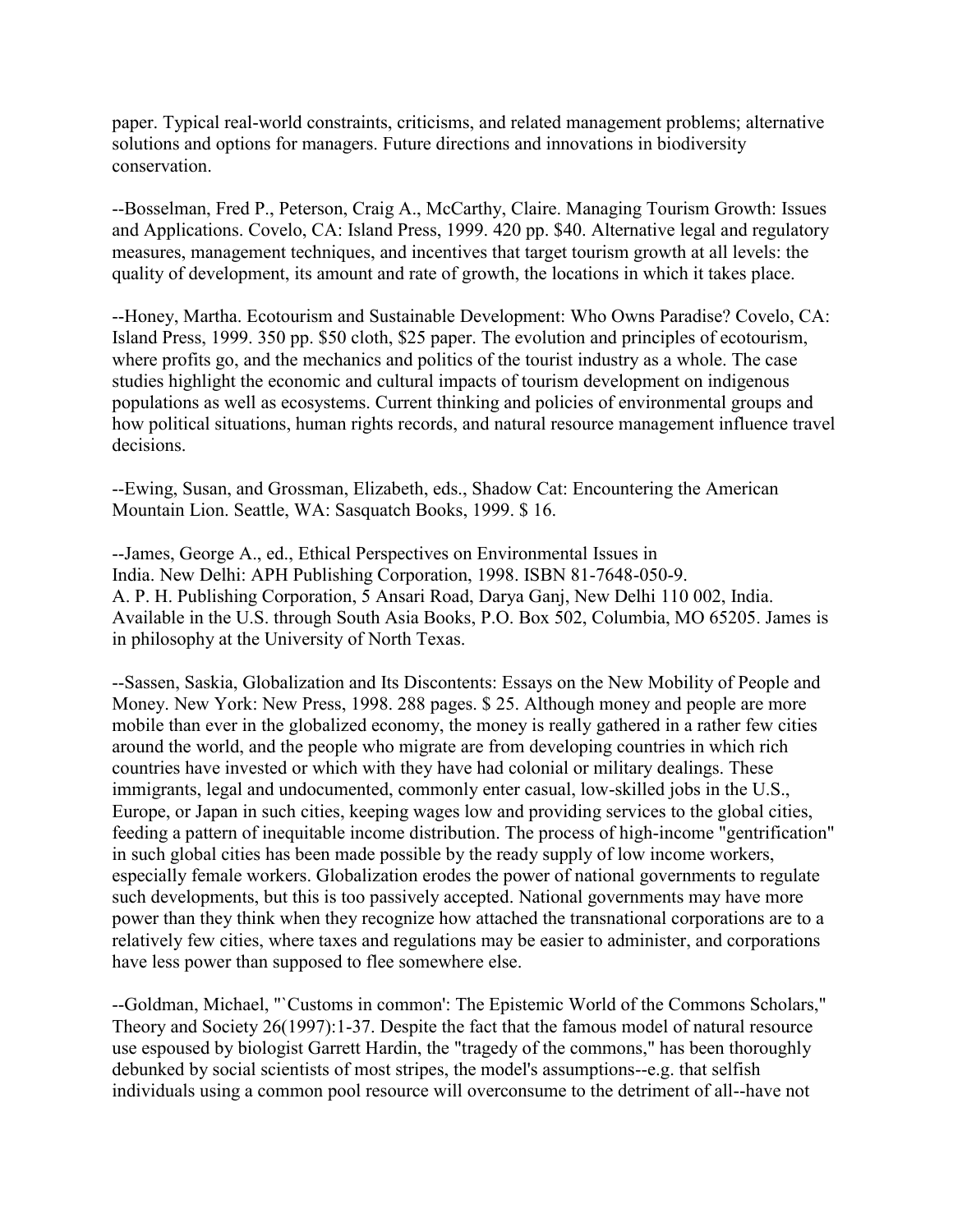only survived but fruitfully multiplied, as if driven by higher laws of natural selection. Its seeds have sprouted, for example, in works of natural scientists who apply biology's behavioral laws to complex social realities. It thrives deep in the soul of most commons theorists, even those fervently opposed to Hardin's model, who ply their trade by identifying, protecting, managing, saving, developing, and making efficient commons throughout the world. This commons-tragedy discourse has also shaped the thinking on the new "global commons," led by academicians and policymakers striving to direct supranational decision-making on the gray areas of global real estate: the earth's ozone, deep seas, "biodiverse" reserves (e.g. the Amazon), the North and South poles, the air waves, and so on. In other words, an old, dubious framework once applied to questions of local commons (i.e how to stop self-interested shepherds from destroying community pastures), is now being applied to saving our global commons. In fact, the commons metaphor is an important icon of the "development world." It is being used as a hidden and not-so-hidden institution of domination and imperialism in North-South relations, in an effort to restructure the commons, to "privatize," "develop," "make more efficient," "valorize," "get the price right," in the service of crisis-ridden capitalisms. This does not stop destructive practices; it rather normalizes and further institutionalizes them, putting commoners throughout the world at even greater risk. Goldman is at the University of California, Berkeley.

--Taylor, Peter J., and Buttel, Frederick H., "How Do We Know We Have Global Environmental Problems? Science and the Globalization of Environmental Discourse," Geoforum (UK) 23(no. 3, 1992):405-416. Science has a central role in shaping what count as environmental problems. This has been evident most recently in the success of planetary science and environmental activism in stimulating awareness and discussion of global environmental problems. We advance three propositions about the special relationship between environmental science and politics: (1) in the formulation of science, not just in its application, certain courses of action are facilitated over others; (2) in global environmental discourse, moral and technocratic views of social action have been privileged; and (3) global environmental change, as science and movement ideology, is vulnerable to deconstructive pressures. These stem from different nations and differentiated social groups within nations having different interests in causing and alleviating environmental problems. We develop these propositions through a reconstruction of The Limits to Growth study of the early 1970's, make extensions to current studies of the human/social impacts of climate change, and review current sources of opposition to global and political formulations of environmental issues. Taylor is in science and technology studies, Cornell University, Ithaca; Buttel is in rural sociology, University of Wisconsin, Madison.

--MacDonnell, Lawrence J., From Reclamation to Sustainability: Water, Agriculture, and the Environment in the American West. Niwot,CO: University Press of Colorado, 1999. The American West viewed through the lens of its most contested resource: water. Western water resources have been developed beyond their sustainable capacity, resulting in overdevelopment, declining rural communities, dewatered streams incapable of supporting native species, and degraded water quality. Sustainable use of water depends on reducing the gap between diverted water and used water, restoring the functional integrity of water sources. MacDonnell is a water lawyer, and was the first director of the Natural Resources Law Center at the University of Colorado School of Law, Boulder.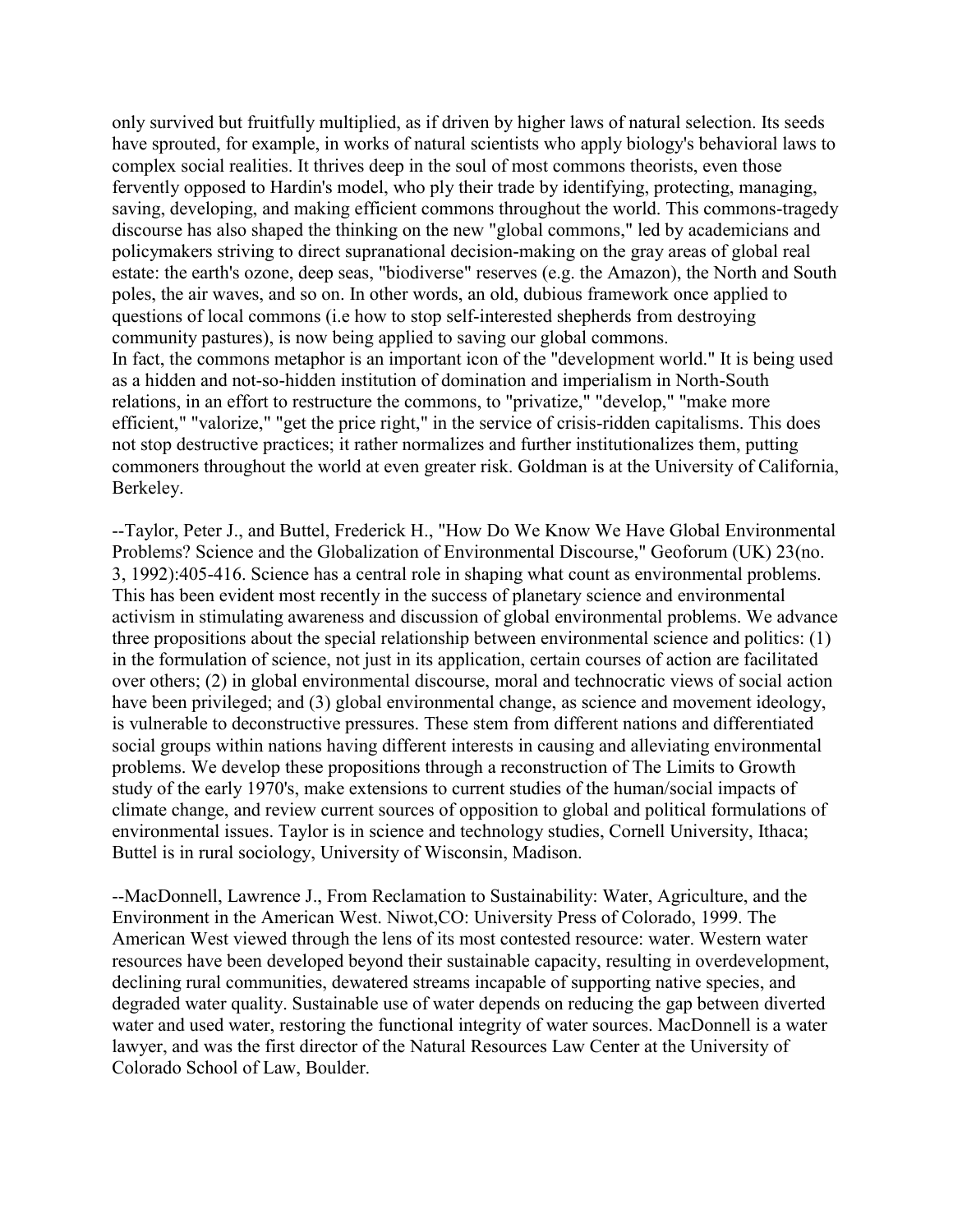--Andrews, Richard N. L., Managing the Environment, Managing Ourselves: A History of American Environmental Policy. New Haven: Yale University Press, 1999. \$ 30.00. American environmental policy is not just a product of late twentieth-century concerns about the environment. It is also rooted in America's nearly four-hundred-year history of government actions to promote or control human uses of nature. That rich history affects environmental issues today and in the future. Andrews is professor of environmental policy in the Department of Environmental Sciences and Engineering, University of North Carolina at Chapel Hill.

--Deffenbaugh, Daniel G., "Toward Thinking Like a Mountain: The Evolution of an Ecological Conscience," Soundings 78(1995):239-261. There is underway an evolution of the ecological conscience, a progressive movement away from thinking like self-interested human beings and toward thinking like a mountain. A review of the history of philosophical reflection in the West reveals why environmental ethics has been regarded as problematic. Very simply, we have inherited a tradition which has been developed from the perspective of egoism. If the human individual is the locus for discerning all value in the world, then ethics will naturally tend to serve those who are doing the valuing. In this case environmental ethics becomes a convenient tool for protecting human interests. A truly holistic environmental ethic involves a conceptual transition from egoism to ecoism, a move that is best facilitated by an understanding of the ecological sciences. The significant contribution of Aldo Leopold and Holmes Rolston III has been the fundamental realization that nature and not culture should have the last word as to prescriptive duties. Deffenbaugh teaches in the Department of Religious Studies at the University of Tennessee.

--Moltmann, Jürgen, Wolterstorff, Nicholas, and Charry, Ellen T., A Passion for God's Reign: Theology, Christian Learning and the Christian Self. Edited by Miroslav Volf. Grand Rapids, MI: Erdmans, 1998. 112 pages. Of interest here because Moltmann, the celebrated German theologian, calls for "a new theological/ecological architecture wherein we will realize "it is not the human being that is the measure of all things, but rather God, who created all life" (p. 20). Moltmann foresees "an ecological culture" in the next century (p. 28). Only so can humankind and the Earth survive.

--Potter, Van Rensselaer, "Fragmented Ethics and `Bridge Bioethics'," Hastings Center Report 29(no. 1, 1999):38-40. Environmental ethics can be a bridge between the two cultures: the sciences and the humanities. An environmental ethic seeks the preservation and restoration of the natural landscape, plants, and animals; clean air; plentiful, nonpolluted water; and large areas in the wild state. It can serve as a bridge between pluralist interests in society, and bridge humans to nature, also serve as a bridge to the future. Potter is professor emeritus in oncology at the University of Wisconsin.

--Whitehouse, Peter J., "The Ecomedical Disconnection Syndrome," Hastings Center Report 29(no. 1, 1999):41-44. "Bridging medical and ecological ethics must be a critical aspect of future health and environmental planning, and in fact, of our species and others." "Our focus should shift not only from our individual selves to our human community, but to the community of other living creatures on earth. A new focus on `values' or interests shared with other life on the planet is likely to lead to renewed spiritual exploration of our relationship to nature." Whitehouse is professor of biomedical ethics at Case Western Reserve University.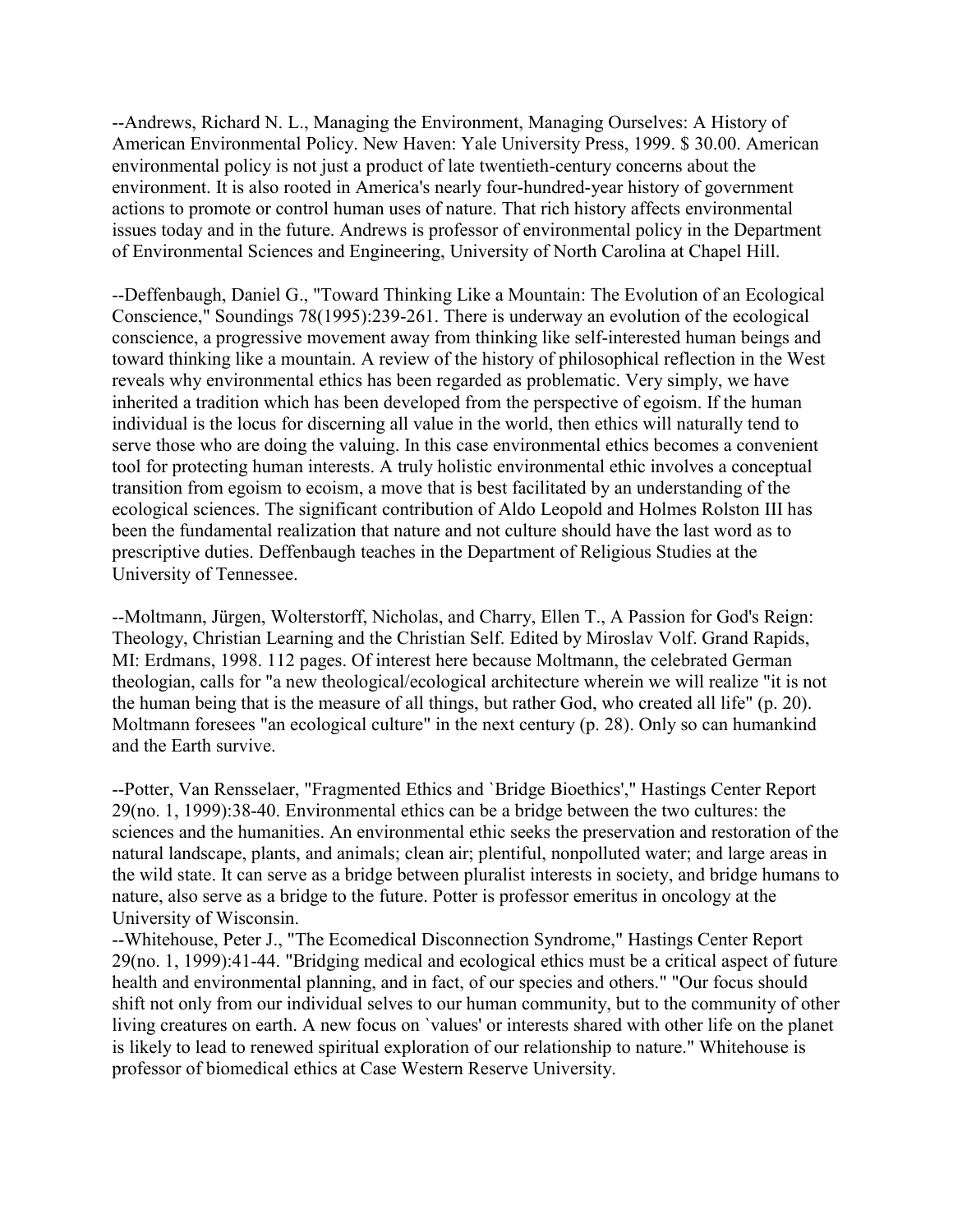--Weiss, Edith Brown, and Jacobson, Harold K., eds., Engaging Countries: Strengthening Compliance with International Accords. Cambridge, MA: MIT Press, 1998.

--Carson, Rachel, Lost Woods: The Discovered Writing of Rachel Carson. Boston: Beacon Press, 1999. Edited with an introduction by Carson biographer Linda Lear. Little known Carson writings and correspondence, revealing details of Carson's life and thought.

--Karesh, William B., "Wildlife Rehabilitation--Additional Considerations for Developing Countries," Journal of Zoo and Wildlife Medicine 26(no. 1, 1995):2-9. Wildlife rehabilitation in developing countries faces veterinary challenges no longer a problem for most programs in North America and Europe: availability of local vets, competent and qualified workers, access to medical information, lack of equipment, supplies, pharmaceuticals, diagnostic capacities, control of contagious diseases during care, and general lack of financial resources, as well as political pressures for politically correct rehabilitation. Care of a single primate can cost more than the combined salaries of two park rangers, protecting animals in the wild, leading some to wonder whether such money might be better spent protecting wild animals. Karesh is with the Department of Field Veterinary Studies, Wildlife Health Sciences, Wildlife Conservation Society, Bronx, NY, associated with the Bronx Zoo.

--Burtonchristie (Burton-Christie), Douglas, "Mapping the Sacred Landscape: Spirituality and the Contemporary Literature of Nature," Horizons (College Theological Society, Villanova, PA) 21 (no. 1, 1994):22-47. The contemporary dialogue between spirituality and the contemporary literature of nature. (1) Their distinctive approaches to the mapping of the sacred landscape. (2) Some of the ambiguities and tensions within the literature of nature toward matters of religion. (3) Recent developments within the discipline of spirituality that enable scholars to respond more thoughtfully to questions raised by nature writers. (4) Genres found in the burgeoning literature of nature writing and themes that make it a useful resource and conversation partner for spirituality. (5) Evaluation of three prominent themes in contemporary nature writing- relationship, mystery, and moral responsibility--themes of particular importance for developing a contemporary spirituality of nature. Burton-Christie is at the Jesuit School of Theology, Graduate Theological Union, Berkeley, also the author of The Word in the Desert: Scripture and the Quest for Holiness in Early Christian Monasticism (Oxford University Press, 1993).

--Getz, Wayne M., et al, "Sustaining Natural and Human Capital: Villagers and Scientists," Science 283(19 March 1999):1855-1856. Win-win solutions to saving natural and feeding people, with examples in Africa. Community-based natural resource management. Mostly large animals on which locals can make money from tourists and hunters. The ten authors are wildlife conservatioists from several nations.

--Inamdar, Amar, et al., "Capitalizing on Nature: Protected Area Management," Science 283(19 March 1999):1856-1860. The financial difficulties of government agencies responsibly for biodiversity in the developing world. They hold large land assets, perhaps 5% of the total area of a country, expensive to maintain, generating most of their revenue through tourism. But they are "socially exclusive," since locals cannot exploit these resources, and this is receiving growing criticism from an increasingly democratized populace (and an increasing population) at home. Responses often involve community based conservation. But these activities are also expensive,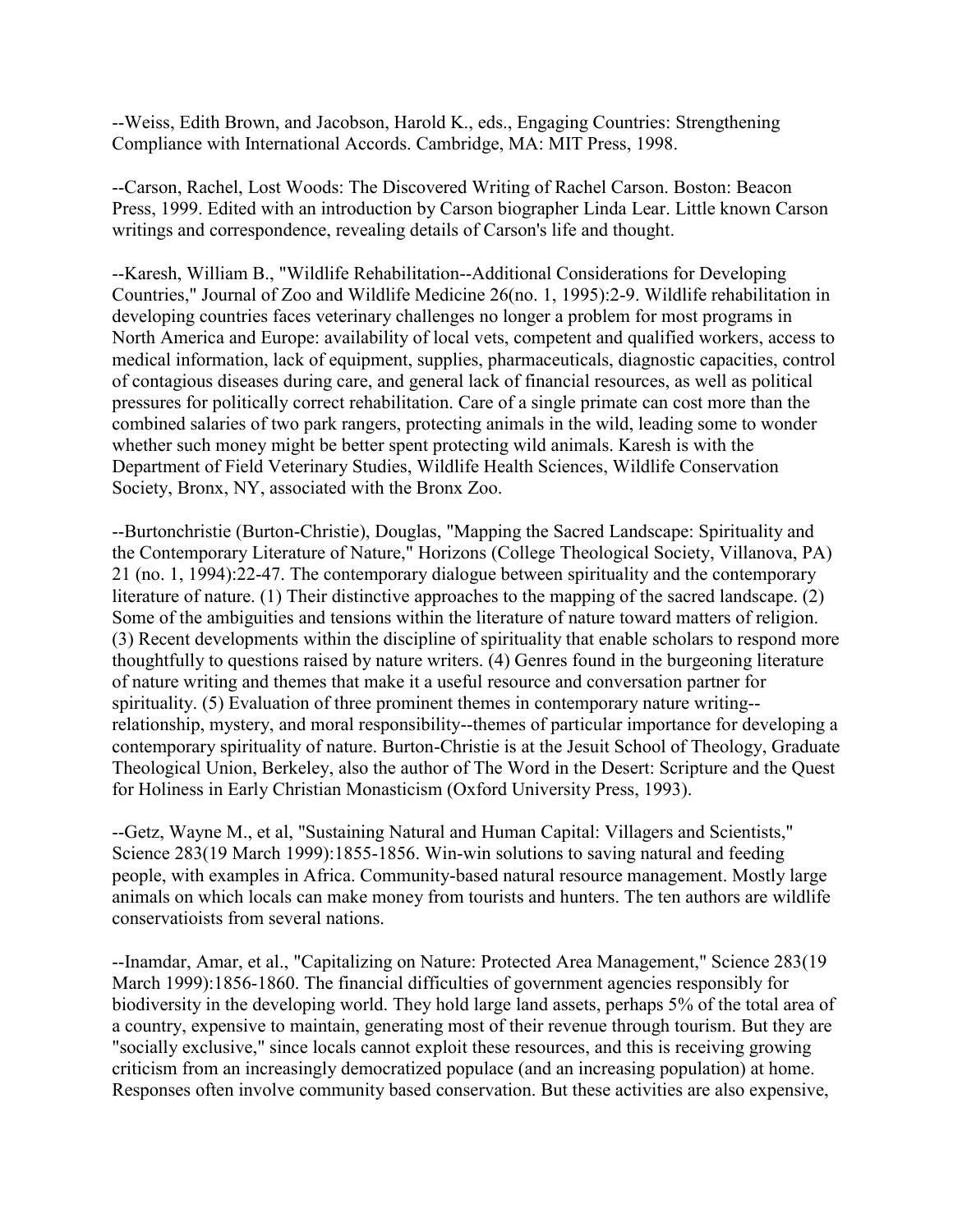their conservation benefits are ambiguous, and they have little prospect of generating income to cover their costs.

Kenya has 10% of its land in protected areas, generating about \$ 42 million in tourist revenues. This same land, converted to agriculture and livestock, could support 4.2 million people, generating \$ 203 million. Protected areas are almost universally unpopular with local peoples, and international observers tend to sympathize. Protected areas are suffering from a public relations crisis. On the one hand, simply fencing in protected areas is an untenable stragegy. On the other hand, difficult tradeoffs between conservation and development will have to be made. The four authors are in the Environment and Development Group, Oxford, UK.

--Journal of Forestry 93 (no. 9, September 1995) is a theme issue on ethics in forestry, "Word of Honor: The Role of Professional Ethics in Forestry." contains:

--Cornett, Zane J., "Birch Seeds, Leadership, and a Relationship with the Land"

--"Code of Ethics for Members of the Society of American Foresters"

--Force, Jo Ellen, "SAF's Code of Ethics: Time for Another Look?"

--"The Case of the Missing BMP's." A forest engineer working for a forestry company is asked to evaluate a piece of property recently received in trade from a government agency. He finds that a partially constructed road does not comply with volunteer best management practices (BMP). Following his report to his supervisors, his company puts the land on sale. Among others, his church is considering buying the land. Comments on this case by several foresters.

--Smyth, Arthur V., "Foresters and the Land: The Evolution of SAF's Land Ethic"

--Irland, Lloyd, C., "Recognizing and Resolving Conflicts of Interest"

--Coufal, James E., and Spuches, Charles M., "Ethics in the Forestry Curriculum: A Challenge for All Foresters"

--Dickerson, Lynn, "Elements of 19th-Century Romanticism in Contemporary Forest Management Practices"

--Journal of Forestry 93 (no 2, February 1995). Theme issue on Forest Esthetics. Contains: (Forest aesthetics)

--Gobster, Paul H., "Aldo Leopold's `Ecological Esthetic': Integrating Esthetic and Biodiversity Values"

--Jones, Geoffrey T., "The Careful Timber Harvest: A Guide to Logging Esthetics"

--Lewis, Richard, "Pardon the Mess, We're Growing a New Forest"

--Schuh, "Managing Esthetic Values: Weyerhaeuser Company's Approach"

--Bacon, Warren, "Creating an Attractive Landscape through Viewshed Management"

--OLaughlin (O'Laughlin), and Belt, George H., "Functional Approaches to Riparian Buffer Strip Design"

--Bergen, Scott D., Fridley, James L., Ganter, Mark A., and Schiess, Peter, "Predicting the Visual Effect of Forest Operations."

--Moyle, Peter B. and Moyle, Petrea R., "Endangered Fishes and Economics: Intergenerational Obligations," Environmental Biology of Fishes 43(no. 1, 1995):29-37. The diversity of fishes is declining worldwide, and may be lost to future generations. "The best arguments for protection of biodiversity, from our perspective, are the ethical and moral arguments ... e.g. Norton, 1987, Rolston 1994). Ultimately, if these arguments do not prevail, much of the world's biodiversity is likely to be lost. In the short run, however, the most effective arguments are probably economic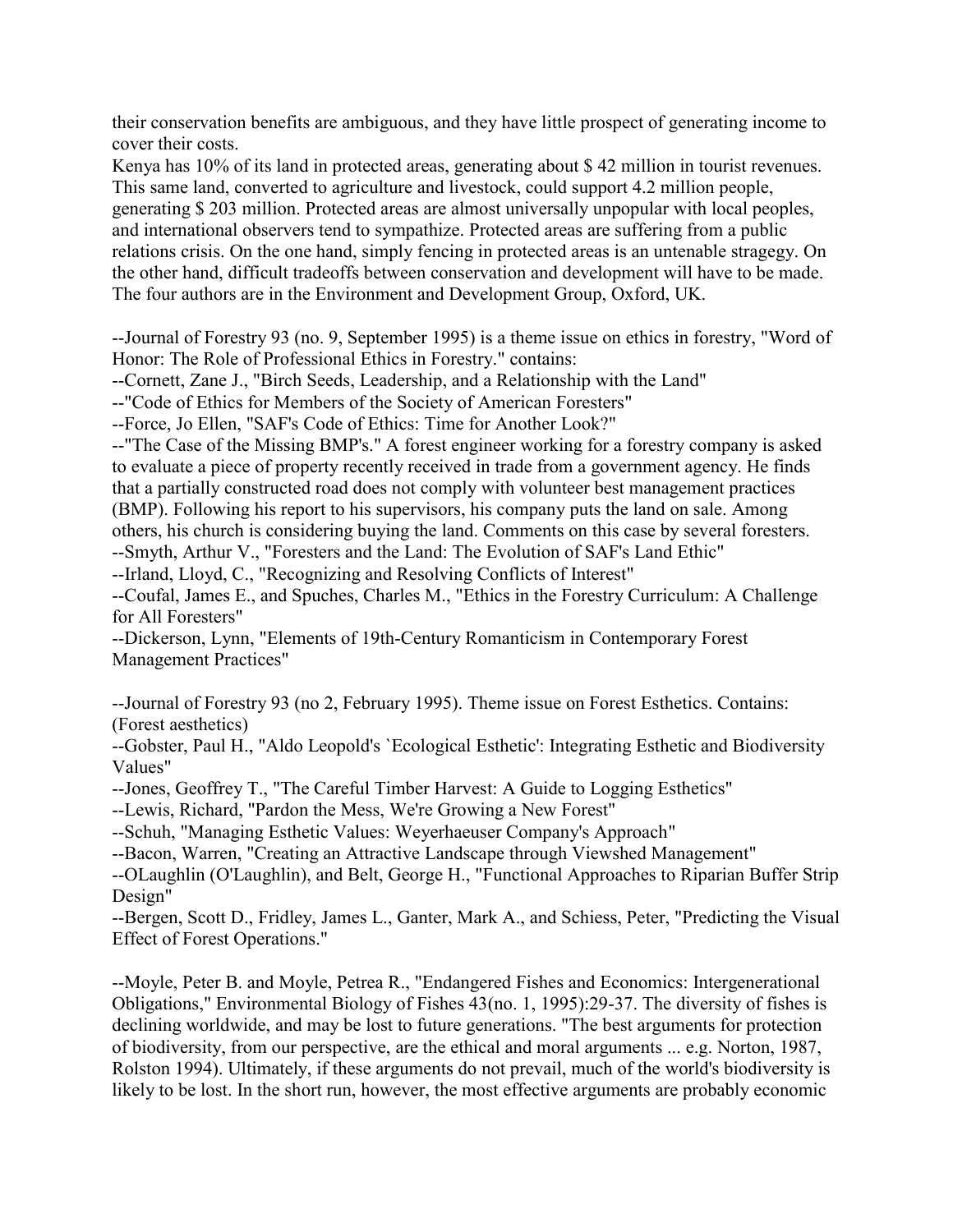arguments, ranging from those that point out the limits of the Earth's ability to sustain humanity to those that deal with local issues such as the value of protecting fisheries in a particular stream." (1) The humility principle: humans must accept that technological advances will not compensate for poor technological management. (2) The precautionary principle. (3) The reversibility principle. Irreversible changes to the environment should not be made. (4) The safe minimum standard. Err on the safe side. Peter Moyle is in the Department of Wildlife, Fish, and Conservation Biology, University of California, Davis. Petrea Moyle is with the Natural Heritage Institute, San Francisco.

--Maurer, Brian A., Untangling Ecological Complexity: The Macroscopic Perspective. Chicago: University of Chicago Press, 1999. Maurer argues that ecology can and ought to study fauna and flora on regional and continental scales, often more enlightening than too much detailed study in local communities, the macroscopic scale as opposed to the microscopic scale.

--Palovicová, Zuzana, "Problém Hodnôt v Environmentálnej Etike (The Value-Problem in Environmental Ethics)," Filozofia 51(no. 2, 1996):91-98. (In Slovak) An analysis of value in environmental ethics, with attention to the most important axiological theories, i.e. axiological individualism and axiological holism. A value theory adequate for the protection of the environment cannot be built on a merely subjective axiology. Value results from more objective human needs and from our human struggle to survive. "Systemic value" (Rolston) and "transformative value" (Norton) are analyzed, as is the relation between instrumental and intrinsic values. Also, Callicott, Regan, Singer. Palovicová is at the Institute of Philosophy, Slovak Academy of Sciences, Bratislava, Slovakia.

--Palovicová, Zuzana, "K Vychodiskám Etiky Zivotného Prostredia (Foundations of Environmental Ethics)," Filozofia 50(no. 7, 1995):375-381. (In Slovak) Palovicová is at the Institute of Philosophy, Slovak Academy of Sciences, Bratislava, Slovakia.

--ONeill (O'Neill), John, "Humanism and Nature," Radical Philosophy (Canterbury, UK), no. 66, 1994, pages 21-29. Those who seek to construct an green Marxism often turn to Marx's early works. There can be either an anthropocentric or a biocentric humanism. Unfortunately, there are central components of Marx's early thought, inherited from Hegel, which cannot be incorporated into a defensible ecological political theory. What is often taken to be of value in Marx's early work is just that part of his thought that should be abandoned. O'Neill is in philosophy, University of Sussex, Brighton, UK.

--Heinen, Joel T., "Thoughts and Theory on Incentive-Based Endangered Species Conservation in the United States," Wildlife Society Bulletin 23 (no. 3, 1995):338-345. There are broad national benefits to endangered species conservation but the costs of such programs are frequently localized and may fall more on some members of society than others. The judicious use of incentives can then be important. Economic incentives may be needed to promote most endangered species conservation programs because benefits of these programs are usually diffuse and national, while costs are localized. A main priority for recovery plans should be to provide people with social and economic incentives, at socially relevant scales, to accept the proposed conservation program. Heinen is in environmental studies, Florida International University, Miami.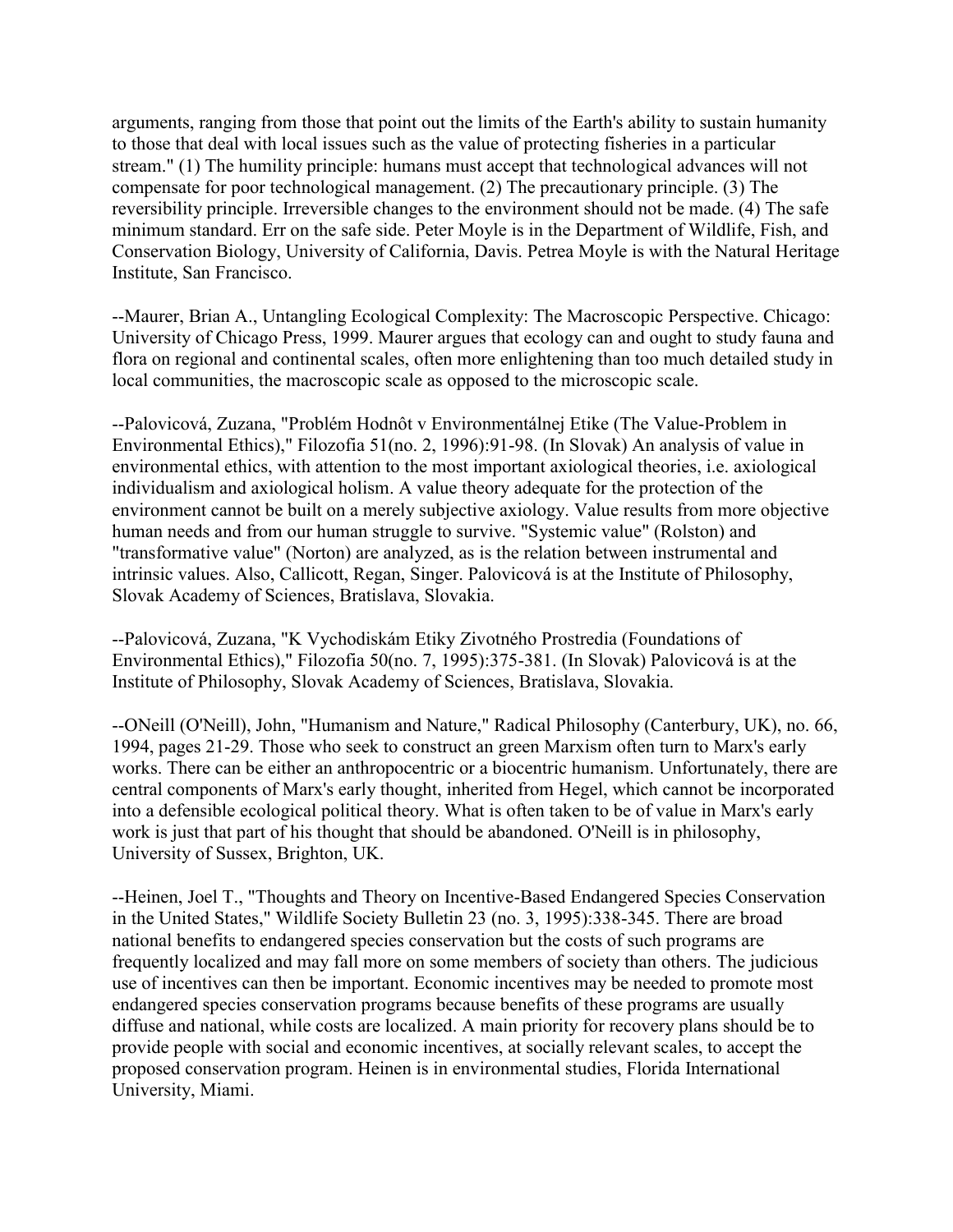--Deudney, Daniel H., and Matthew, Richard A., eds., Contested Grounds: Security and Conflict in the New Environmental Politics. Albany, NY: State University of New York Press, 1999. 276 pages. \$ 21.00 paper. 12 contributors. The relationship between international security and the environment. The important, and overlooked, role that environmental factors have played in geopolitics. What are the relationships between environmental change, degradation and protection and traditional national security concepts and organizations? How useful are security concepts and organizations in mobilizing political responses to environmental problems? What role do environmental favors play in stimulating international conflict and cooperation. Deudney is in political science, Johns Hopkins University. Matthew is in social ecology and political science, University of California at Irvine.

--Barkin, J. Samuel, and Shambaugh, George E., eds., Anarchy and the Environment: International Relations of Common Pool Resources. Albany, NY: State University of New York Press, 1999. 205 pages. \$ 18.00 paper.

--Barry, Dwight, and Oelschlaeger, Max, "A Science for Survival: Values and Conservation Biology," Conservation Biology 10(no. 3, June 1996):905-911. Practice of conservation biology that does not actively and continuously question the values that shape it is self-defeating. Conservation biology is inescapably normative. Advocacy for the preservation of biodiversity is part of the scientific practice of conservation biology. Conservation biologists should reflect on the constitutive values underlying their research programs and policy recommendations. Such reflection is itself an inherent element of scientific objectivity and takes into account the social nature of scientific knowledge. Without openly acknowledging such a perspective, conservation biology could become merely a subdiscipline of biology, intellectually and functionally sterile and incapable of averting an anthropogenic mass extinction. Barry is in the School of Forestry and Environmental Studies, Yale University. Oelschlaeger was then in philosophy, University of North Texas, and now is at the University of Northern Arizona.

--Clark, Tim W., Curlee, A. Peyton, and Reading, Richard P., "Crafting Effective Solutions to the Large Carnivore Conservation Problem," Conservation Biology 10 (no. 4, August 1996):940- 948. Grizzly bears. Gray wolves. Mountain lions. Wolverines. Five key variables that must be addressed to protect such endangered species: cultural history, valuation, ecology, management systems, and the political process. For example, many of the positive values associated with large carnivores (humans admiring them for their strength, courage, endurance, prowess) are difficult to quantify, and easy to ignore, though important and widely distributed among Americans, while the negative values (the costs of livestock predation) are easy to quantify, localized with a few ranchers, and hard to ignore in political decision-making. The authors are in the School of Forestry and Environmental Studies, Yale University.

--Pottast, Thomas, "Inventing Biodiversity: Genetics, Evolution, and Environmental Ethics," Biologisches Zentralblatt (now Theory in Biosciences/Theorie in den Biowissenschaften) 115(nos. 2/3, 1996):177-188. In English. A historical survey of the concept of biodiversity. There are two components: genetic diversity, arising from the study of cultivated plants, and species diversity, arising from the study of evolutionary history. The first person to combine these was Otto Herzfeld Frankel, Australian plant geneticist and breeding scientist, in 1970 and again in 1974, using the term "evolutionary responsibility," his precursor to the later term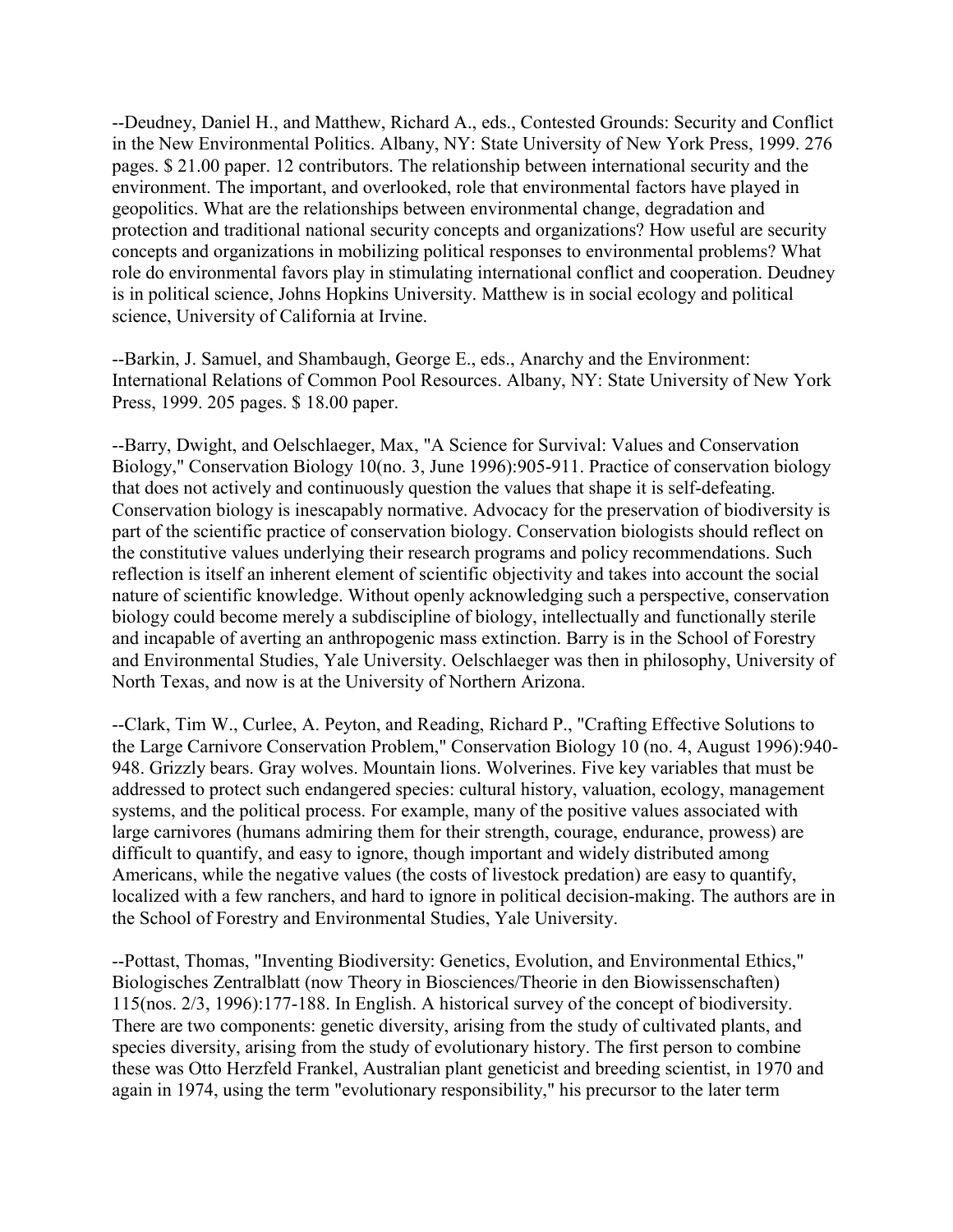"environmental ethics." Biodiversity conservation includes both economic dimensions and natural history dimensions, both with implications for nature conservation. (Presumably Frankel features genetic biodiversity conservation, else there was already Leopold, Carson, Muir, active in environmental ethics.) Pottast is at the Center for Ethics in the Sciences and the Humanities, University of Tubingen, Germany.

--Cohen, Stephen and Grace, Damian, "Engineers and Social Responsibility: An Obligation to Do Good," IEEE (Institute of Electrical and Electronics Engineers) Technology and Society Magazine 13 (no. 3, Fall 1994):12-19. With increasing concern about the environment, "social responsibility" has become an integral part of scientific and engineering endeavor. Engineers, both individually and collectively, have not only a duty to minimize harm, but, according to the very nature of their profession, a duty to do good. Includes the code of Ethics, The Institution of Engineers, Australia. Cohen is with the School of Philosophy and Grace with the School of Social Work, University of New South Wales, Sydney, Australia.

--Jamieson, Dale, "Ethics and International Climate Change," Climatic Change 33(1996):323- 336. In recent years the idea of geoengineering climate has begun to attract increasing attention. There is the possibility that Earth may be undergoing a greenhouse-induced global warming, and few serious measures have been undertaken to prevent it. Jamieson argues for a set of conditions required for intentional climate change to be morally permissible and argues that these conditions are not now satisfied. However, research on intentional climate change should go forward, if other conditions are met. Jamieson is in technology and philosophy at Carleton College, Northfield, MN.

--DeaneDrummond (Deane-Drummond}, Celia E.,"Genetic Engineering for the Environment: Ethical Implications of the Biotechnology Revolution," The Heythrop Journal 36(1995):307-327. Genetic engineering for agriculture purposes, especially crop plants. The philosophical, theological, and ethical implications of this application of biology are rather different from those pertaining to human beings and deserve separate attention. In particular, this technology has important environmental consequences, both in the short-term and in the long term. There is no a priori reason not to engineer such crops, but it has to be done judiciously and ethically. Deane-Drummond is at Chester College of Higher Education, Chester, UK.

--Kohák, Erazim, "Druhy Ekologické Zkusenosti (Varieties of Ecological Experience)," Filosoficky Casopis (Prague) 43(1995):899-919. In Czech. Also published in English: "Varieties of Ecological Experience," Environmental Ethics 19(1997):153-171, and see abstract at that entry. Kohak is in philosophy, Charles University, Prague, and was formerly in philosophy, Boston University.

--Smith, Andrew A., Moote, Margaret A. and Schwalbe, Cecil R., "The Endangered Species Act at Twenty: An Analytical Survey of Federal Endangered Species Protection," Natural Resources Journal 33(1993):1027-1075. The Endangered Species Act of 1973 is both praised and criticized for its efforts to protect species from extinction. Its stringent provisions spark controversies pitting species preservation against economic and other concerns. An analysis of issues central to debate of the ESA as it faces congressional reauthorization. Questions focus on measures that form the basis for species preservation under the ESA, federal government's role in its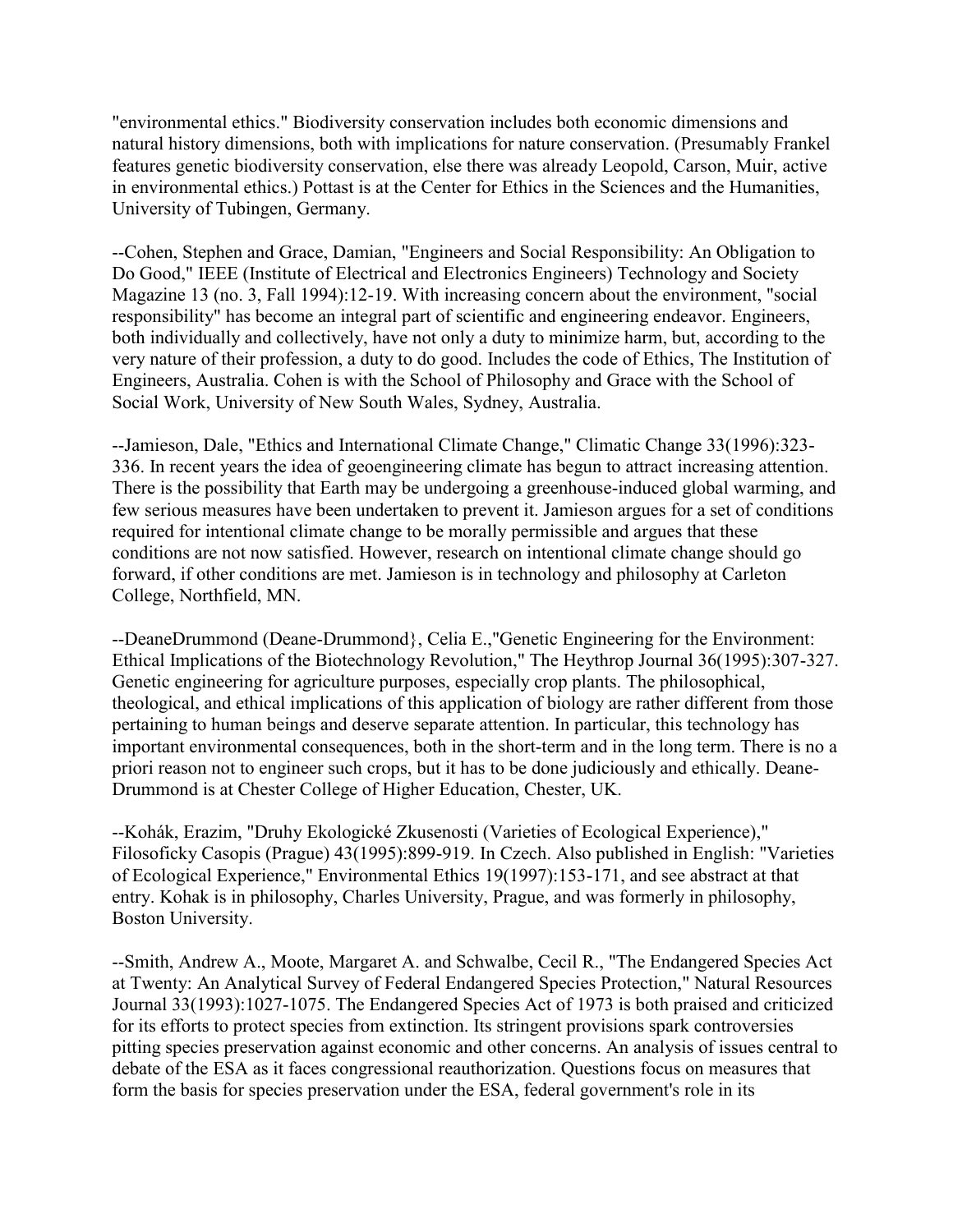implementation, funding problems, conflicts with private property rights, and the ESA's basic approach to conservation. Preservation policy must evolve with societal and scientific change, shifting its focus toward implementing ecosystem management techniques. The authors are at the School of Renewable Natural Resources, University of Arizona, Tucson.

--Purser, Ronald E., Park, Changkil, and Montuori, "Limits to Anthropocentrism: Toward an Ecocentric Organization Paradigm?" Academy of Management Review 20(1995):1053-1089. Historical anthropocentrism requires a linear perspective, a camera theory of knowledge, and human-nature dualism. These ideas are reproduced in organizational science and management practice. We now need an ecocentric approach, and here an environmental management paradigm is contrasted with an ecocentric responsibility paradigm. Corporate environmentalism and so-called "greening-business" are based in the environmental management paradigm, and incommensurable with the ecocentric responsibility paradigm. Out of the latter could grow an ecocentric organizational paradigm. Purser is in Organization Development, Loyola University, Chicago. Pari is in Organization Behavior, Case Western Reserve University. Montuori is in Systems Science, Saybrook Institute and College of Notre Dame, San Francisco.

--Gladwin, Thomas N., Kennelly, James J., and Krause, Tara-Shelomith, "Shifting Paradigms for Sustainable Development: Implications for Management Theory and Research," Academy of Management Review 20(1995):874-907. Modern management theory is constructed by a fractured epistemology, which separates humanity from nature and truth from morality. Reintegration is necessary if organizational science is to support ecologically and socially sustainable development. Requisites of such development, rejecting the paradigms of conventional technocentrism and antithetical ecocentrism on grounds of incongruences. A more fruitful integrative paradigm of "sustaincentrism" is articulated, and implications for organization science are generated as if sustainability, extended community, and our Academy of Management mattered. The authors are with the Global Environment Program, School of Business, New York University.

--Zhi Xu, "Assessing Distributional Impacts of Forest Policies and Products: An Integrated Approach," Evaluation Review 18(no. 3, 1994):281-311. A model of the distributional impacts of forest policies and products that integrates monetary and nonmonetary measures. Case study in structural particleboard technology. Zhi Xu is in Forest Resource Policy and Economics, University of Minnesota.

--Cronon, William. Feature article, "An Environmentalist on a Different Path: A Fresh View of the Supposed `Wilderness' and Even the Indians' Place in It," New York Times, April 3, 1999, p. A15, A17. "The ideal of wilderness is a fantasy and a threat." A fantasy because the American continent was already thoroughly altered by native Americans long before the Europeans came. A threat because wilderness is no model for the human/nature relations, it sets a stark opposition between nature and culture; the needed model is one where humans are to be in harmony with nature. Gary Snyder is not so impressed: "I must confess I am getting a bit grumpy about the dumb arguments being put forth by high-paid intellectual types in which they are trying to knock Nature, knock the people who value Nature and still come out smelling smart and progressive." Cronon is in environmental history at the University of Wisconsin.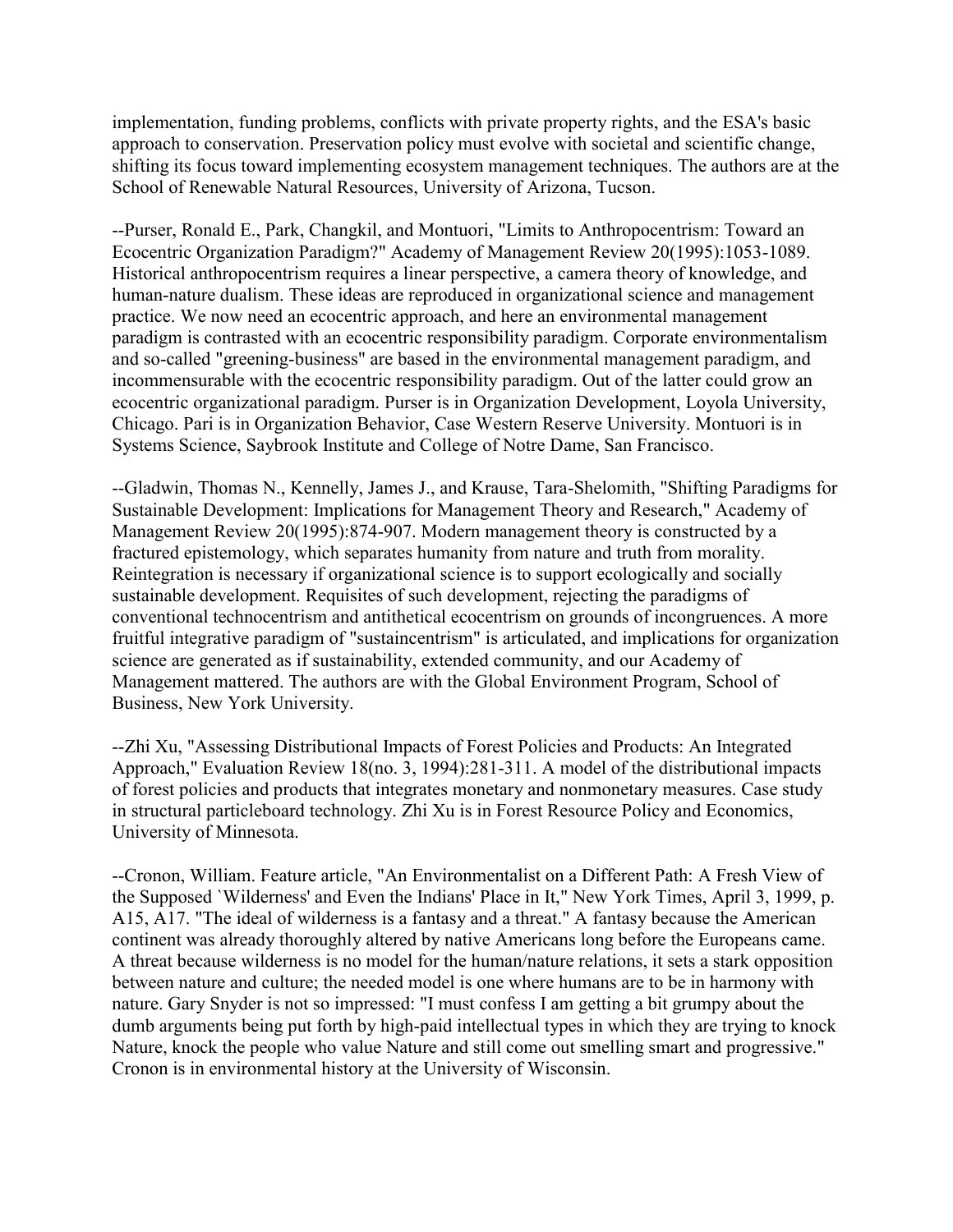--May, Robert M., "The Modern Biologist's View of Nature," pages 167-182 in Torrance, John, ed., The Concept of Nature. Oxford: Clarendon Press, 1992. "My conclusion is that humanity today does indeed have a very special place in nature, not because we were divinely created to use it and rule it, but rather because we have--for what must be a fleeting moment in evolutionary time--cast off the shackles that keep population in check, and in so doing threaten, by the continuing increase in human numbers and associated activities, to bring about the end of history in the natural world. ... I believe we should cherish and conserve diversity primarily for the ethical reason that we now recognize we are no more, though no less, than a part of it; no longer can an educated person see the world as a God-given inheritance to wreak to human ends" (p.168, p. 182). May is in zoology, Oxford University.

--Bengston, David N., "Changing Forest Values and Ecosystem Management," Society and Natural Resources 7(1994):515-533. We are currently in a period of rapid and significant change in forest values. Forest managers must address the questions: (1) What is the nature of forest values? Can all forest values be reduced to a single dimension, as assumed in utilitarian- based traditional forestry and economics, or are these values multidimensional and incommensurate? (2) What specific values are involved? (3) What is the structure of these values? How are they related to each other in value systems? (4) How and why have forest values changed over time? (5) What do changing forest values imply for ecosystem management? Bengston is with the USDA Forest Service, North Central Forest Experiment Station, St. Paul, MN.

--Pister, Edwin P., "Ethics of Native Species Restoration: The Great Lakes," Journal of Great Lakes Research 21, Supplement 1 (1995):10-16. Value issues are of increasing importance in environmental decisions, although narrow academic backgrounds and traditional scientific rigidity among decision makers have impeded proper consideration of ethics. Aldo Leopold's land ethic and the developing discipline of environmental ethics provide a solid foundation for restoration of habitats and native fauna in the Great Lakes. Such principles provides the best chance for constructing biologically and ethically sound restoration programs. Pister is with the Desert Fishes Council, Bishop, CA.

--Wuketits, Franz M., "Moral Systems as Evolutionary Systems: Taking Evolutionary Ethics Seriously," Journal of Social and Evolutionary Systems 16(1993):251-271. Evolutionary ethics goes beyond mere description. The fact that human behavior is biologically constrained can give rise to some ideas about how to establish moral norms, so that the fact/value distinction in its strict sense is no longer tenable. Taking evolutionary ethics seriously means, after all, looking for possibilities of human beings as a biological species. Biological evolution does not entail any values and moral norms, but in organizing our social life we are well-advised to consider those factors that have channeled our evolution--i.e. not just ask what humans ought to do, but what they are able to do. Moral systems are evolutionary systems. Wuketits is in philosophy of science, University of Vienna, University of Graz, Austria.

--Gay, Hannah, "Wilderness Philosophy," Dialogue: Canadian Philosophical Review / Revue canadienne de philosophie 33(1994):661-675. Critical review of Max Oelschlaeger, The Idea of Wilderness. "This book is written by a committed environmentalist--one has the impression that the author simply had to write it--and it has the principal strengths and weaknesses one might expect from such serious commitment; genuine engagement on the one hand, lack of detachment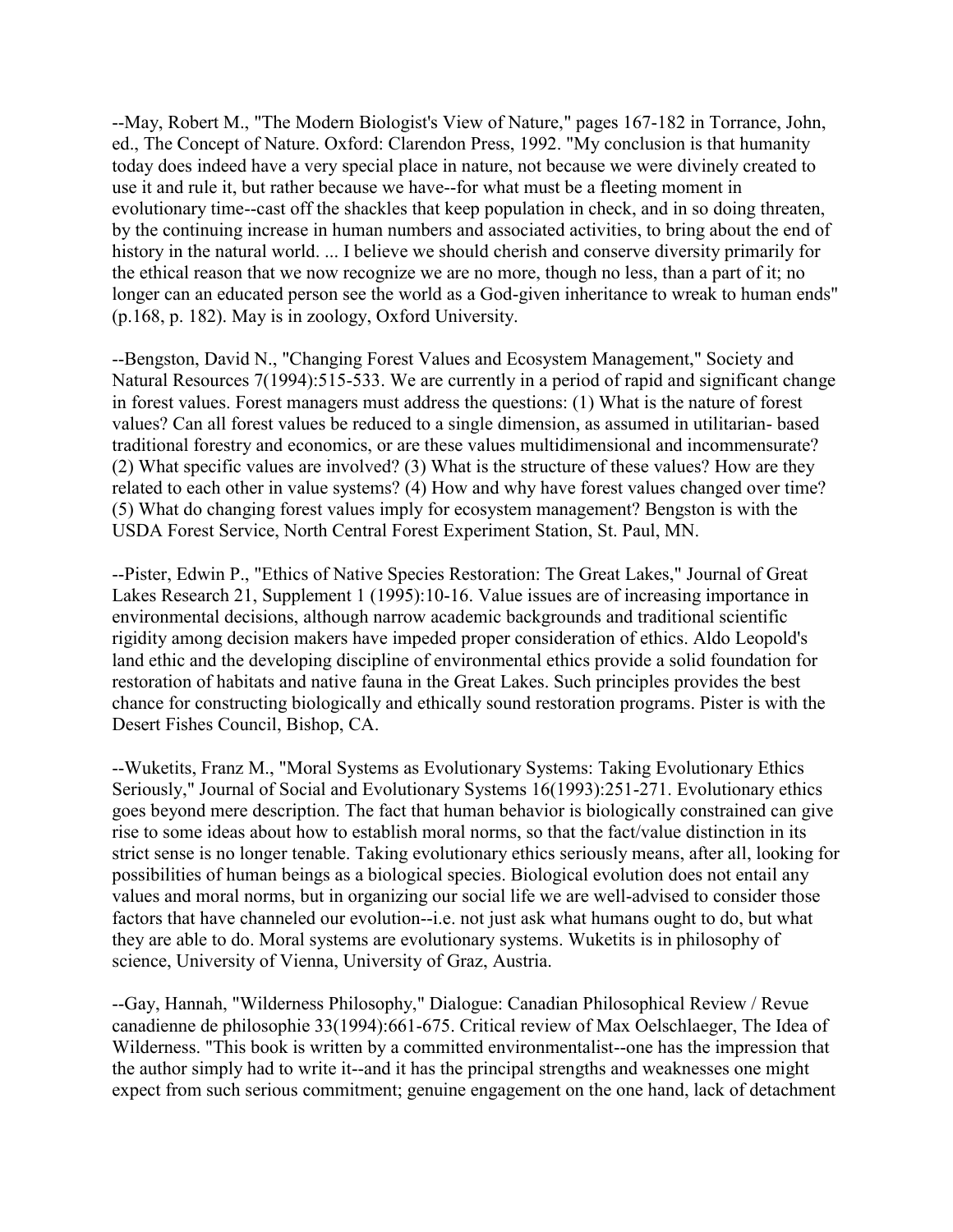on the other. As a self-identified post-Modern philosopher, Oelschlaeger is unlikely to see the latter as a major weakness." Gay is at Simon Fraser University.

--Perry, Gregory M., and Pope, C. Arden, "Environmental Polarization and the Use of Old-Growth Forests in the Pacific Northwest," Journal of Environmental Management 44(1995):385- 397. The allocation of old-growth forests in the Pacific Northwest comes not from orderly market processes, but from chaotic and polarized political and legal conflicts. Analysis of the economic factors of polarization, of differences in environmental ethics regarding old-growth forests, and differences in time preferences. Resolving the debate over old-growth forests will be extremely difficult. Perry is in Agricultural and Resource Economics, Oregon State University. Pope is at Brigham Young University, Provo, UT.

--Mazzotta, Marisa J. and Kline, Jeffrey, "Environmental Philosophy and the Concept of Nonuse Value," Land Economics 71 (no. 2, 1995):244-249. Economists have hotly debated nonuse values, whether they are measurable, and whether they should be included in environmental decision-making. It is important to consider the possibility that many individuals may view nonmarket valuation as irrelevant to the more fundamental issue of whether humans have obligations to nature beyond purely anthropocentric concerns. Philosophical questions are at least as important to consider as methodological questions. The debate over nonuse values can be enriched by considering different environmental philosophies. This is a challenge for economists, but if resource economists broader their anthropocentric perspective to encompass nonanthropocentric environmental philosophies, they may find that many of the methodological problems associated with defining and measuring nonuse values will be cast in a new light. Mazzotta and Kline are in Resource Economics, University of Rhode Island, Kingston.

--Benestad, Olav, "Energy Needs and CO2 Emissions: Constructing a Formula for Just Distributions," Energy Policy 22(no. 9 1994):725-734. Countries differ substantially in their capabilities to limit future emissions of CO2. Fairness, or equity, should be seen against the background of these differences. Benestad proposes an "Equal burden" formula for emissions, based on John Rawls theory of justice, showing how quotas given according to needs may be operationalized for different sectors and different countries in a comprehensive way, and with the net result that atmospheric concentrations do not increase. Benestad was with the Centre for Development and the Environment, University of Oslo, Norway, until his death.

--Cela Conde, Camilo J., "Humanos y no humanos. Sobre los derechos de unos y otros (On the Rights of Human and Non-Human Animals. Animal Experimentation and Animal Rights)," Arbor-Ciencia Pensamiento y Cultura (Madrid) 150(issue 592, 1995):47-60. In Spanish. Cela conde is in the Department of Philosophy, University of Islas-Baleares, Palma-de-Mallorca, Spain.

--Steel, Brent S., List, Peter, and Schindler, Bruce, "Conflicting Values About Federal Forests: A Comparison of National and Oregon Publics," Society and Natural Resources 7(1994):137-153. The degree to which the public embraces different values in forests nationally and regionally in Oregon, but finding strong biocentric value orientations in both cases. Value orientations are strongly related to policy preferences. Steel is in Political Science, Washington State University-Vancouver. List is in Philosophy, Schindler in Forest Resources, Oregon State University.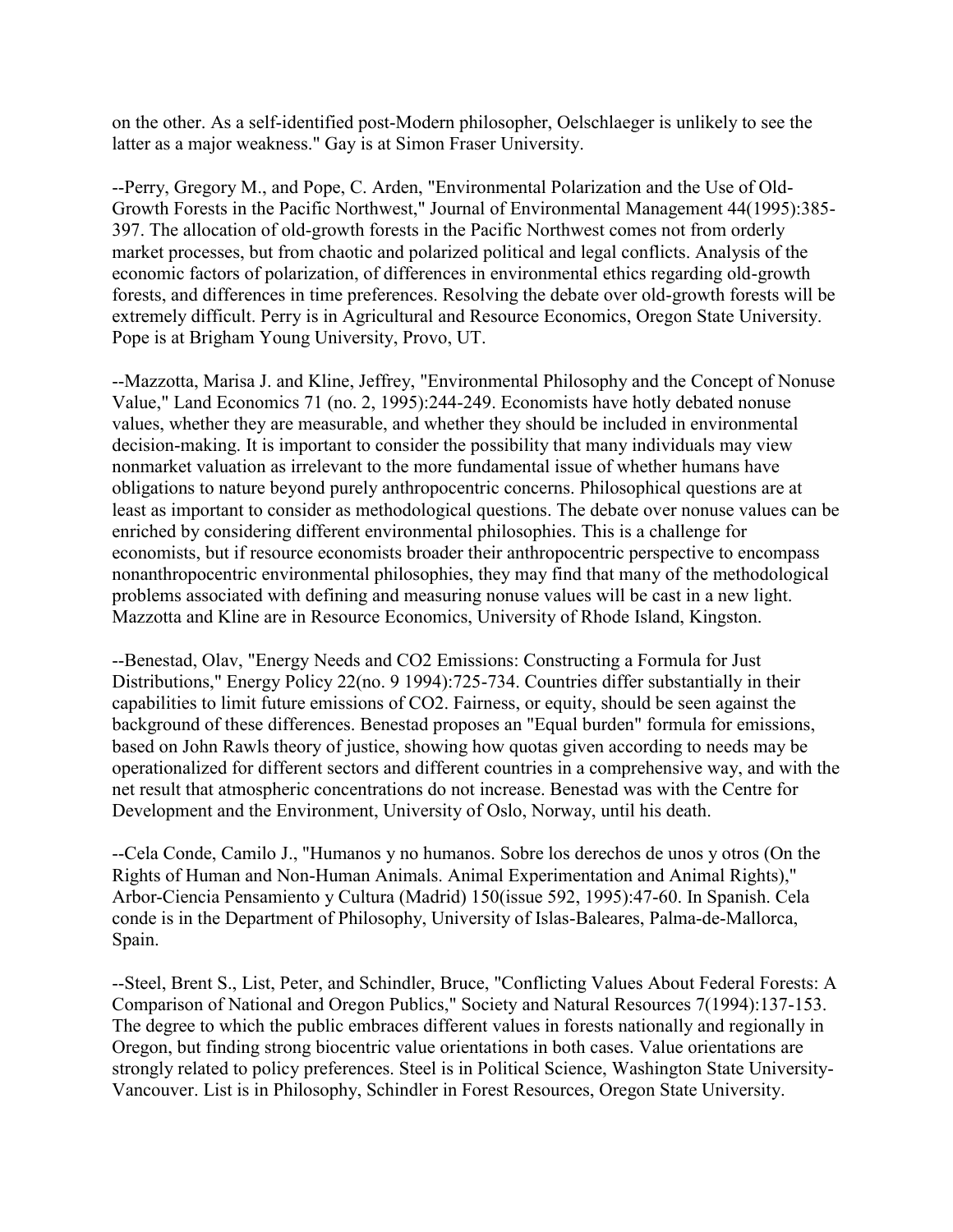--Wildes, Fred T., "Recent Themes in Conservation Philosophy and Policy in the United States," Environmental Conservation 22 (no. 2, 1995):143-150. A compact history of environmental philosophy in the last thirty years, with numerous references. A dichotomy between utilitarian conservationist and preservationist non-anthropocentric views has been present the whole century, shifting with new emphases (such as ecofeminism or environmental spirituality), but still underrunning the main divisions across the last thirty years. Sustainable development is the dominant paradigm at present. Wildes is in geography, San Diego State University, University of California, Santa Barbara.

--Zimmer, Carl, "Life after Chaos," Science 284(2 April, 1999):83-86. In a special issue of Science on complex systems, with several related articles. "After years of hunting for chaos in the wild, ecologists have come up empty-handed. But the same equations that failed to find chaos are turning up stunning insights into how environmental forces and internal dynamics make populations rise and fall." Although "there is no unequivocable evidence for the existence of chaotic dynamics in any natural population," researchers found that "many were verging on chaos." "To many ecologists, the way nature seems to sit on the edge of chaos, and not plunge deep into it as models predict, is a fascinating puzzle." The studies are reminiscent of those of Stuart Kauffman and his claims that self-organization is stimulated at the edge of chaos. Ecosystems persist in the midst of their perpetual perishing.

--Weber, Marcel, "The Aim and Structure of Ecological Theory," Philosophy of Science 66(1999):71-93. Law-like statements often play an important role in ecological theory, contrary to the views of such philosophers of science as Shrader-Frechette and McCoy, who argue that ecology can only be piecemeal, local case studies. "I show that there are ecological laws, if it is allowed that laws generalize over a restricted domain of application." The principle of competitive exclusion (that species with insufficiently differentiated fundamental niches cannot coexist at equilibrium) is such a law. Weber is at the Zentrale Einrichtung für Wissenschaftstheorie und Wissenschaftsethik, Universität Hannover, Germany.

--Scoville, Judith N., "Cosmos, Creation and Cows: New Perspectives in a Theological Land Ethic," CTNS (Center for Theology and the Natural Sciences) Bulletin 18 (no. 2, 1999): 1-9. The interdisciplinary dialogue between science and theology has a critical role in developing a satisfactory doctrine of creation. Also especially helpful is sustainable agriculture's view of farming as cooperation--or conversation--with nature, rather than an attempt to conquer nature. Scoville holds the Hulings Distinguished Chair in Humanities at Northland College, Ashland, WI.

--Lodahl, Michael E., "`The Whole Creation Groans': Is There a Distinctively Wesleyan Contribution to an Environmental Ethic?" CTNS (Center for Theology and the Natural Sciences) Bulletin 18 (no. 2, 1999):10-19. Yes. A provocative Biblical passage is Romans 8.18-25, which was the text for John Wesley's 1781 sermon, "The General Deliverance," which can be a guide and touchstone for a Wesleyan environmental ethics. Lodahl is in theology at Northwest Nazarene College in Nampa, ID.

--McGinnis, Michael V., "On the Verge of Collapse: The Columbia River System, Wild Salmon and the Northwest Power Planning Council," Natural Resources Journal 35(1995):63-92. The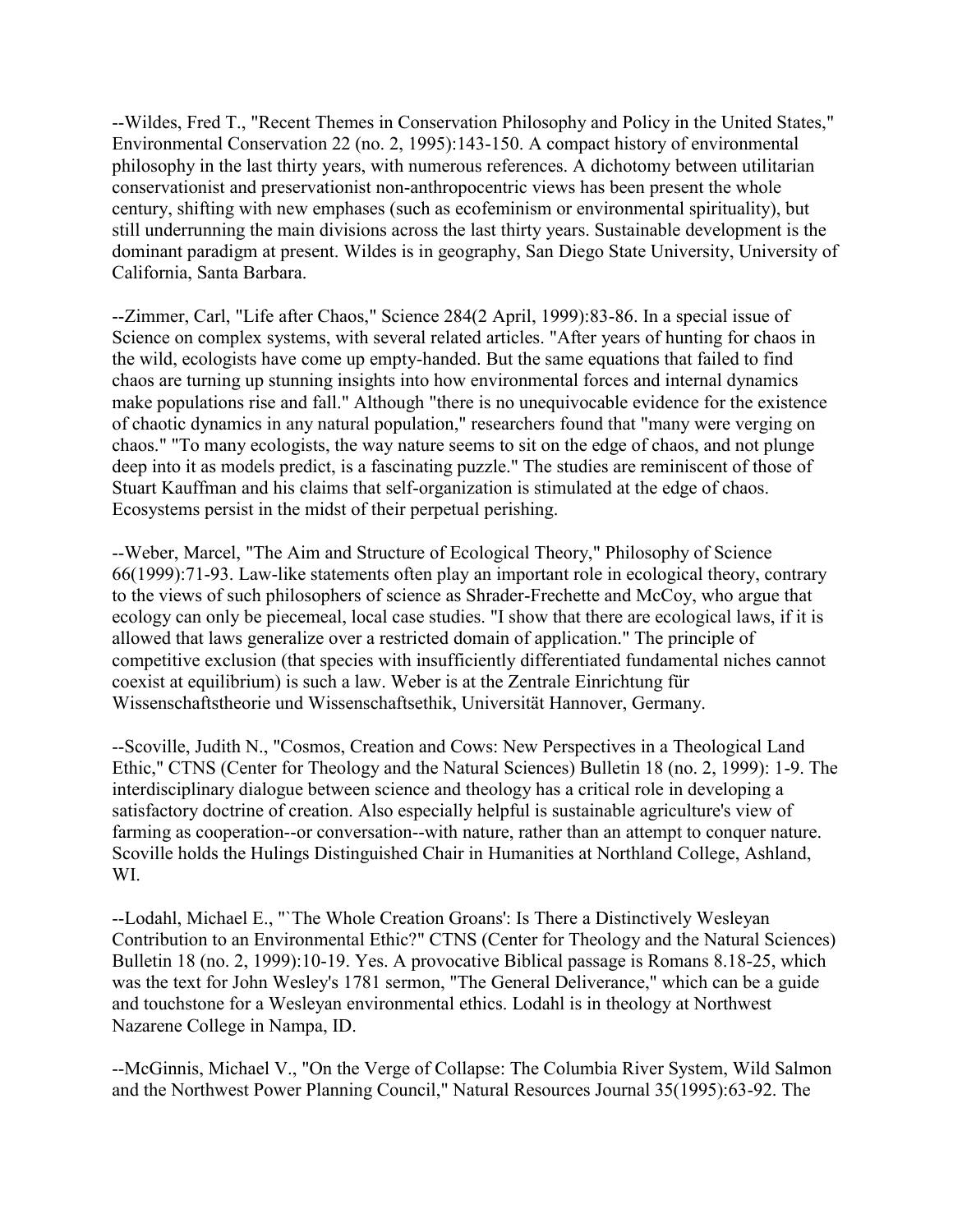Columbia River Basin contains several species of endangered fish and wildlife. The Northwest Power Planning Council has attempted to restore salmon. The stakeholders are presumed to share values about the landscape, their sense of place in it, their relationship to nature, and to share faith in the ability of science and technology to restore ecosystems. Cooperation requires a high level of ecocentrism, principles of reverence, respect, humility, responsibility, care and respect- essentially an ethic of the environment. Nevertheless, the biological collapse of the salmon is at risk. But there is some hope. McGinnis is at the Center for Bioregional Studies and Conflict Resolution, Goleta, CA.

--Owens, Susan, "Land, Limits and Sustainability: A Conceptual Framework and Some Dilemmas for the Planning System," Transactions of the Institute of British Geographers 19(1994):439-456. Opportunities and contradictions in applying concepts of sustainable development to land use policy. The conceptual framework is provided by "stock maintenance" models of sustainability. A distinction is made between material, postmaterial, and noninstrumental dimensions of sustainability. Though concepts of sustainability are gaining ground in planning, translating theory into practice remains problematic. There are problems in value theory. With attention to questions of intrinsic value in nature. Owens is in geography, Cambridge University.

--Rosenzweig, Michael L., "Heeding the Warning in Biodiversity's Basic Law," Science 284(9 April 1999):276-277. Ecology's oldest law is that large areas harbor more species than smaller ones. Recent efforts to mathematize this law. Species-area relationships suggest that because humans have wrested away some 95% of Earth's surface from the world of nature, life faces a mass extinction in three phases. (1) Endemic species. (2) Sink species (those that cannot reproduce fast enough to replace themselves). (3) Rare accidents, such as the introduction of new diseases. "The problem suggests its own solution. The land remains. Share it more generously with other species. Do the research to discover gentler ways to occupy the land, ways to reconcile our uses with those of the many species that also need it to sustain life." Rosenzweig is in evolutionary biology at the University of Arizona, Tucson, also editor of Evolutionary Biology Research.

--Ostrom, Elinor, et al. (4 co-authors), "Revisiting the Commons: Local Lessons, Global Challenges," Science 284(9 April 1999):278-282. Garrett Hardin argued in 1968 the tragedy of the commons. New insights about such problems and the conditions likely to sustain uses of common-pool resources. The most difficult challenges concern the management of large-scale resources that depend on international cooperation, such as fresh water in international basins or large marine ecosystems. Institutional diversity may be as important as biological diversity for our long-term survival. Ostrom is at the Center for the Study of Institutions, Population, and Environmental Change, Indiana University, Bloomington.

--Nepstad, Daniel C., et al. (11 other authors), "Large-scale Impoverishment of Amazonian Forests by Logging and Fire," Nature 398(8 April 1999):505-508. Field surveys that map wood mills and forest burning areas in the Brazilian Amazon show that logging crews severely damage 10,000 to 15,000 square kilometers per year of forest that are normally not documented. In dry years this leaves up to 270,000 square kilometers vulnerable to future burning, and potentially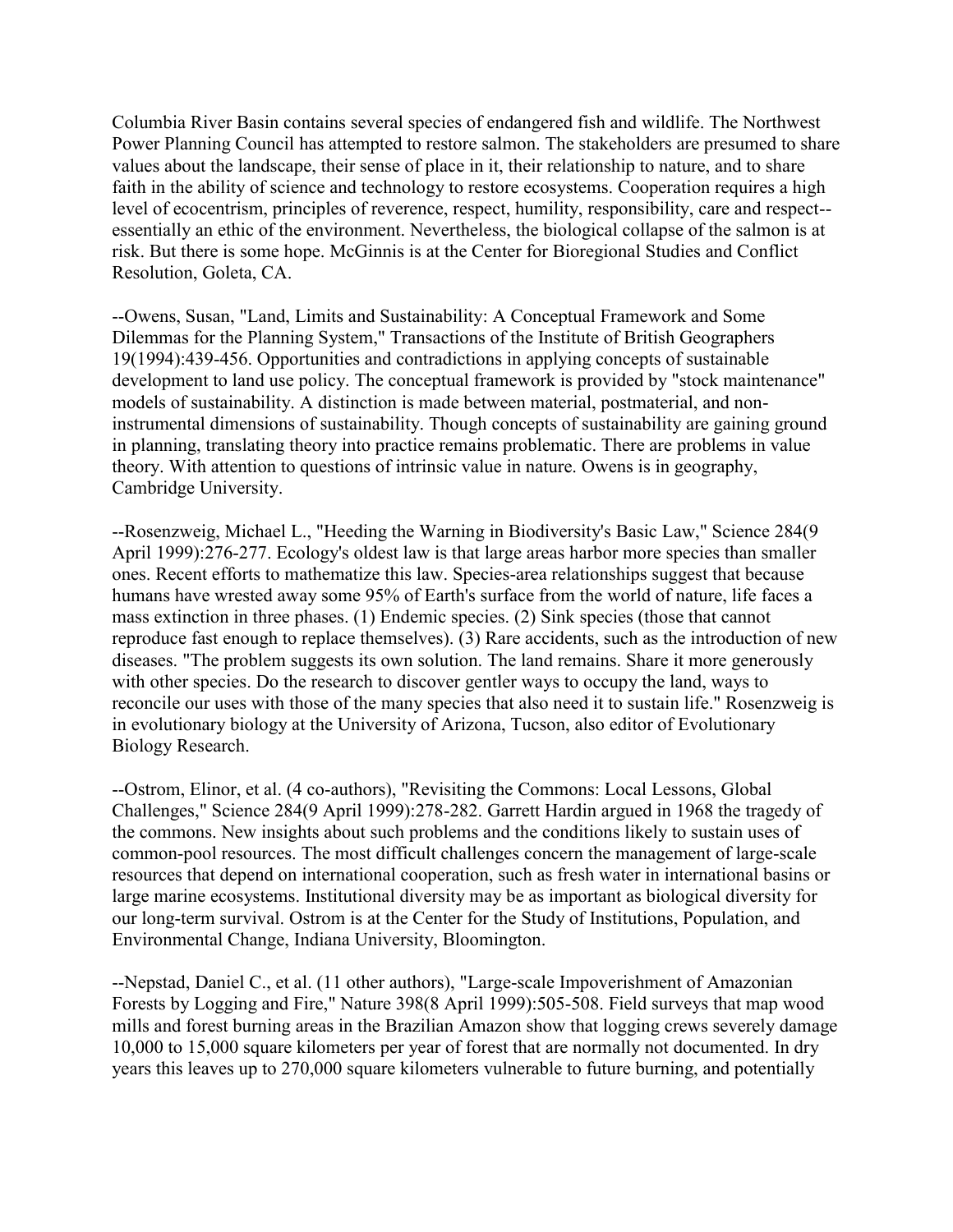doubles net carbon emissions during severe El Nino episodes. Nepstad is at the Woods Hole Research Center, Woods Hole, MA.

--Sober, Elliott, and Wilson, David Sloan, Unto Others: The Evolution and Psychology of Unselfish Behavior. Cambridge, MA: Harvard University Press, 1998. A pioneering and highly readable analysis of the evolution and psychology of cooperation, understood from an evolutionary perspective. Part I of the book argues that group selection is important in evolution, and has been unjustifiably dismissed by evolutionary theorists, blinded by their insistence on selection at the individual level. In group selection, animals can evolve behaviors that are for the good of the group, though to the detriment of the individual (without any reference to intentions and without moral import). Part II argues that group selection in humans can lead to genuinely altruistic behavior, and examines the psychological evidence for such behavior. People (and perhaps other species) evolved the capacity to care for others as a goal in itself. Sober is in philosophy at the University of Wisconsin, Madison, and a well-known philosopher of biology. Wilson is in biology, Binghamton University, State University of New York.

--Leon, Warren, and Brower, Michael, The Consumer's Guide to Effective Environmental Choices: Practical Advice from the Union of Concerned Scientists. Pittsburgh: Three Rivers Press (Carnegie Mellon University), 1999. 304 pages. \$ 15, paper. Forget about paper versus plastic bags, cloth versus disposable diapers, paper cups versus ceramics; none of this makes any serious environmental impact. There are other, much more important things to feel guilty about. Worrying about the trivial things distracts us from the four big culprits: cars, meat, home appliances, and climate control. They have the greatest impact on environmental quality. You are kidding yourself if you drive your Land Rover to the grocery story and worry about buying disposable cups. A study prepared by the Union of Concerned Scientists, among the greenest of U.S. environmental groups.

--Fortey, Richard, Life: A Natural History of the First Four Billion Years. New York: Alfred A. Knopf, 1998. 346 pages. A celebration of biodiversity over the millennia by the senior paleontologist at the Natural History Museum in London and a Fellow of the Royal Society. On Stephen Jay Gould and his sheerly continent wonderful life, with disparate dead ends in the Burgess Shale: "If palaeontology has a priesthood, then Steve Gould is the pontiff. The Burgess Shale, however, was one case where he has, I think, been fallible. The excitement of the ideas being promulgated was so seductive that he simply passed over the real evidence presented by the Burgess fossils. ... One may still marvel at the fecundity of nature without making wild assertions about every fossil belonging to a different world. ... Any history of life is torn between portraying the narrative of successive species as orderly, almost a logical progression, and as something trawled from mighty disorder and upheaval from which chance alone picks survivors. ... Many Cambrian animals actually do make more sense in the light both of what came after them and of what is still alive today. ... Despite the claims of the `new phylum' enthusiasts ... there are relatively Cambrian designs which are wholly unfamiliar to us. ... [They are] rather like improvisations upon an underlying musical theme that we can only recognize if we listen very carefully" (pp. 97-99).

--DirksEdmunds (Dirks-Edmunds), Jane Claire, Not Just Trees: The Legacy of a Doublas-fir Forest. Pullman, WA: Washington State University Press, 1999. An ecologist who has loved the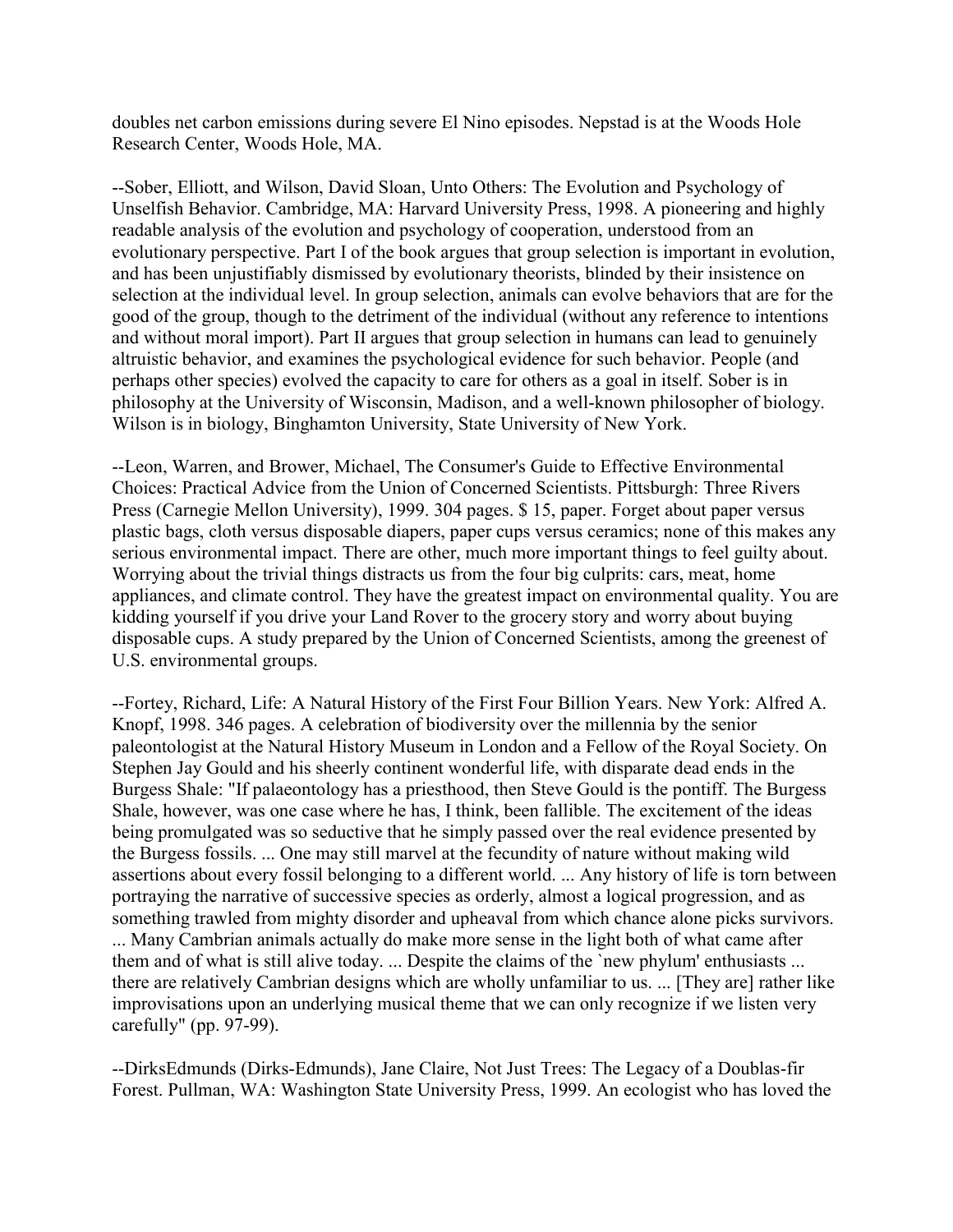Oregon Coast Range for more than sixty years recalls the forests and their changes, lamenting all that we lose when we destroy old-growth forests. Dirks-Edmunds served for more than thirty years as professor of biology, Linfield College, McMinnville, OR.

Recent Theses in Environmental Ethics

N.B. This list does not include theses previously listed in the Newsletter bibliography, for instance, Cafaro, Philip Justin, Thoreau's Vision of a Good Life: Towards an Environmental Virtue Ethics, Boston University, 1997, or Mark J. Woods, Rethinking Wilderness, University of Colorado, 1996. For complete listings (as complete as we have) see the website:

http://lamar.colostate.edu/~rolston/grad-st.htm

Notice of additions is welcome and encouraged, especially internationally, as these may not come to our attention through the usual sources.

--Moriarty, Paul Veatch, Animal Cognition and Self-Awareness (Cognitive Ethology), 1997, University of Colorado, Boulder, Ph.D. thesis, Department of Philosophy. Most cognitive psychologists see no reason to suppose that animals are aware of their own thoughts; many philosophers view self-awareness as being fundamental to our humanity, making self-awareness a dividing line between humans and (other) animals. But there is empirical evidence that some animals are self-aware, and this has profound implications for moral duties toward animals. Selfawareness comes in degrees, and varies along three independent axes: complexity of selfconcept, properties attributed to the self, and degree of awareness. Mirror-self-recognition experiments provide only a limited evidence that does not bear moral weight. Animal communication provides evidence that some animals are aware of their own mental states. One result of the study is to see how the human mind fits into the natural world. The thesis advisor was Dale Jamieson. Moriarty is now teaching philosophy at Longwood College, Farmville, Virginia.

--Freund, Judith Ann, Landscapes of Promise: An Examination of Students' Journals Written During a Cross-cultural Wilderness Experience (High School Students), 1997, University of St. Thomas, Saint Paul, Ed.D. thesis. 188 pages. An examination of nature journals written by ten American and ten Russian high school students during a cross-cultural exchange that provided experiences in selected national wilderness areas designated by the respective countries. The students participated in a backpacking excursion in the Lee Metcalf Wilderness Area of Montana in the summer of 1994, and a camping experience in the wilderness areas in the provincial region of Penza, Russia in the summer of 1995. Aesthetic `peak' experiences; spiritual inspiration derived from experiences in nature; attitudes toward the preservation of wildlife; and environmental ethics.

--Kouneva, Penka Dinkova, Where Nature and Soul Meet, 1995, Duke University, Ph.D, thesis. 166 pages. A cantata for soprano and baritone soloists, mixed chorus and chamber orchestra. The advisor was Stephen Jaffe. The cantata addresses the relationship between humans and nature.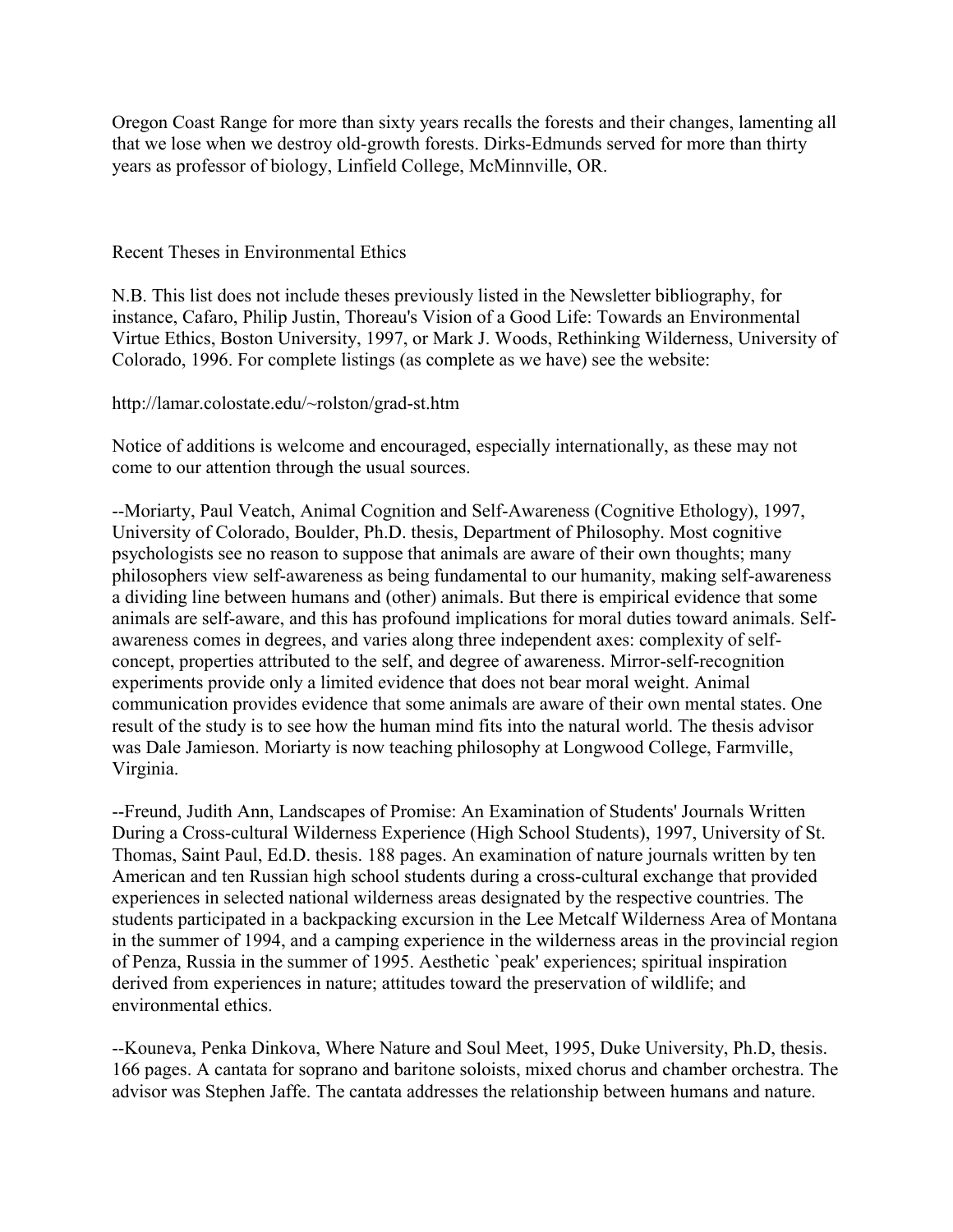The subject was prompted by two concerns: first, that an attitude of condescension, exploitation and senseless destruction of nature will deepen the present ecological crisis; second, that dualisms such as nature/culture, emotion/reason, matter/spirit, body/soul, historically formative in much of Western culture, result in alienation and division, and in turn, reinforce such an attitude. The underlying poetic premise of the cantata is that the human soul can be fully realized only through a new environmental ethics based on integration and partnership with nature. The cantata is an attempt to critique, through music and poetic texts, an alienated world view, and to celebrate in song a new environmental ethic.

--Simpson, Juanita Mae, The Theoretical Foundations for an Environmental Ethic (Intrinsic Value), 1997, University of Arizona, Ph.D. thesis. 223 pages. An analysis of the concept of intrinsic value as a foundation for an environmental ethic. Distinguishes between a metaphysical conception of intrinsic value, having to do with its ontological status, and a normative conception which pertains solely to questions of normativity and moral obligation. There is a symmetry between certain earlier metaethical dialogues (Sidgwick and Moore) and the recent debates in environmental value theory. The latter-day Last Person thought experiment mirrors the challenge given by Sidgwick to which Moore responded with his Beautiful World analysis. Theorists have conflated a requirement for a noninstrumentalist (intrinsic) value with the requirement for a strongly objectivist antology for value. Hence, theorists believed that what was required was a nondispositionalist, internal notion of value, abstracted from any possible evaluative stance. This confusion is expressed in the contemporary environmental ethics. Quinn offers a revised theoretical framework for an environmental ethic. The advisor was Joel Feinberg.

--Miller, Pamela A., The Implications of John Dewey's Ideas for Environmental Ethics (Pragmatism), 1998, Indiana University, Ph.D. thesis. 515 pages. Dewey's pragmatism identifies and addresses conflicts between human and nonhuman interests that can help bridge the gap between practice and theory in environmental ethics. Traditional arguments in environmental ethics often give little or no guidance in conflicts faced in practice. Dewey's philosophy offers an alternative that gives direction to practitioners for resolving conflicts so that all parties to a conflict 'grow' as a result of the conflict. This requires focus on the notions of inquiry, experience, growth, the idea of character in moral judgment, and Dewey's concept of the "good". A Deweyan approach to environmental ethics lends support to major claims of the ecofeminists. The advisor was Karen Hanson.

--Murray, Scott Fitzgerald, Civic Virtue and Public Policy: Discerning the Particulars of Reforming the General Mining Law of 1872, 1997, University of Nevada, Las Vegas, M. A. thesis. 220 pages. Analysis of the General Mining Law of 1872 advocating reforms to this public lands law anachronism. Drawing from Aristotle and David Hume, individuals of good character, acting as citizens in pursuit of the public good through historically informed self-government deliberate best about public policy. Through the exercise of civic virtue, incremental and acceptable solutions are most likely to be found. In this way strong ethical arguments can be made for reforming the General Mining Law.

--Monti, Michael J., Origin and Ordering: Aristotle, Heidegger, and the Production of Nature, 1997, State University of New York at Binghamton, Ph.D. thesis. 332 pages. Aristotle's concept of nature in the light of Martin Heidegger's critique of technological thinking and the influence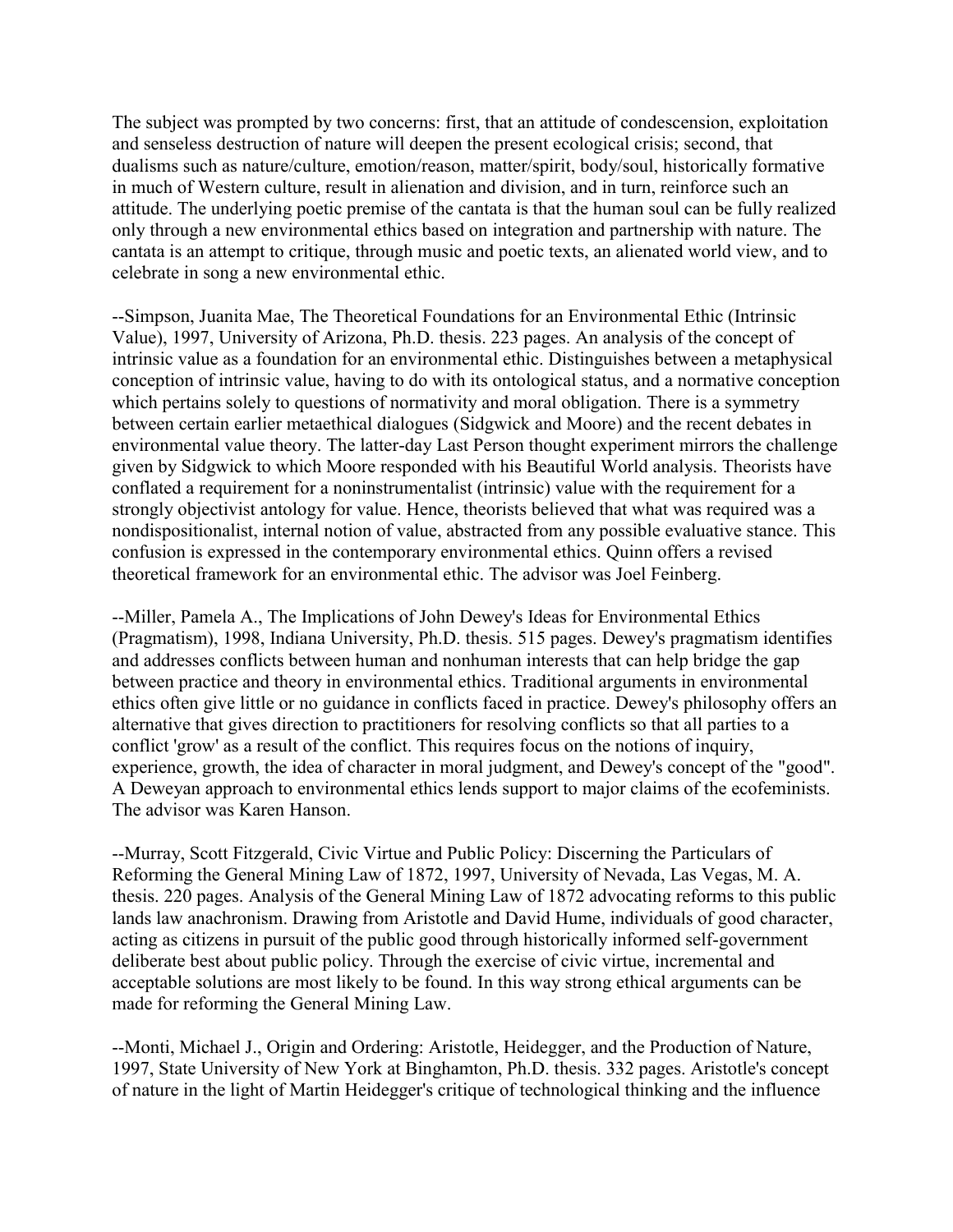his works have in environmental ethics. The "positive terminus" of Heidegger's critique of nature lies in the forgotten Greek understanding of nature as phusis, or self-emergence. Heidegger's lectures on Aristotle's Physics focus on nature's self-emergence. Aristotle conceives nature without imposing anthropocentric models of artistic production. Moving beyond Heidegger, Monti argues that Aristotle's teleological understanding of natural production reveals nature as a source of intrinsic good. But Aristotle also has important and uncomfortable limits, seen in his concept of species; and ecology attempts to expand our understanding of nature's intrinsic good. One can make provisional links between Aristotle's understanding of self-emergence and Heidegger's attempts at providing a post-technological way of relating to the natural world, which he calls "dwelling." The advisor was Stephen David Ross.

--Margaret Anne Scully, Human Rights and the Environment (Indigenous Communities), University of Southern California, Ph.D thesis, 1997. 203 pages. Indigenous communities are commonly held to live in harmony with nature and yet are not immune to the environmental degradation wrought by development. Solutions to environmental problems need not be "grand schemes" or universally applicable standards. Environmental assessments intended to facilitate the "delicate balancing" of competing interests are often culturally biased. Important international agreements have broad-based aspirations but may evolve into customary norms. "Eco-cultural security" is explored in light of the desperate circumstances of many indigenous communities. Divergent cross-cultural environmental ethics can be used to privilege mainstream environmental principles. The advisor was Sheldon Kamieniecki.

--Smith, Graham Martin, Pluralism, Deliberative Democracy and Environmental Values, 1997, University of Southampton (United Kingdom), Ph.D. thesis in political science. 532 pages. How contemporary democratic decision making processes might more adequately attend to environmental values, connecting environmental politics and ethics. Humans value the nonhuman world in diverse ways. Value pluralism challenges moral philosophy and environmental ethics where the aim is to develop a monistic ethical theory. Decision making techniques such as cost-benefit analysis are insensitive to such value pluralism and misrepresent the values we associate with the nonhuman world. Liberal theory and liberal representative institutions fail to attend to environmental value pluralism. Two potential models of deliberative institutions are investigated--citizen panels and mediation--which might increase the ecological quality of political decisions.

--Abaidoo, Samuel, Human-Nature Interaction and the Modern Agricultural Regime: Agricultural Practices and Environmental Ethics, 1997, University of Saskatchewan (Canada), Ph.D. thesis in sociology. 305 pages. The relationship between farming practices and two predominant ontological assumptions: (1) the "externality" assumption: humans interact with nature but are only externally related to nature; and (2) the "internality" assumption: humans are internally related to nature. The theoretical orientation is Habermas' neo-modernity thesis, which argues that changes in social normative structures and actions can, and do develop, without changes in ontological assumptions about human-nature relationship. The Habermasian approach rejects the reenchantment thesis espoused by constructive postmodernists. One aspect of the study involved archival research of Canadian agricultural policy; another was a survey of farm families living in the south western Saskatchewan section of the Palliser Triangle. There is a moderate to strong relationship between the "internality" assumption and alternative farming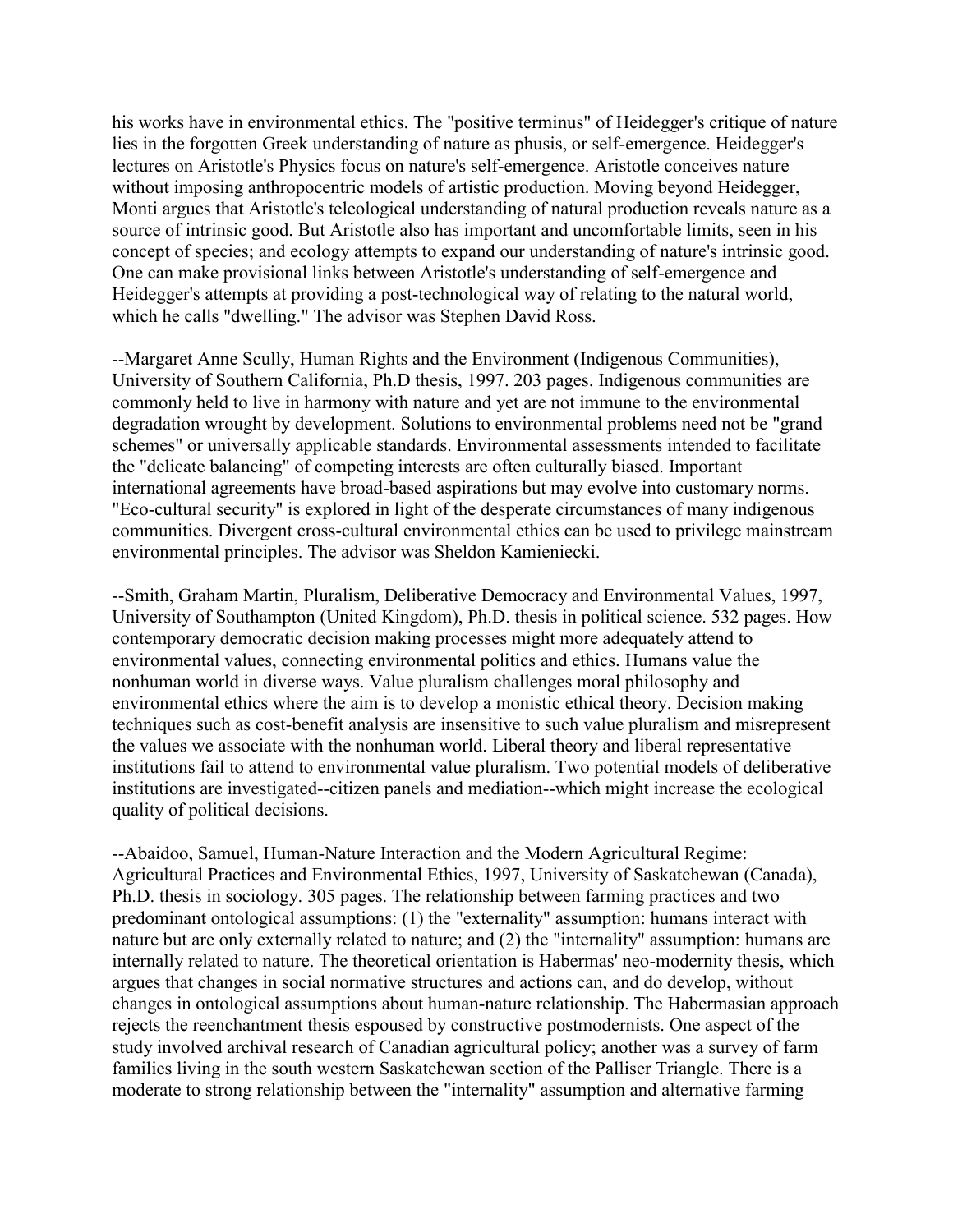practices. The "externality" assumption was more predominant among conventional farmers. Nevertheless there is only partial support for the Habermasian thesis. A significant minority of alternative farmers espouse environmentalist ethics and also an "externality" ontological assumption. The advisor was H. Dickinson.

--Kispert, Robert Calvin Nygaard, Alienation in Nature's Nation: A Practical-Theological Analysis of the Resource Conservation and Wilderness Preservation Pieties in American Civil Religion (Environmental Ethics), 1997, University of Chicago, Ph.D. thesis in religious studies. 478 pages. The Hetch Hetchy Valley controversy caused a rift in the fledgling American environmental movement between wilderness preservationists and resource conservationists, which continues to define contemporary environmental debates. The United States is faced today with political and environmental issues that cannot be resolved on the basis of the premises of liberal democracy. Therefore religious convictions are appropriately brought to public policy debate. Pinchot and Muir are located in American civil religion, including the American pastoral myth and the myth of manifest destiny. Paul Tillich is used to criticize these myths. Pinchot and Muir both characterized their visions as Christian, but both deviate from Christian ontotheological presuppositions. A more adequate and redemptive environmental praxis for Nature's Nation can be envisioned. The advisors were: Don S. Browning, Alexander Campbell, and J. Ronald Engel.

--Jang, Do Gon, God, Humanity, and Nature: Jesus-Centered Environmental Ethics, 1997, Southern Baptist Theological Seminary, Ph.D. thesis. 248 pages. The relationship between humanity and nature and the role of Jesus in understanding the right relationship. Different views of contemporary Christian scholars: humanity-over-nature, humanity-in-nature, and humanitywith-nature. Analysis of the power-relationship between humanity and nature, arguing a "powerwith" position and humanity-with-nature view, for which Jesus is a model of a humble attitude toward nature. Christians ought to practice simplicity in every day life as his disciples. The effectiveness of the three positions in resolving human population regulation and the reduction of human consumption. The advisor was Glen H. Stassen.

--Black, Brian Clyde, Petrolia: The Landscape of Pennsylvania's Oil Boom, 1859-1873, 1996, University of Kansas, Ph.D. thesis in environmental history. 425 pages. The tapping of the first commercial oil well in 1859 and the ensuing boom in western Pennsylvania was a revolution in land use--an ecological revolution--that rationalized a method of exploiting the environment and developing resources that was unprecedented. This was a watershed in American attitudes toward future modes of industrial development. The early oil industry helped to shape the ethics with which the broader culture defined acceptable use of natural resources. Americans were given a commodity of such significance that it overwhelmed the meaning of a place and made it worth sacrificing. The advisor was Donald Worster.

--Chauveur, Michele, Ecology, Ethics, Education, in 1996, Dalhousie University (Canada), M.A. degree in education. 158 pages. The Nova Scotia environmental movement has a wide spectrum of positions. Unification among these groups is precarious due to the incompatibility of the anthropocentric view and the biocentric view. Sustainable development is rejected by biocentric opponents. Animal rights activists defend universal justice for humans and animals alike. Ecofeminism links women/human oppression and nature's oppression, rejecting anthropocentric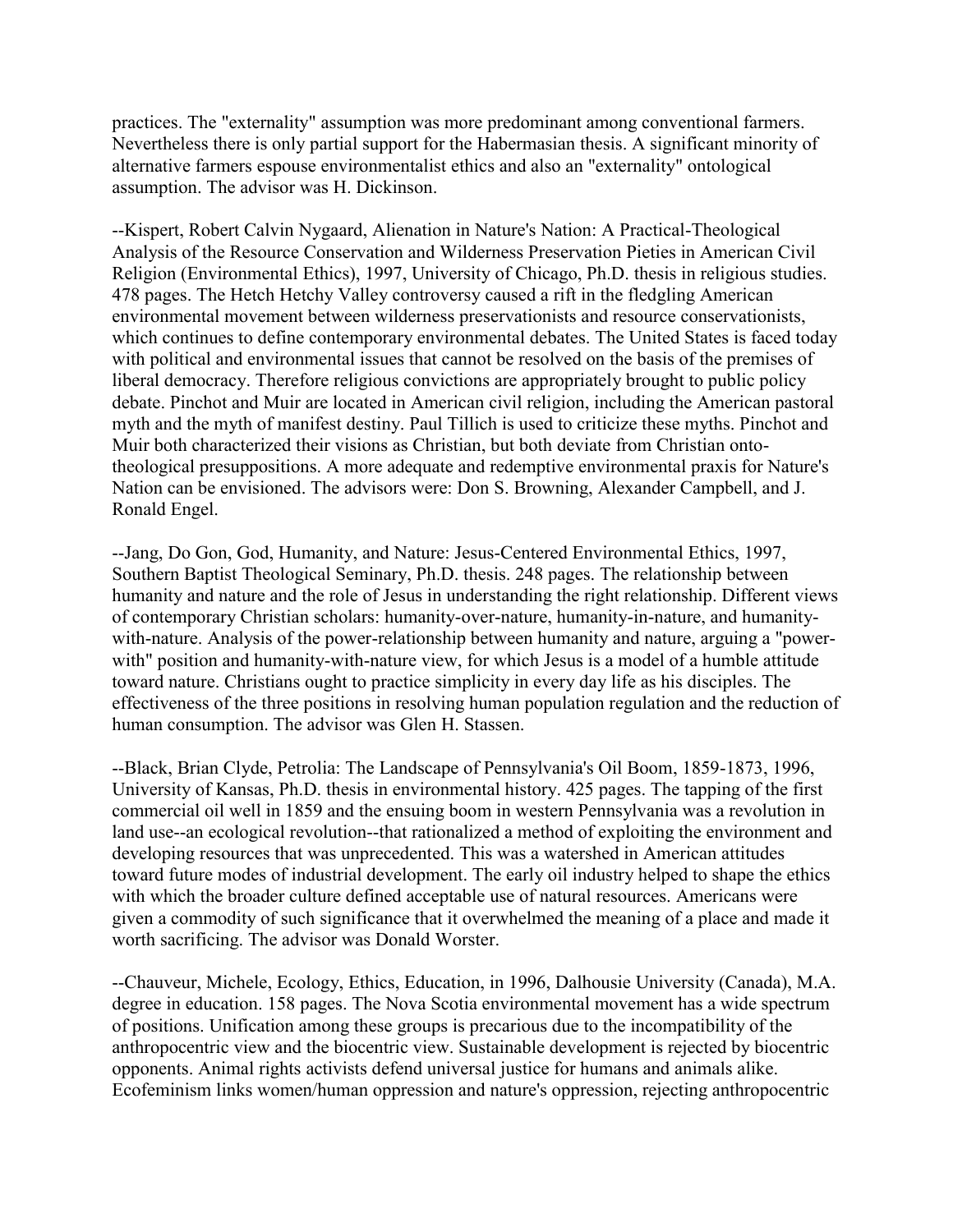and androcentric values. Social ecology and deep ecology have different views. The role of education versus fears of indoctrination. For a Freirian and a feminist educational approach, understanding nuclearism as a form of oppression and violence is a way to seek empowerment and change toward a post patriarchal society based on a profound awareness of interdependence and respect for the right of all beings to life. The advisor was Ann Manicom.

--Grewal, Varinder Singh, Strengthening Environmental Impact Assessment in India: Comparison of EIA in the United States, Western Australia, the Philippines, and India, 1996, San Jose State University, M.S. thesis, in environmental sciences. 87 pages. In India, uncontrolled population growth, poverty, urbanization and industrialization without proper infrastructure, the abysmal state of sanitation and filth, and deforestation and unprofessional agricultural practices are pushing the nation toward ecological disaster. Behind these problems are the bureaucratic and political hurdles, the general public's lack of understanding of environmental ethics, and the government's lack of environmentally sound economic-policy making capabilities. Environmental Impact Assessment (EIA) could be used to address these issues. An examination of existing administrative EIA procedures in India in comparison to the National Environmental Policy Act (NEPA) in the United States and different EIA models from other countries. In conclusion, eight recommendations would result in more effective implementation of EIA procedures in India. The advisor was Lynne Rulio.

--Roebuck, Paul Kenneth, The Geography of Nature (Environmental Ethics, Indians, Water Rights), 1996, University of Minnesota, Ph.D. thesis in geography and philosophy. 279 pages. The Enlightenment tradition stresses scientism and instrumental reason. Reactions against this tradition--Expressivism, Romanticism and Indigenous Knowledge provide the underpinning for radical environmentalism. Insofar as naturalistic theories leave out meaning, they are implausible and distort human life and action. Enlightenment thought provided a theory of knowledge and humanity founded on atomism, mechanism, and materialism and a radically utilitarian ethics. This movement of ideas is usually treated as an epistemological revolution with anthropological consequences. Viewed differently, subjectivity underlies this revolution from the start. Western ideas of subjectivity, meaning, and identity shifted from the Medieval period through the Sturm und Drang and the Romantic period. Once we question essential notions about meaning and objectivity, social criticism can move beyond ethnocentric projection and offer a genuine critique of our practices. Native-American and European-American ideas of nature relating to water projects in the Southwest reveal this contrast. The advisor was Philip W. Porter.

--Light, Andrew, Nature, Class, and the Built World: Philosophical Essays between Political Ecology and Critical Technology, 1996, University of California, Riverside, Ph.D. thesis in philosophy. 295 pages. Philosophical disagreements on environmental questions can sometimes be set aside in order to achieve compatible strategies to work toward improving environmental conditions. As part of this strategy, pragmatists call for abandoning the existing prejudices of environmental philosophy, in particular nonanthropocentrism and commitments to moral monism. The social ecology-deep ecology divide in political ecology, and the debate between monists and pluralists in environmental ethics. Both debates are used to advance the pragmatist position. The privatization of environmental regulations, and restoration ecology. Questions concerning urban space and political identity. Technology and built space have traditionally been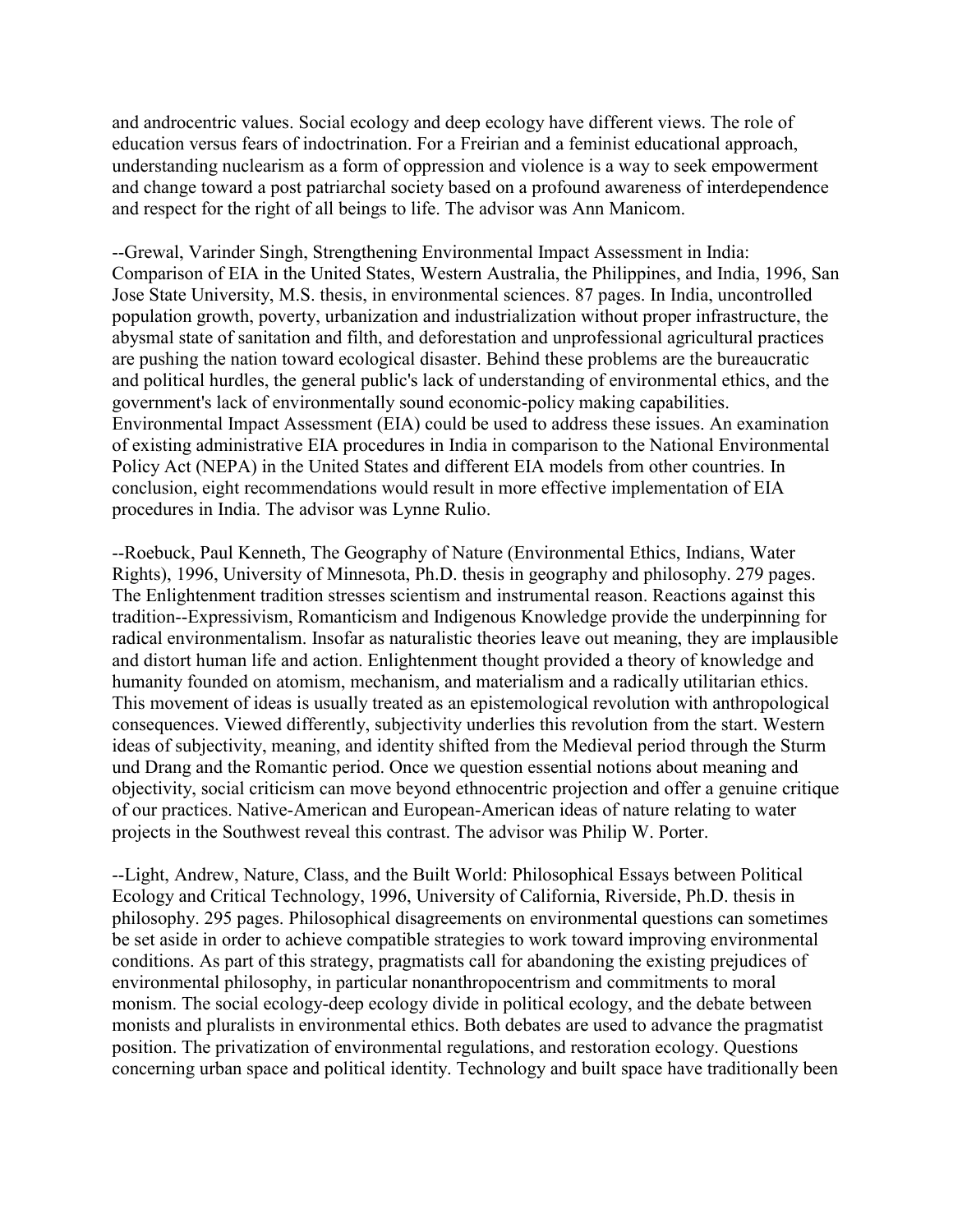ignored by environmental philosophers. Space and place are integral to an environmental philosophy tempered by pragmatic concerns. The advisor was Bernd Magnus.

--Shaw, Derek, Owning the Natural World, 1996, University of Colorado, Boulder, Ph.D. thesis in philosophy. 263 pages. Philosophical reflections on property explain how our property institutions enable us to achieve valued goals, such as maximizing satisfied preferences. Many philosophers assume that the normative conclusions of property theory are universally valid. This is mistaken. Liberal philosophical justifications of private property are based on values and intuitions that are created within the context of private property-based societies. Our relations to the natural world, which are often assumed to be only mediated by property, are in fact determined and limited by the "nature" of our property regime. The ownership conventions (and land rights) of many native peoples have been overlooked and/or destroyed. Property theory can never be used to justify the imposition of Western-style ownership conventions onto native societies. Broader perspectives on property result from investigating the phenomenology and genealogy of property. The advisor was James Nickel.

--Samways, David, Ecological Wisdom and the Noble Savage: Assessing the Foundations of Eco-fundamentalism, 1996, University of Essex, UK, Ph.D. thesis in philosophy. 799 pages. Eco-fundamentalism attempts to establish incontestable foundations to environmental ethics, for example mobilizing a conception of human nature as the ultimate ground to ethical discourse. Such thinkers oppose the "ecological wisdom" of primitive peoples and the environmental degradation of civilization, with its anthropocentric orientation. But the simple equation of a certain orientation toward nature and consequent action is naive. Anthropocentrism has not been uniformly despotic, and it represents an unlikely candidate for the root cause of environmental degradation. Further, the ecological harmony of primitive peoples is a myth that owes more to Rousseauian speculation about the Noble Savage than any thoroughgoing anthropology or palaeo-anthropology. The ecological degradation caused by "developed" societies compared to primitive societies is quantitative rather than qualitative. Environmental ethics ultimately are no more than the beliefs and preferences of environmentalists. A pragmatist morality with a "medium strength anthropocentrism" can provide radical environmental ethics.

--Wiedmann, Sally Nelson, Rawlsian Justice and Environmental Ethics, 1996, University of Miami, Ph.D. degree in philosophy. 207 pages. Rawls can be the source of a public environmental ethic supporting the preservation of nature on the ground of nature's intimate association with certain primary goods and an obligation to future generations. Previous attempts to adapt Rawls' initial theory to an environmental ethic are all utilitarian, and unsuccessful. The appropriate Rawlsian ethic, while anthropocentric, is not narrowly so. Potential criticisms of the Rawlsian environmental ethic are rebutted. The advisor was Ramon Lemos.

--Wright, Charles Whitmer, Toward an Environmentally Responsive Ethics of Communication (Frankfurt School of Social Theory, Jurgen Habermas, Germany), 1996, State University of New York at Stony Brook a Ph.D. thesis philosophy. 495 pages. First generation members of the Frankfurt School of social theory--Max Horkheimer, Theodor Adorno and Herbert Marcuse- anticipated the need for theoretical reflection concerning the causes of environmental degradation, but their philosophical approach was burdened with serious conceptual difficulties. Jurgen Habermas's reconstruction promises to resolve many of these difficulties. Yet his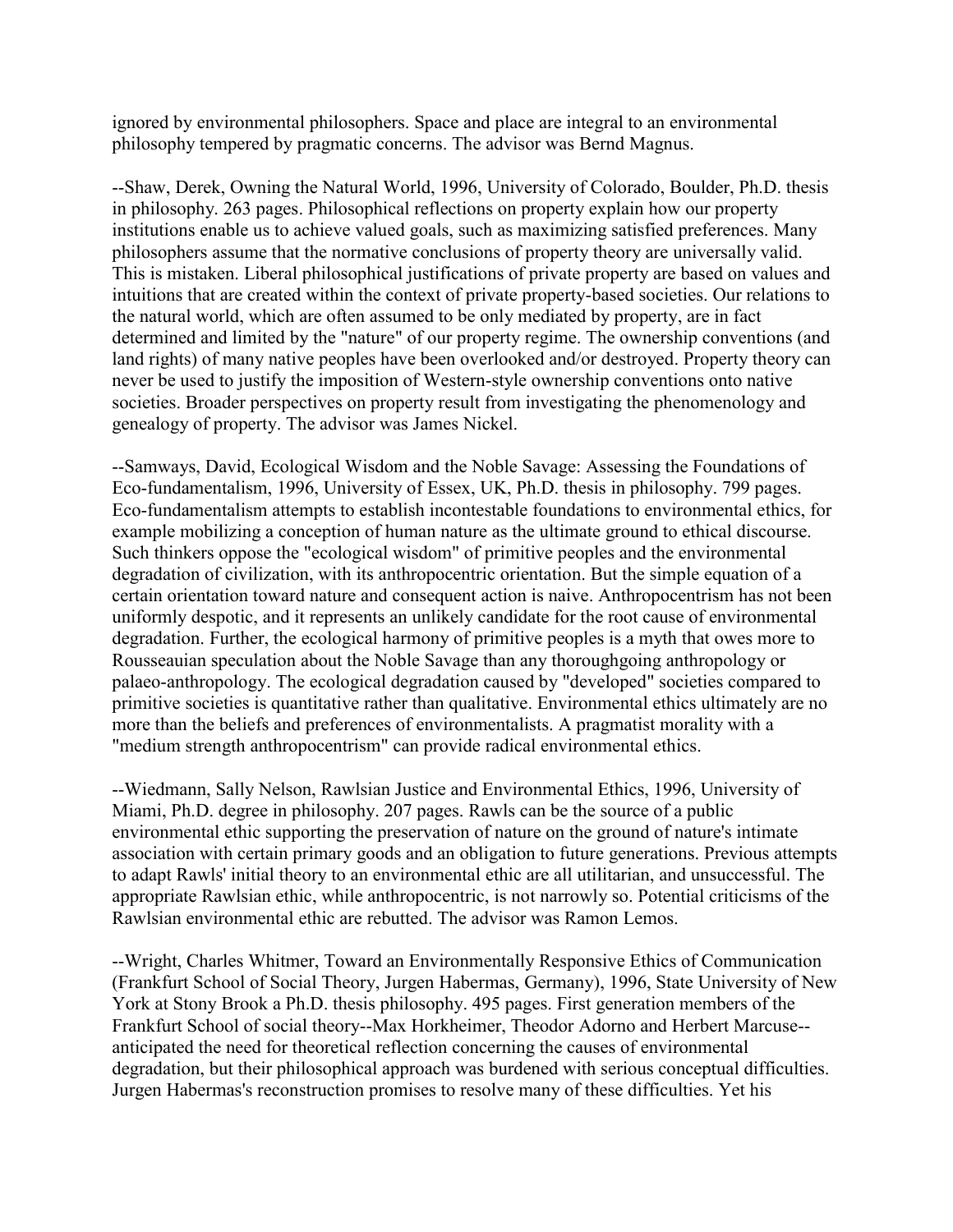linguistic and pragmatic approach seems to entail an anthropocentrism that prevents an adequate environmental ethic. This thesis outlines the obstacles facing environmental thinkers in Habermas's conception of practical reason and in his conception of modernity. But his theoretical approach can be reconciled with the aims of environmental ethics and philosophy. A place for a moral dimension to human interaction with the natural world can be secured. The advisor was Kenneth Baynes.

--Martinschramm, (Martin-Schramm), James B., Population, Consumption, and Ecojustice: Challenges for Christian Conceptions of Environmental Ethics, Union Theological Seminary, New York, Ph.D. thesis. 314 pages. Four moral norms that have been proposed as the foundation for an ethic of ecojustice (sustainability, sufficiency, participation, and solidarity) are applied to the problems posed by unsustainable patterns of human production, consumption, and reproduction. An examination of the ecological, theological, and moral challenges posed by population growth and overconsumption. A constructive ethic of ecojustice and a critique of the 1994 United Nations World Plan of Action on World Population. An assessment of five important theologians: James Nash, Sallie McFague, John Cobb, Jr., Rosemary Radford Ruether, and Leonardo Boff. An adequate ethic of ecojustice must emphasize the reciprocal relationship of ecological integrity and social justice and must offer not only sound theological grounding but also specific ethical guidance toward policy formulation. The advisor was Larry Rasmussen.

--Sandilands, Catriona Alison Hayward, The Good Natured Feminist: On the Subject of Ecofeminism and the Quest for Democracy, 1995, York University (Canada), Ph.D. thesis in sociology and women's studies. Ecofeminism embodies both considerable promise and numerous problems, notably its tendency to reduce feminist-ecological collaboration to "identity." This focus causes a number of difficulties, including the reduction of women and nature to their supposed "difference" from male culture. Identity politics, including ecofeminism, are understood as embodying a democratic desire; in light of the critique of identity offered by Laclau and Mouffe, it also becomes possible to retrieve that desire into a more "radical" democratic politics. Ecofeminism has a potential ability to construct a series of democratic conversations about nature, in which identities are seen as performative and potentially subversive. At the core of this democratic possibility lies a Lacanian "ethics of the Real," in which ecofeminism recognizes the unspeakability of nature; this "lack" is not only what keeps radical democratic politics from "getting it right" (thus preserving a desirable openness), but suggests an environmental ethics of human humility toward a partially-enigmatic nature. The advisor was Karen Anderson.

--Heggen, Bruce Allen, A Theology for Earth: Nature and Grace in the Thought of Joseph Sittler, 1995, McGill University (Canada), Ph.D. thesis in theology. 429 pages. A theology adequate for an environmental ethic is found in the American Lutheran theologian, Joseph Sittler. This is not a "theology of nature," but an "incarnation theology applied to nature." The roots for Sittler's environmental concerns lie in the Christology and eucharistic theology of Martin Luther. Sittler also retrieves the theology of the second century theologian, Irenaeus of Lyons, in whom creation and redemption are acts of the same God. Sittler develops a "theology for earth," emphasizing the continuity of nature and grace and, using concepts drawn from literature, music, architecture, painting, and modern physics, articulates an "ontology of communion" in which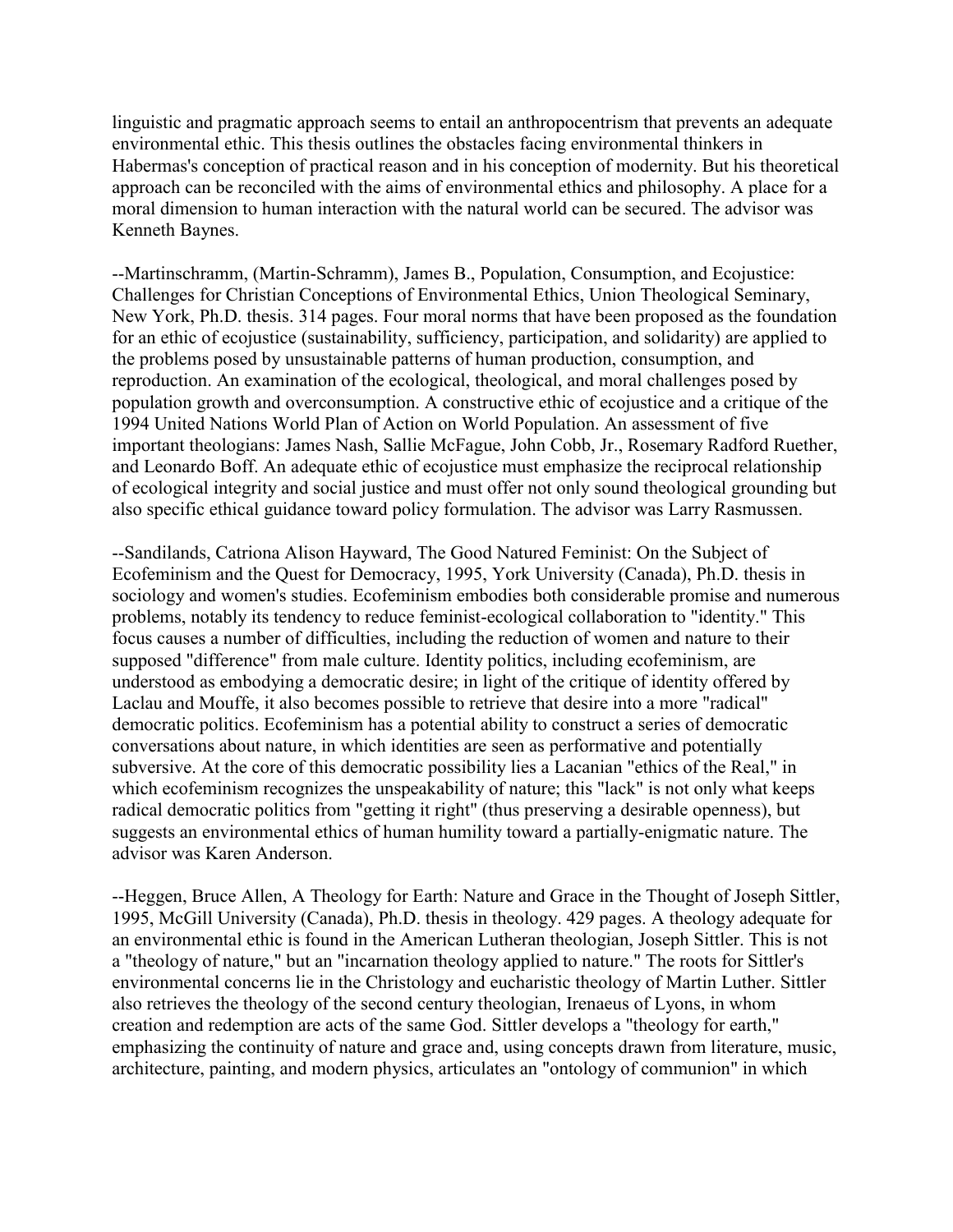human beings recognize the presence of God in their own participation in the raw materials and processes of the world. The advisor was D. J. Hall.

--Figueroa, Robert M., Debating the Paradigms of Justice: The Bivalence of Environmental Justice, 1999. University of Colorado, Boulder, Ph.D. thesis. Environmental justice typically addresses social justice related to human activities that affect both human and natural environments. Environmental justice is typically described like civil rights concerns with environmental divisions. Justice theory is currently divided between distributive theories and participatory-democratic theories, the one finding justice in a more equitable distribution of resources, the other in more participation in democratic decision-making. Environmental justice fits neither paradigm well; it is a distinctive form of justice that requires a synthesis of distributive justice and participatory justice. Nancy Fraser's dialectical approach to resolving the problematic dichotomy is useful in such synthesis. Applied to environmental justice, a nonreductive bi-valent theory is superior to any prevailing accounts. There are also implications in environmental philosophy, with relevant concerns for non-human animals and ecosystems. The advisor was Claudia Mills. Figueroa is teaching philosophy at Webster University, St. Louis, MO.

--Crotty, Sean, Single Track Mind: Cycling and the Evolution of the American Nature Ideal. M.A. thesis in environmental history, Colorado State University, spring 1999. "Americans have constructed a natural idea in which machines are no longer an intruder in the garden, but rather indispensable tools for uncovering and enjoying nature's wonders." (Introduction). This includes automobiles, freeze-dried foods, Gore-tex jackets, cross-country skis, and mountain bikes. 63% of mountain bikers consider themselves environmentalists. They often drive an hour or more to put a \$ 1,500 bike into the woods. Bicycling has a long history of country cycling, and it can be a means of getting people out of their houses and cars and into more experience of nature, whether on suburban bikeways or mountain trails. The bicycle is, in some situations, "the most benevolent of the machines" (p. 38). "If nature is (socially) constructed, if it is indeed a blank screen awaiting the projection of human values, and if one of those values is technology, then mountain biking has the eco-friendly image that it does because it represents the culmination of an American idea of nature, constructed throughout this century" (p. 59).

Why not then bikes in designated wilderness? Earlier regulations prohibited only "contrivances powered by a non-living power source," but today "mechanized transport" is prohibited (p. 85). Once it was no motors, now it is no gears. But clothing, pocket knives, axes, stoves, metal frame backpacks are o.k., even guns (where hunting is permitted) Or cellular phones, and satellite location devices. Crotty's conclusion is that the no-bikes-in-the-wilderness rule is justified only by degree of adverse impact, were large numbers of bikers to ride the wilderness trails. For the same reasons, horses or Vibram boots could be banned. There is no question of banning technology from the wilderness for purity of wilderness experience; modern humans cannot and will not go there without it. Crotty was formerly a professional mountain bike racer.

--Courtenay Hall, Pamela Mae, Ecoholism and its Critics: A Critical Exploration of Holism in Environmental Ethics and the Science of Ecology, Ph. D. thesis in philosophy, University of Toronto, 1995. 409 pages. ISBN 0-612-07281-9. In the 1970's, Western philosophers such as John Rodman and Kenneth Goodpaster, began to explore the possibility that the individualist framework of modern moral philosophy might be part of the environmental problem. Intrigued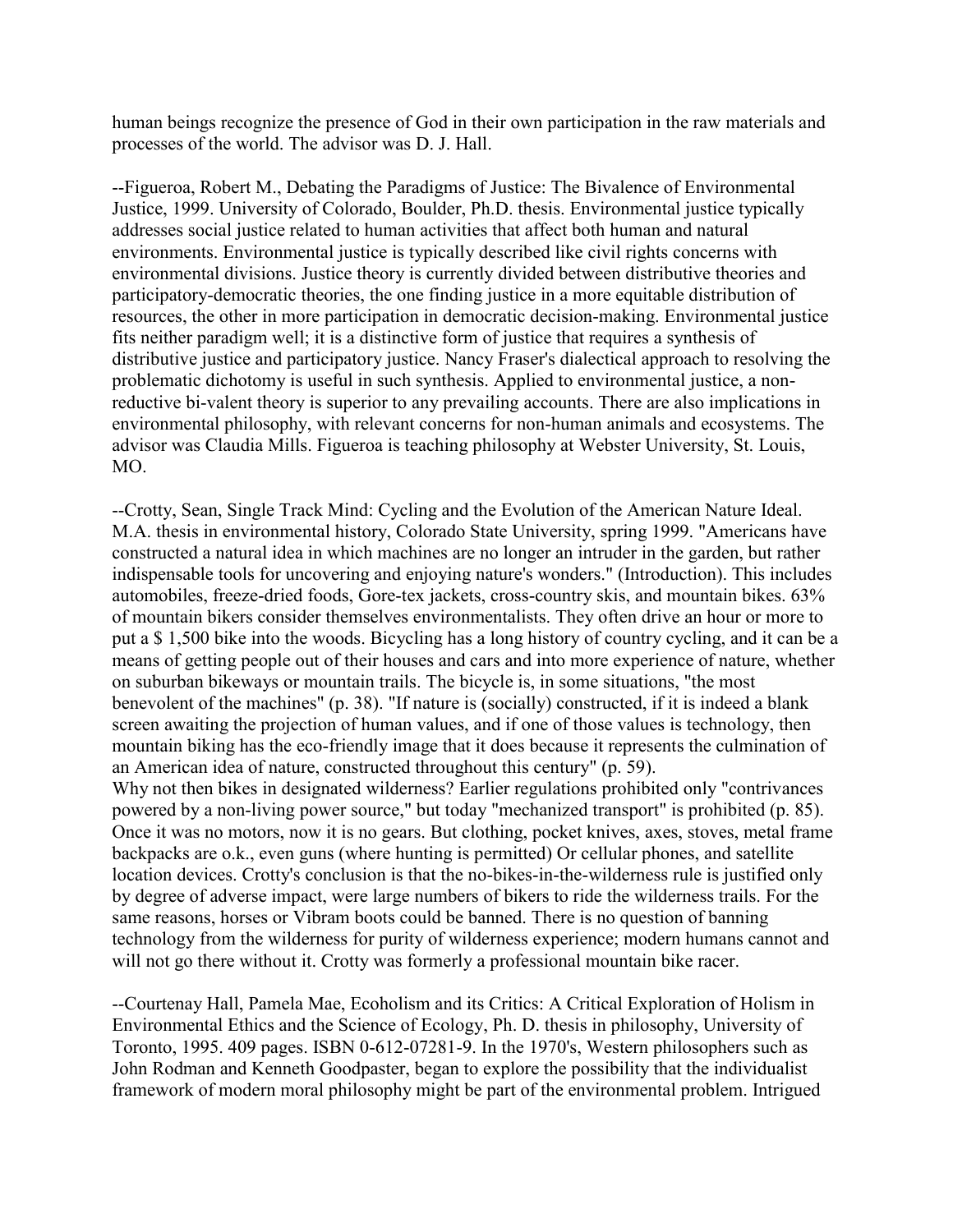by the science of ecology, they took seriously the possibility that the view of humankind as part of a more comprehensively understood nature might bring with it a new, holistic foundation for understanding what has moral significance, and why. This has expanded to include ecoholist themes in more recent work, including deep ecology and ecofeminism. I develop a topography of the types of "ecoholism" thought to support the belief that all of nature is morally significant. I critically assess their support in the science of ecology. Ecology is comprised of a diverse group of research programs none of which is a "holistic" science in the sense required to support ecoholism. In the light of feminist and other critiques of science, the project of seeking to base ethics on science is deeply problematic. The advisor was L. W. Sumner.

--Voges, F.W.J. (Ian), Sustainable Development and the Socially Embedded Firm. An Inquiry into the Nature, Causes and Transformation of Structural Unsustainability in Contemporary Liberal Capitalism. D.Phil. Dissertation at the University of Stellenbosch, South Africa, 1999. Voges argues that unsustainability is not an incidental consequence, but rather a structural feature of contemporary liberal capitalism. Sustainable development can be adequately conceptualised as intra- and intergenerational justice within the framework of Rawlsian constitutional liberalism. However, the Anglo-American model of capitalism that drives economic globalization does not represent the optimal institutional configuration for implementing intra- and intergenerational justice in the economy and corporations. The theory of associative democracy and contemporary political economics indicate that liberal capitalism can accommodate intra- and intergenerational justice if institutionally supplemented with empowered associations that play a visible role in economic and corporate governance. Promotor: Johan P. Hattingh, Co-promotor: Wouter Achterberg, University of Amsterdam. Voges is now in the office of Health and the Environment, Shell Oil Company, The Hague, Netherlands.

--Marincowitz, Friedl, Towards an Ecological Feminist Self beyond Dualism and Essentialism, 1998. M.A. thesis at the University of Stellenbosch, South Africa. 233 pages. Promotor: Johan P. Hattingh.

--Debeer (De Beer), H. Omgewingsetiek en omgewingsbewaring: 'n wysgerig-etiese perspektief op bewaringswetgewing, -beleid en strategiee in Suid-Afrika. (Environmental Ethics and Environmental Conservation: A Philosophical-Ethical Perspective on Conservation Law, Policy and Strategies in South Africa) M.A. thesis at the University of Stellenbosch, South Africa, 1998. Promotor: Johan P. Hattingh.

--MacFarlane, I., An Evaluation and Prioritisation of Dispute Resolution Procedures in the Context of Sustainable Development. M.Phil. thesis at the University of Stellenbosch 1998. Promotor: Johan P. Hattingh.

--Schafer, G. Bioregionalism and Contextual Discourse: Towards a Postmodern Environmentalism in South Africa. M.Phil. thesis, at the University of Stellenbosch, 1998. Promotor: Johan P. Hattingh.

### **Issues**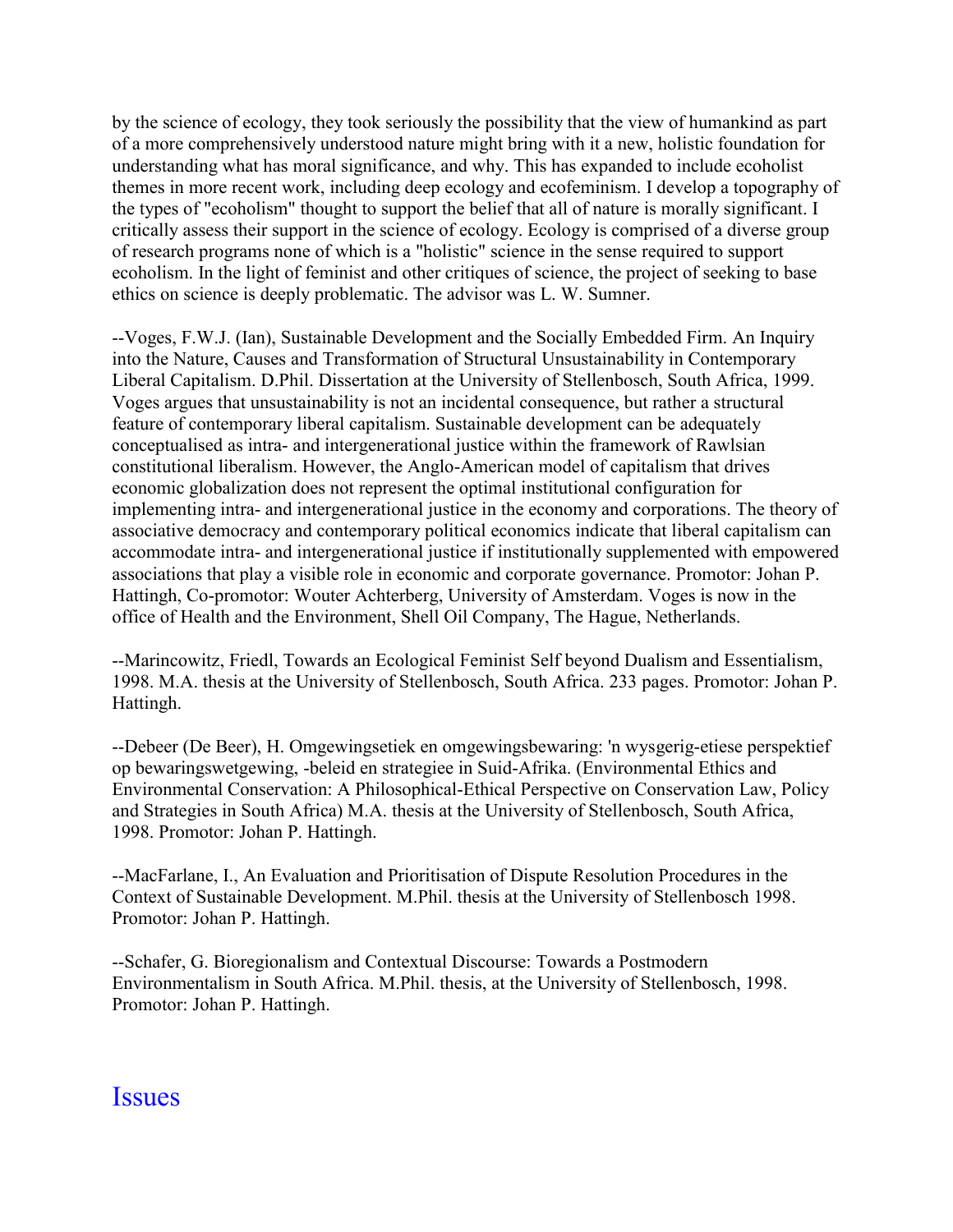**The Sierra Club** was named the most influential environmental organization in Washington, according to an independent survey. Surveyed were all members of the U.S. Congress and other key government officials, in six policy areas. On environmental issues, the legislators and officials named the Sierra Club as the most influential environmental organization, receiving more than twice as many votes as the next organization, the National Federation of Independent Businesses (NFIB). The next environmental organization was the Environmental Defense Fund, with one third as many votes as the Sierra Club. Survey done by the Aspen Institute Non-Profit Sector Research Fund. The full report is at:

www.aspeninst.org/dir/polpro/nsrf/enpatoc.html

**Ontario's** Lands for Life program, recommending a dramatic increase in logging, mining, and hydro-electric development on 40 million hectares of Crown Land is said by critics to be "the single most irresponsible decision every taken by a Western government over its forest resources." The plan allowed only one month of consultation on plans for an area twice the size of the United Kingdom. Industry-backed plans fly in the face of public opinion and scientific opinion. See Taiga News, Issue 26, December 1998 - January 1999 (Taiga Rescue Network, Jokkmokk, Sweden. E-mail: taiga@jokkmokk.se Fax 46 971-12057

**Environment and environmental research in Sweden**. Environmental research has long been eminent in Sweden, but a fierce debate is raging over who should control environmental science. Researchers are waiting to see if their previously generous funding will be restored. See Nilsson, Annika and Rose, Joanna, "Environmental Researchers Wait Anxiously for Salvation," Science 283(1999):924.

**Critics charge Everglades restoration perpetuates human management**. Prominent environmental scientists have criticized the \$8 billion plan to restore the Florida Everglades to ecological health as failing to go far enough in re-establishing the natural flow of water in the ecosystem. Instead, they charge the restoration--as currently proposed--would leave the Everglades much as they are now, "a series of disconnected fragments dependent less on natural processes and more on human management involving a complex system of levees, canals, pumps, gates, and reservoirs." Paul Ehrlich, Gary Meffe, Gordon Orians, Peter Raven, E.O. Wilson, and Stuart Pimm are asking that the plan undergo an independent scientific review before it is submitted to Congress for approval in July of 1999. This is the most comprehensive ecological restoration effort ever proposed. It involves recapturing billions of gallons of water now channeled into the Atlantic and gulf, storing some of it in reservoirs and pumping some of it, through wells, into an aquifer. This water would them be pumped out and released when needed though a network of canals, many of them new, to be used by South Florida's growing population and also to mimic the natural flow of water in the Everglades. University of Tennessee ecologist Stuart Pimm argues that this approach at restoration is flawed because it fails to restore natural water flow as much as possible and retains the fragmentation of the Everglades. He believes the philosophy ought to be "natural is better than managed" and he rejects "the notion that the entire system can be managed in perpetuity" by humans. Staff scientists at Everglades National Park have made similar criticism of this high-tech approach at restoration favored by the Army Corp of Engineers. A case where the ecological health and naturalness goals of restoration may be in some tension. See William Stevens, "Everglades Restoration Plan Does Too Little, Experts Say," NY Times (2/22/99): A1. For a helpful overview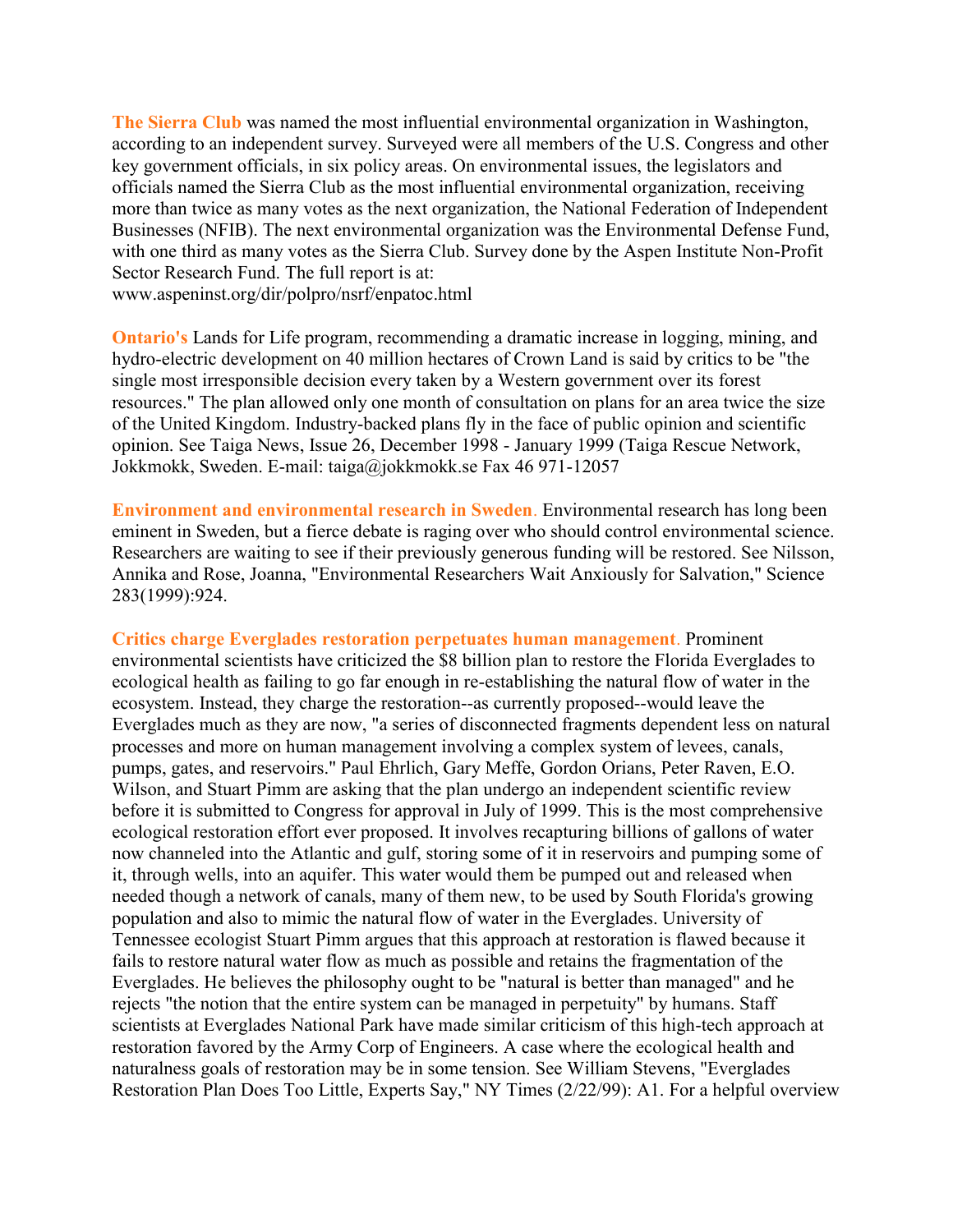of the Everglades restoration project, see William Stevens "Putting Things Right in the Everglades," NY Times (4/13/99): D1. (Thanks to Ned Hettinger.) Also, story in Science 283(1999):1093.

**Human rights for apes**. A group of scientists and conservationists in New Zealand is hoping to make this country the first nation in the world to grant basic legal rights to nonhumans. They advocate altering animal welfare legislation now being considered in Parliament to include the right of great apes (i.e., chimpanzees, bonobos, gorillas and orangutans) not to be deprived of life and not to be used in scientific experimentation. In a submission to a committee of Parliament, the group argues that great apes share with humans self-awareness and the ability to reason. The group is affiliated with the Great Ape Project International that formed in 1993 to campaign for a U.N. charter on great apes. See Allan Coukell, "New Zealanders Press Plan for Apes' Rights," NY Times (3/16/99): D3. (Thanks to Ned Hettinger.)

**Shade-grown coffee protects songbirds**. Your morning cup of coffee may be contributing to the demise of the birds you listen to as you sip. The latest in environmentally-correct consumption involves buying specialty coffee grown in the shade of trees that are important habitat for migratory songbirds such as the wood thrush, Baltimore oriole, and numerous species of warbler. The U.S. coffee demand has skyrocketed. The U.S. now consumes one-third of the world's coffee; it is the No. 3 import after oil and steel. In order to meet the increased demand, farmers have been cutting the trees under which coffee bushes have traditionally been grown and using direct sunlight and chemicals to increase the yield. With the decline in rainforests, coffee plantations have become an increasingly important habitat (accounting for half the land cover in some Central American provinces). Currently none of the larger national coffee chains or food retailers market bird-friendly, 100 percent shade-grown coffee. Starbucks' consumer hotline is: 1-800-23-latte. See Joby Warrick, "A Growing Approach To Saving Songbirds," Washington Post (1/4/99). (Thanks to Ned Hettinger.)

**Stumbling effort to restore lynx to Colorado** comes under severe criticism. Four of the thirteen Canada lynxes released in an effort to restore the 18 to 25 pound wildcats to Colorado have starved to death as of mid-April. The Colorado Division of Wildlife's three year, three-quarter million dollar project has been severely criticized from its inception for its lack of scientific rigor and for its failure to respect the individual animals used for restoration purposes. Both animal rights advocates and environmentalists have criticized the project. Reed Noss (former editor of Conservation Biology) has called the project "pathetic"and wrote: "A variety of data and modeling approaches are available to investigate the biological feasibility of reintroducing lynx to Colorado. The state agency chose to ignore the potential of a habitat modeling approach, and instead is rushing in with untested reintroduction of animals. This action suggests that their motivations are political, not biological or ethical. Nevertheless, I hope the project works and that the animals survive and establish a breeding population." University of Colorado biologist, animal advocate, and environmental ethicist Marc Bekoff is leading a campaign against the project. He objects to the 50% possible mortality rate of the released lynx and to the lack of adequate evaluation of food resources for the animals. He argues that it is irrelevant that these Canadian lynx would likely die anyway at the hands of trappers because "just because animals might be killed one way doesn't justify killing them in other ways." The issue is politically tricky because property rights advocates and ranchers opposed the restoration effort as well. They fear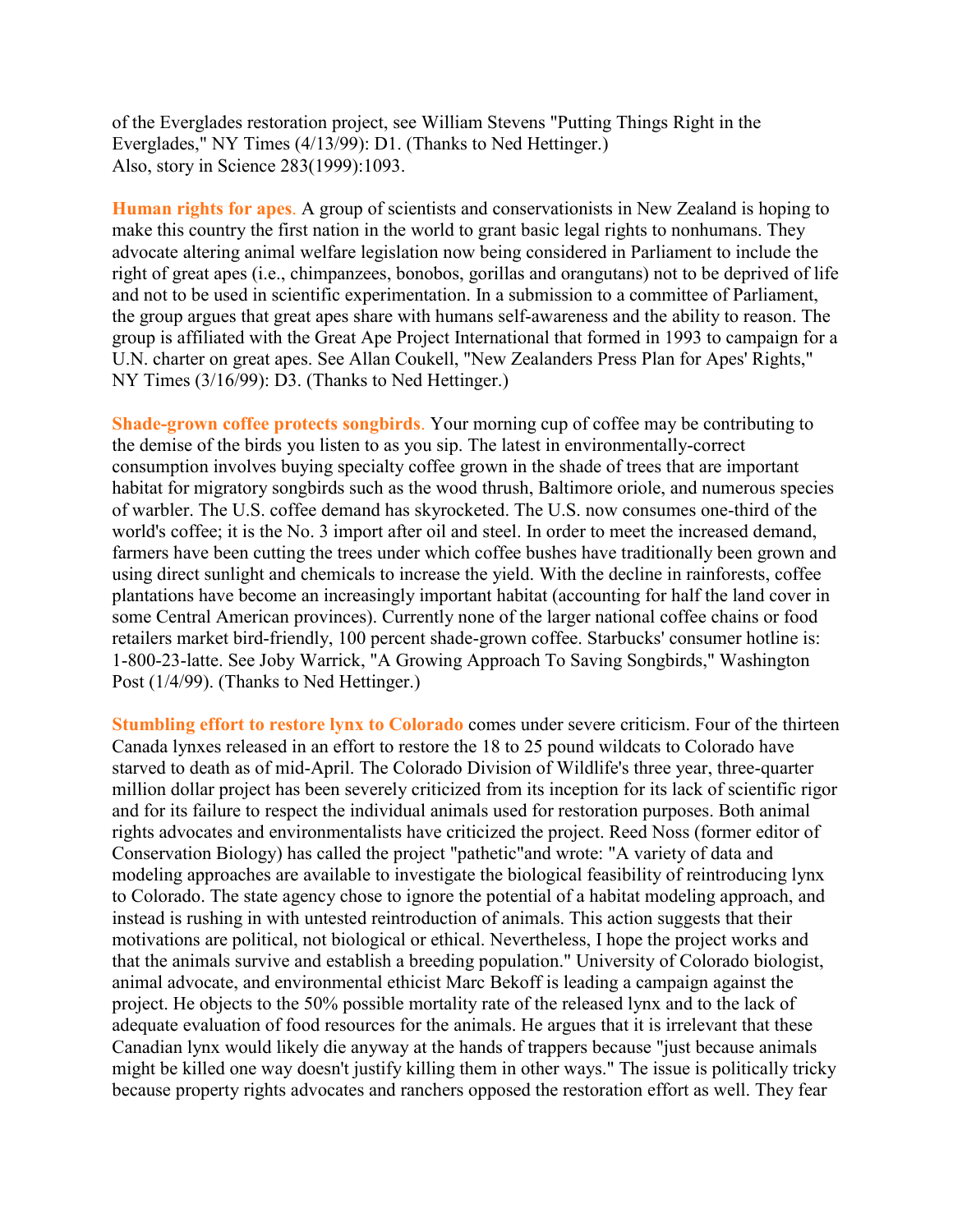Endangered Species Act restrictions on their uses of property and display a general dislike of predators. See "4th Lynx Dies In State's Effort At Restoration," NY Times (4/14/99): A20. For detailed information about this issue, contact Marc Bekoff at bekoffm@spot.Colorado.EDU. See also an editorial of Bekoff's at: http://www.bouldernews.com/opinion/columnists/mark.html. (Thanks to Ned Hettinger.) See also Bekoff, Marc, "Jinxed Lynx?"; Lloyd, Jillian, "When Saving a Species Proves To Be Hard on the Animals," (in bibliography).

**U.S. blocks international treaty on trade in genetically altered goods**. The U.S., Canada, Australia, Chile, Argentina and Uruguay blocked a Biosafety Protocol supported by 130 nations that would have required exporters of genetically-altered organisms and seeds to get explicit permission from importing nations. The treaty was aimed at preventing possible environmental harm from such trade. The six major agricultural exporters objected to the inclusion of commodities like wheat and corn, arguing that they are meant for eating and processing and do not enter the environment. They were afraid that the protocol would be used as an excuse to block billions of dollars in farm exports. From 25 to 45 percent of corn, cotton and soybeans grown in the U.S. has been genetically modified. The Biosafety Protocol was an outgrowth of the Convention on Biological Diversity agreed to at the 1992 Rio de Janeiro Earth Summit. The U.S. Senate has still not ratified this convention because of fear it would harm the biotechnology industries. See Andrew Pollack, "U.S. and Allies Block Treaty On Genetically Altered Goods," NY Times (2/25/99): A1. (Thanks to Ned Hettinger.)

**Butterflies at weddings?** At weddings all across the country, the smiling newlyweds are suddenly surrounded by a fluttering cloud of butterflies released by guests. But scientists say the fad may cause problems, and have called for a ban on such releases. Others deny there is likely to be a problem. See Judith Kirkwood, "Do Commercial Butterfly Releases Pose a Threat to Wild Populations?" National Wildlife, December/January 1999, page 70.

**Bushmeat crisis in Africa**. On 19 February 1999, 34 experts, representing 28 different organizations and agencies, assembled at the offices of the American Zoo and Aquarium Association (AZA) in Silver Spring, Maryland in a consensus statement expressed alarm at the commercial bushmeat crisis in Africa and its impact on threatened and endangered species, particularly great apes. The bushmeat trade is having dire consequences, not only for wildlife, but also for people in Africa and throughout the world. If current unsustainable rates of exploitation continue, the commercial bushmeat trade will decimate, if not eliminate, some endangered species, such as great apes, forest elephants, and other fauna upon which the health of forest ecosystems depend. It may have already caused the extinction of Miss Waldron's red colobus monkey, which formerly existed in the forested zones of Ivory Coast and Ghana. The African great apes--chimpanzees, gorillas, and bonobos--are at particular risk. This illegal trade is destroying free-ranging populations of chimpanzees just when their protection in the wild is being recognized as important for understanding how to control the spread of HIV and other emerging infectious diseases in humans. Moreover, the killing and dressing of chimpanzee meat in the bush may present a human health risk for those engaged in this trade and is a potential point of entry for new diseases into the global human population. African governments are called to take full responsibility for enforcing existing laws and maintaining vigilance against corruption, and until policy makers put the value of protecting wildlife ahead of immediate financial gain, there will be no way to stem the loss of Africa's irreplaceable biological heritage,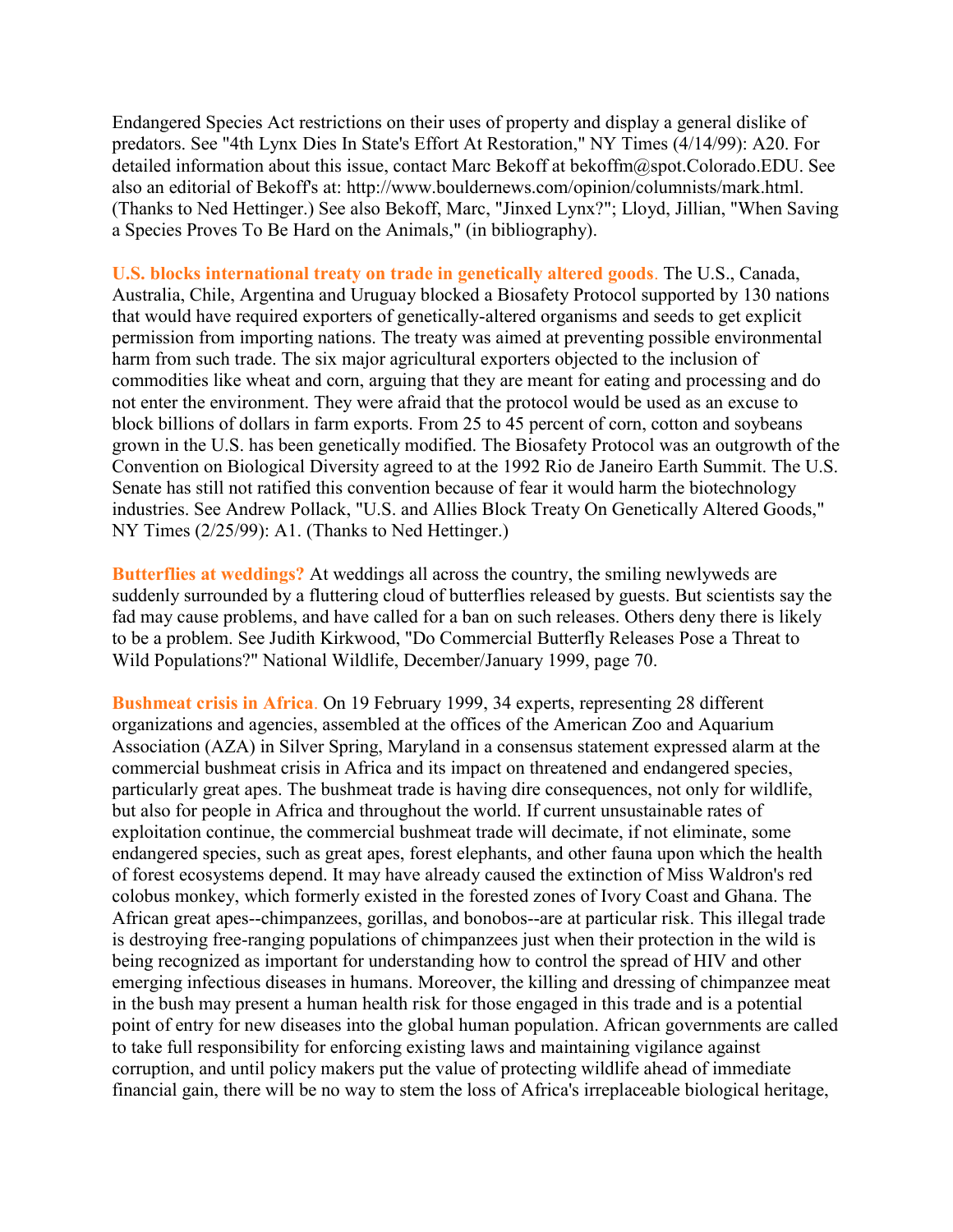including our closest living relatives, the great apes. Logging companies, mining firms, and other extractive industries bear a significant responsibility for the growth of the unregulated commercial bushmeat trade. They must ensure that illegal hunting of threatened and endangered species is prohibited in their concessions and minimize their impact on wildlife by providing alternative sources of food for their employees. They should also do all they can to contribute to equitable, transparent, and lasting solutions. Contact: Michael Hutchins, Director, Conservation and Science, American Zoo and Aquarium Association, 8403 Colesville Road, Silver Spring, MD 20910-3314. MHutchins@aza.org (301) 562-0777, ext. 240. Fax: (301) 562-0888.

**Pesticidal plants**. Plant geneticists are engineering plants that produce their own pesticides (as many do naturally). The Environmental Protection Agency is proposing to require those introducing any such plants for general use to submit data showing that these plants are safe for humans and the environment. But opponents say the rule is unrealistic, casting too broad a net. Other say the proposed rule has too many exceptions. After four years of controversy, there are some prospects of reaching workable regulations. See Hagmann, Michael, "EPA, Critics Soften Stance on Pesticidal Plants," Science 284 (9 April 1999):249.

### **Events**

May 9-28, 1999. "Wild Mind, Gentle Heart," led by Peter Matthiessen, David Abram, and Bill McKibben, at Schumacher College, Devon, UK.

June 27-30, 1999. Budapest, Hungary. An Advanced Research Workshop will take place, funded by NATO and supported by the WHO, on "Implementing Ecological Integrity: Restoring Regional and Global Environmental and Human Health", PI Laura Westra, University of Windsor, Co-Director Dr. L. Ryskowski, Polish Academy of Science, Poznan, Poland. Originally planned as a conference, NATO restricted this to a workshop, primarily with European (Eastern) participants, and involving mostly scientists. The workshop will represent a continuation of the "implementation" part of the Global Integrity Project, and the proceedings will be published in the NATO Science Series. For information contact Laura Westra.

November 8-9, 1999. The Practice of Restoring Native Ecosystems, National Conference, Nebraska City, Nebraska. Contact: The National Arbor Day Foundation, P. O. Box 81514, Lincoln, NE 68501. 402/474-5655. Fax 402/474-0820.

November 7-27, 1999. "A Sense of Wilderness," led by Ian Player, Val Plumwood, and David Brower," at Schumacher College. Contact Hilary Nicholson, Schumacher College, The Old Postern, Dartingon, Totnes, Devon TQ9 6EA, UK. 44 1803 865934. Fax 866899. E-mail: schumcoll@gn.apc.org.

Web: http://www.gn.apc.org/schumachercollege/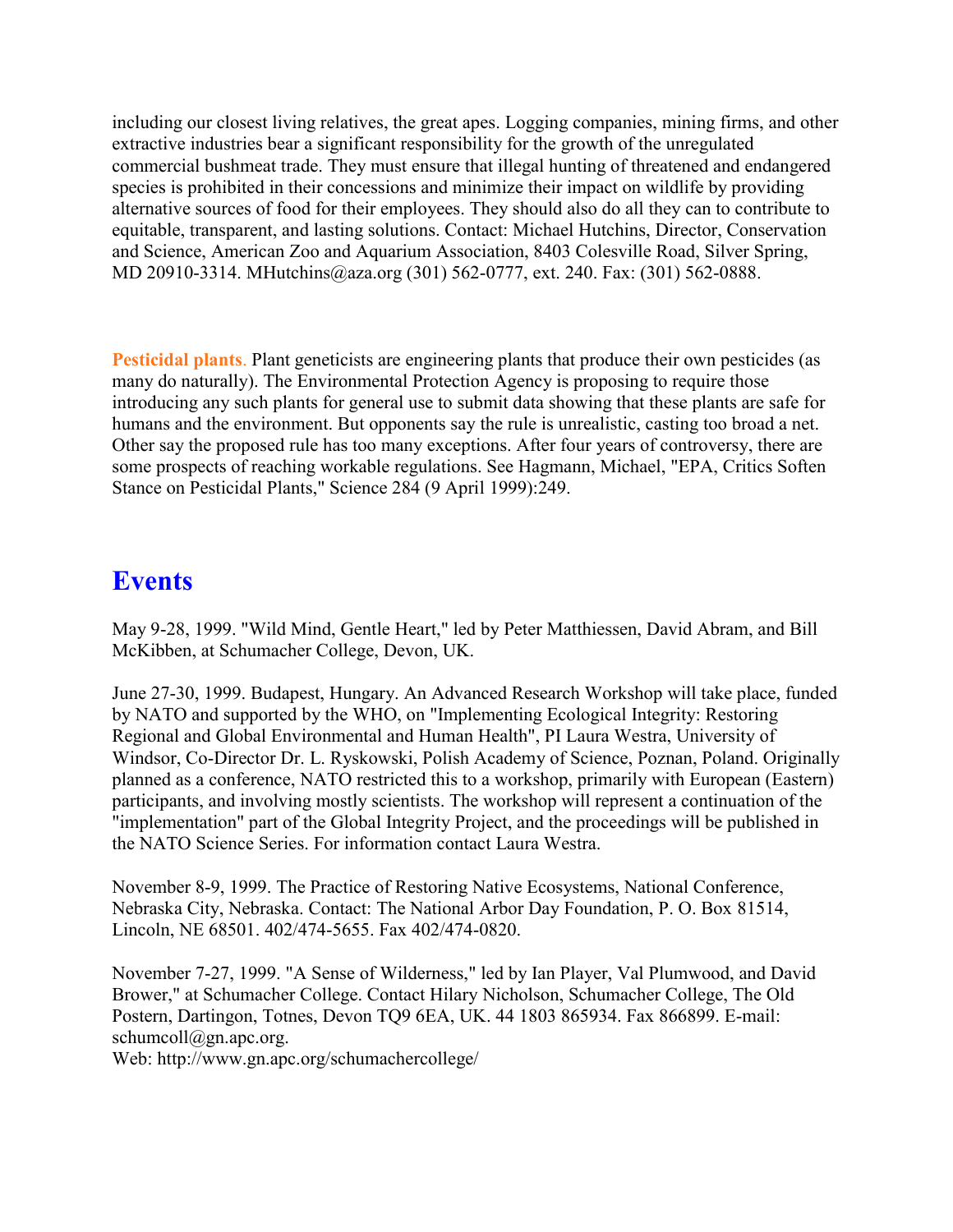A Message from the ISEE President, J. Baird Callicott

Jack Weir has resigned as Editor of the ISEE Newsletter. On behalf of the ISEE Governing Board and the membership at large, I thank him for his service to the organization. Holmes Rolston has agreed to serve as interim newsletter editor. The ISEE Governing Board herewith appoints Philip Cafaro, who will be joining Holmes in the Department of Philosophy at Colorado State University in September, to succeed Jack Weir as Editor of the Newsletter. Phil has graciously accepted and his appointment will be effective at that time.

The Governing Board has been discussing ways to bring actual ISEE administrative practice into conformity with the ISEE Constitution and By Laws (CBL). Because the offices of Treasurer and Secretary are separated, and the CBL does not spell out how the functions of these offices are to be coordinated, this statement attempts to spell that out. And it seemed also advisable to state the procedures by which elections of officers are conducted. The Board has adopted this policy statement by consensus. Because it involves no amendment of the ISEE Constitution and By Laws, but aims, as noted, either to bring actual practice into conformity with that document or to clarify that document, these items will not be submitted to the membership for a vote.

\*(1) "Regional Contact Persons" shall henceforth be called "Regional Representatives."\*

The CBL mentions "contact persons" in several places, but provides them no formal name in capital letters. "Regional Rerpresentatives" seems to better reflect the often substantive role such persons play on behalf of ISEE in various parts of the world, while "Regional Contact Persons" seems more minimalistic.

\*(2) All dues shall be sent directly to the Treasurer.\*

This simply accords with the CBL III, 1, (6) which reads in full as follows: "The Treasurer shall recieve all monies due or payable to the Society; and shall pay all outstanding accounts; and shall officially receive all monies given or bequeathed to the Society. Information concerning these and all other transactions shall be transmitted to the Governing Board. The Treasurer shall maintain all necessary bank account and records, and shall report annually to the membership concerning the receipts and disbursements for the preceding fiscal year. The Treasurer may delegate assistants from the Governing Board to maintain bank accounts in other currencies. In the absence of other officers, the Treasurer shall preside at meetings of the Society." The penultimate sentence of this article contradicts the initial one, and the delegation of responsibility for dues collection has created disorder and confusion in the ISEE books. Moreover, the word "may" gives the Treasurer discretion in delegating responsibility for collecting dues in non-US currencies to others and the current treasurer chooses not to delegate this responsibility, having opened an international bank account which accepts most foreign currencies.

\*(3) The Secretary will exercise executive control of the membership list, which will be generated by the Treasurer.\*

CBL III, 1, (5 ) reads in full as follows: "The Secretary shall keep a record of the meetings of the Society and of Governing Board; shall give at least four weeks notice to all members of the time and place of all Stated Meetings of the Society; shall call meetings of the Governing Board; shall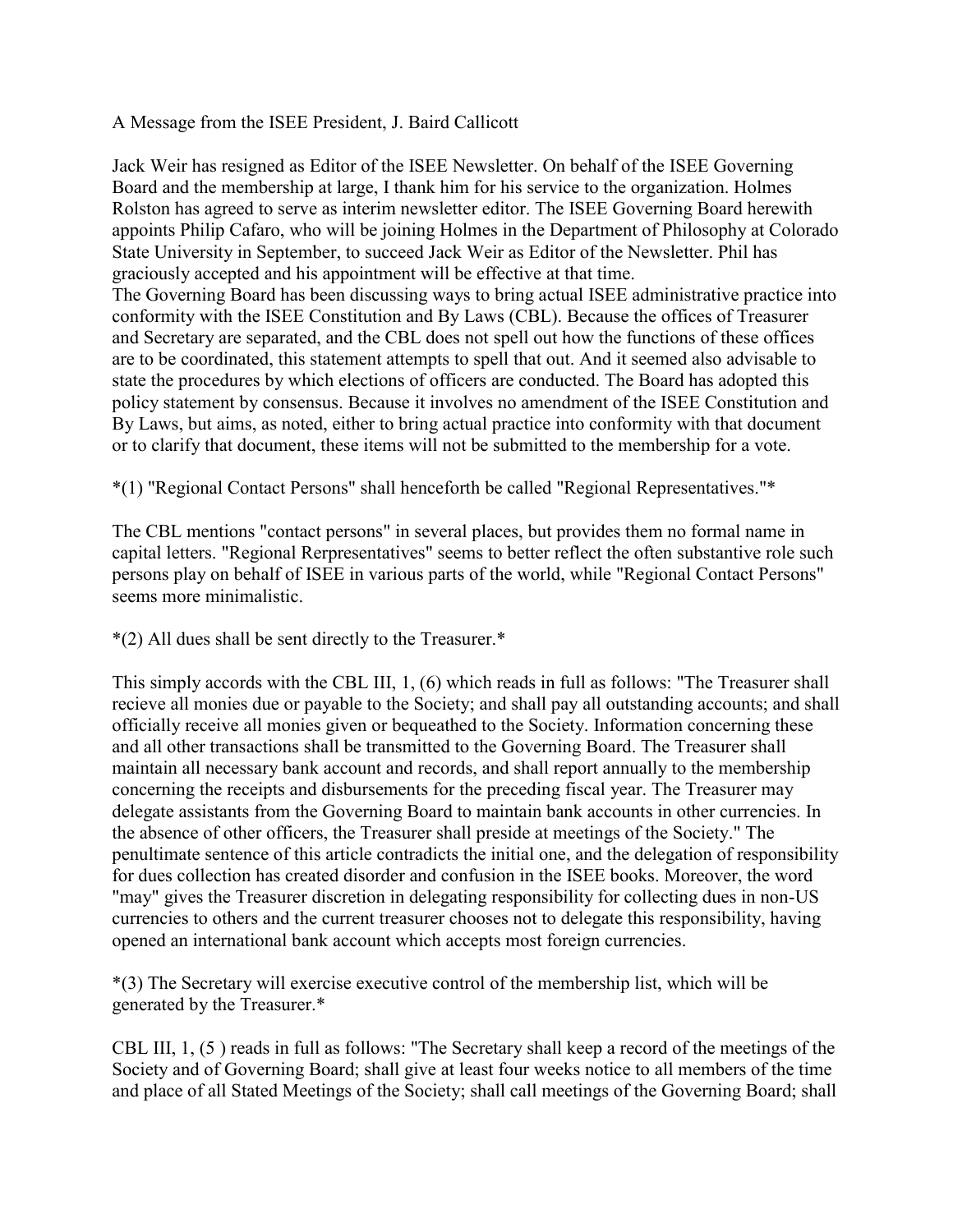arrange elections of officers; shall send out lists of nominess to all members in advance of the election of officers; shall report election results to the membership by appropriate means; shall maintain a list of members; shall notify all committees of their appointment. These items of information may be disseminated by means of the Newsletter of the International Society for Environmental Ethics, which the secretary shall distribute. In the absence of the President and Vice President, the Secretary shall preside at meetings of the Society."

The ambiguity in need of clarification here concerns the membership list, which has proved to be a valuable asset to the Society and can be sold to publishers and others who may wish to notify the membership of books that may be of interest to it, or whatever. The Board feels that the Secretary should not only maintain it, but control it, for uses external to the Society. However, because who is and is not a current member of the Society is determined by who does and who does not pay dues, and all dues are now to be paid to the Treasurer, the Treasurer must perforce generate the membership list and continually add to it and subtract from it based on his or her records of dues paid and unpaid.

\*(4) (a) A Ballot Committee shall be appointed, chaired by the the Chair of the Nominating Committee, to tally the ballots for ISEE officers.

(b) The Newsletter prior to the election of an officer shall contain envelopes addressed to the Ballot Committee. Ballots shall be sealed in these envelopes, and the voting members shall print and sign their names on the outside of the back of the envelopes.

(c) Before opening the ballot envelopes, the names of the voters shall be checked against a list of current members, discarding the ballot envelopes signed by persons not on the current membership list, and the postmarks shall be inspected for place of origin.

(d) The ballot envelopes shall be shuffled and arranged face up, and then be opened and saved, and the ballots tallyed.

(e) The Ballot Committee shall communicate the election results simultaneously to all members of the Board of Governors. The Secretary shall announce the results to the membership via the next Newsletter.

(f) Violation of these provisions shall invalidate the election.\*

The CBL III, 2, (7) provides that "the Governing Board . . . may make such alterations in the election procedure as they deem necessary . . . except that a slate of nominees must be selected by the nominating committee, and the Secretary must provide notice of the election to the membership in the usual fashion."

\*(5) The organizational pages of the Newsletter shall be circulated among members of the Board for comment prior to being finalized. The Newsletter shall not be altered, except upon the advice and consent of the Board of Governors, after it is finalized.\*

J. Baird Callicott, President International Society for Environmental Ethics E-mail: callicott@unt.edu

### Regional Representatives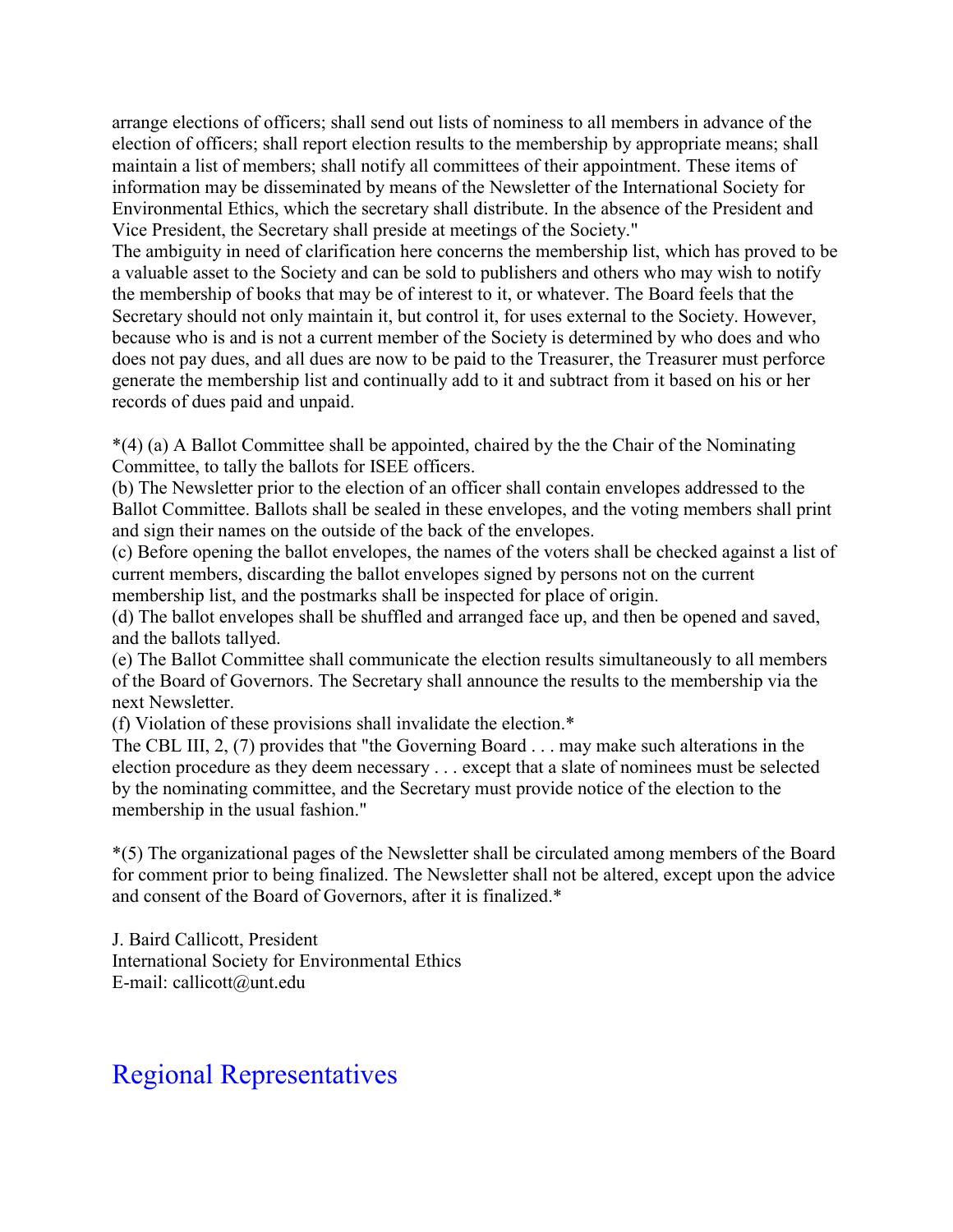Note that, following the Governing Board's policy statement above, all dues are henceforth to be sent to Ernest Partridge, ISEE Treasurer, address below, and not (as formerly) to regional representatives.

#### Africa

Prof. Johan P. Hattingh, Department of Philosophy, University of Stellenbosch, 7600 Stellenbosch, South Africa. Hattingh heads the Unit for Environmental Ethics at Stellenbosch. Tel. 27 (country code) 21 (city code) 808-2058 (office), 808-2418 (secretary); 887-9025 (home); Fax: 886-4343. Email: jph2@maties.sun.ac.za

### Australia and New Zealand

Prof. William Grey, Department of Philosophy, University of Queensland, 4067, Queensland AUSTRALIA. Email: wgrey@cltr.uq.edu.au

### Canada

Laura Westra, ISEE Secretary, Dept of Philosophy, University of Windsor, Windsor Ontario N9B 3P4 CANADA. Tel: 519-253-4232. Fax: 519-973-7050.

China: Mainland China Professor Yu Mouchang, Institute of Philosophy, Chinese Academy of Social Sciences, Beijing 100732, P. R. China.

China: Taiwan Professor Edgar Lin, Biology Department, Tunghai University, Taichung, Taiwan 40704. Email: edgarlin@ms5.hinet.net Phones: 886-4-3595622 office; 886-4-3590991 home Fax: 886-4-3595953

Europe: Eastern Europe

The contact person is Prof. Jan Wawrzyniak. He is on the faculty in the Department of Philosophy at Adam Mickiewicz University of Poznan, Poland. University address: Prof. Jan Wawrzyniak, Institut Filozofii, Adam Mickiewicz University, 60-569 Poznan, Szamarzewskiego 91c POLAND. Tel: +48 / 61 / 841-72-75; Fax: +48 / 61 / 8471-555 (24h), +48 / 61 / 8477-079 (8 a.m. - 3. p.m. MET).. Home address: 60-592 Poznan, Szafirowa 7, POLAND. Email: jawa@main.amu.edu.pl

Europe: Western Europe and the Mediterranean Martin Drenthen, Center for Ethics University of Nijmegen (CEKUN), Postbox 9103, 6500 HD Nijmegen, THE NETHERLANDS. Tel: 31 (country code) 24 (city code) 3612751 (Office). Fax: 31-24-3615564. Email: mdrenthen@phil.kun.nl, Webpage: http://www.kun.nl/phil/english/members/drenthen.html

### Mexico and Central America

Teresa Kwiatkowska, Universidad Autonoma Metropolitana-Iztapalapa, Departamento de Filosofia, Av. Michoacan y Purissima s/n, 09340 Mexico D.F., MEXICO. Tel: (5) 637 14 24 (home), (5) 724 47 77 (office). Fax: (5) 724 47 78. Email: kwiat@xanum.uam.mx